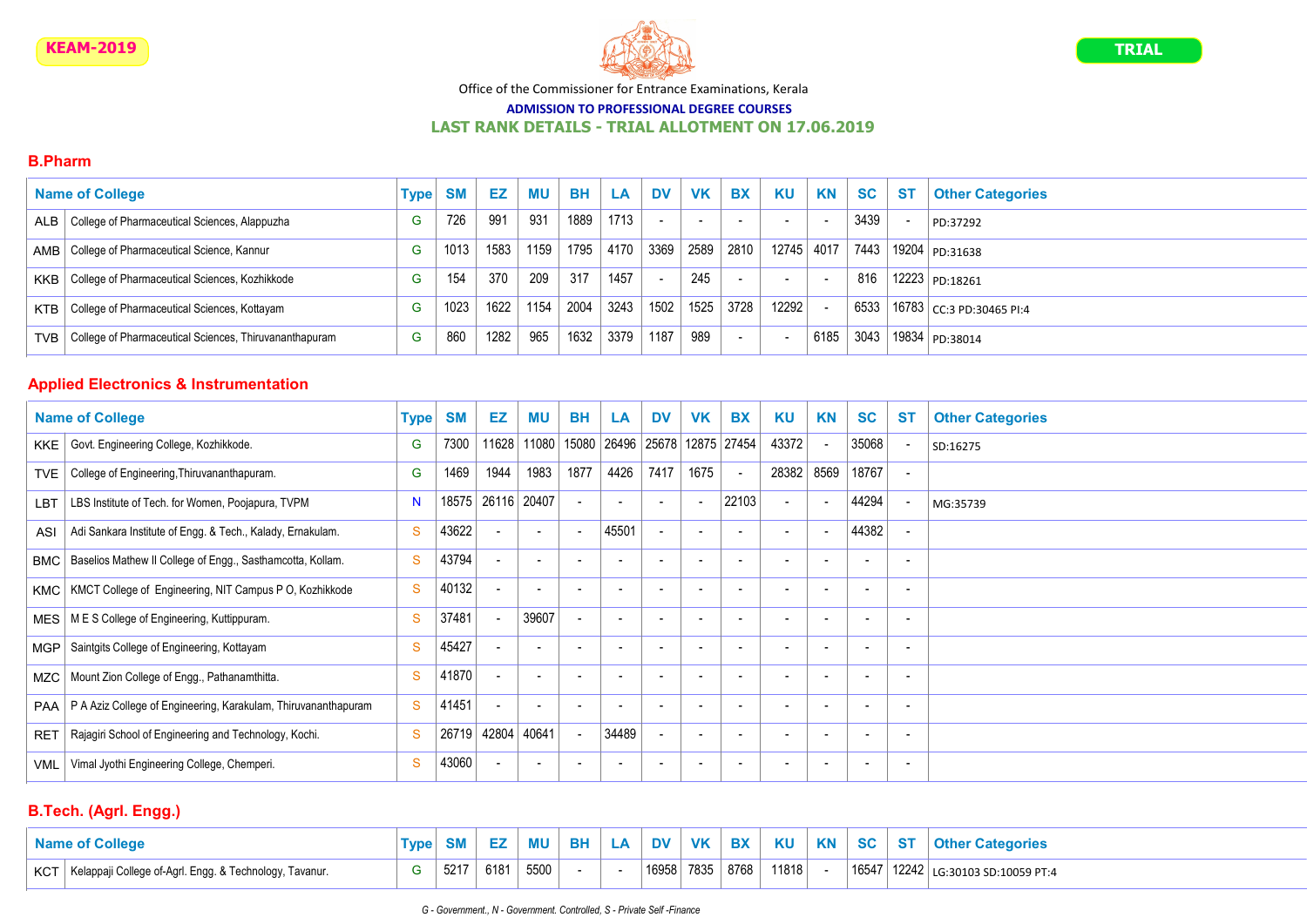

#### ADMISSION TO PROFESSIONAL DEGREE COURSES

LAST RANK DETAILS - TRIAL ALLOTMENT ON 17.06.2019

#### Aeronautical Engineering

|      | <b>Name of College</b>                                      | <b>Type</b> | <b>SM</b> | EZ | <b>MU</b>                                     | BH | LA                       | DV | VK            | <b>BX</b> | KU                       | <b>KN</b> | <b>SC</b> | <b>ST</b>   | <b>Other Categories</b> |
|------|-------------------------------------------------------------|-------------|-----------|----|-----------------------------------------------|----|--------------------------|----|---------------|-----------|--------------------------|-----------|-----------|-------------|-------------------------|
| ILE. | ILM College of Engineering, Perumbavoor, Ernakulam.         |             | 22887     |    | 26132   28677   32446   43761   24538   27855 |    |                          |    |               |           | $\overline{\phantom{a}}$ |           | 40072     |             |                         |
| JCE  | Jawaharlal College of Engineering & Technology, Ottappalam. |             |           |    | 28099   35323   30644   33798   44892   33816 |    |                          |    |               |           | $\sim$                   |           | 41853     |             |                         |
|      | MHP   Ace College of Engineering, Thiruvallam.              |             |           |    | 22115 33493 32357 30476                       |    |                          |    | 25001   30528 |           | $\overline{\phantom{0}}$ |           |           | 41560 44483 |                         |
|      | MZC   Mount Zion College of Engg., Pathanamthitta.          |             |           |    | 29332 35159 32430                             |    | $\overline{\phantom{a}}$ |    | $\sim$        |           | $\sim$                   |           | 44742     |             |                         |
| RIE  | Rajadhani Institute of Engineering & Tech., Attingal.       |             |           |    | 27636 37357 29433 28433 34511 32580 37454     |    |                          |    |               |           | $\overline{\phantom{a}}$ |           | 40443     |             |                         |

## Automobile Engineering

|     | <b>Name of College</b>                                          | <b>Type</b>  | <b>SM</b> | EZ                      | MU          | BH     | LA 1  | DV | <b>VK</b> | <b>BX</b> | KU                       | <b>KN</b> | <b>SC</b> | <b>ST</b><br><b>Other Categories</b> |
|-----|-----------------------------------------------------------------|--------------|-----------|-------------------------|-------------|--------|-------|----|-----------|-----------|--------------------------|-----------|-----------|--------------------------------------|
|     | AAE   Al-Azhar College of Engineering & Technology, Thodupuzha. | <sub>S</sub> |           | 32448 39233 33840 34971 |             |        |       |    | $\sim$    |           | $\overline{\phantom{a}}$ |           | 42335     |                                      |
| KIT | Kottayam Institute of Tech. & Science, Pallicathode, Kottayam.  | S            | 44859     |                         |             |        |       |    | $\sim$    |           | $\overline{\phantom{a}}$ |           |           |                                      |
|     | KMC   KMCT College of Engineering, Kozhikkode.                  |              | 45011     |                         | 45138 45133 |        |       |    | $\sim$    | $\sim$    | $\sim$                   |           | 45235     |                                      |
|     | MEC   Malabar College of Engineering & Tech., Wadakancherry.    |              | 44796     |                         |             | $\sim$ |       |    | $\sim$    | . .       | $\overline{\phantom{a}}$ |           |           |                                      |
|     | SCM   SCMS School of Engg. & Tech., Ernakulam                   |              |           | 38435 45212 39354       |             |        | 43387 |    | $\sim$    |           | $\overline{\phantom{a}}$ |           | 44963     |                                      |

## Bio Technology and Biochemical Engg.

| <b>Name of College</b>                                          | <b>Type SM</b> | $ EZ $ MU $ BH LA $                        |            |            |             | DV VK BX | KU                          | <b>KN</b> | SC ST | <b>Other Categories</b> |
|-----------------------------------------------------------------|----------------|--------------------------------------------|------------|------------|-------------|----------|-----------------------------|-----------|-------|-------------------------|
| SCT SCT College of Engineering, Pappanamcode, TVPM              | 7748           |                                            | 11465 9328 | 9458 22661 |             |          | $ 14532 $ 33479 30170 27748 |           |       | MG:20927                |
| MCT   Mohandas College of Engg. & Tech., Nedumangad, TVM        |                | 25107 31715 30786 29536 35380 33251 27067  |            |            |             |          |                             |           | 40957 |                         |
| SBC   Sree Buddha College of Engineering, Nooranadu, Padanilam, |                | <sup>∣</sup> 27341   32392   32572   29694 |            |            | 38246 29774 |          |                             |           | 44277 |                         |

### Bio Medical Engineering

| <b>Name of College</b>                                        | <b>Tvpe</b> |       | EZ   MU   BH                  |  |       |       |       | LA DV VK BX KU           | $KN \mid SC \mid ST$ | <b>Other Categories</b> |
|---------------------------------------------------------------|-------------|-------|-------------------------------|--|-------|-------|-------|--------------------------|----------------------|-------------------------|
| KMW   KMCT College of Engineering for Women, Manassery.       |             | 17291 | 21615   18691   19659   25785 |  |       |       | 37734 |                          | 39842 21519          |                         |
| SHR Sahrdaya College of Engineering and Technology, Kodakara. |             |       | 14494   21745   22534         |  | 23500 | 18629 |       | $\overline{\phantom{a}}$ | 37619 42740          |                         |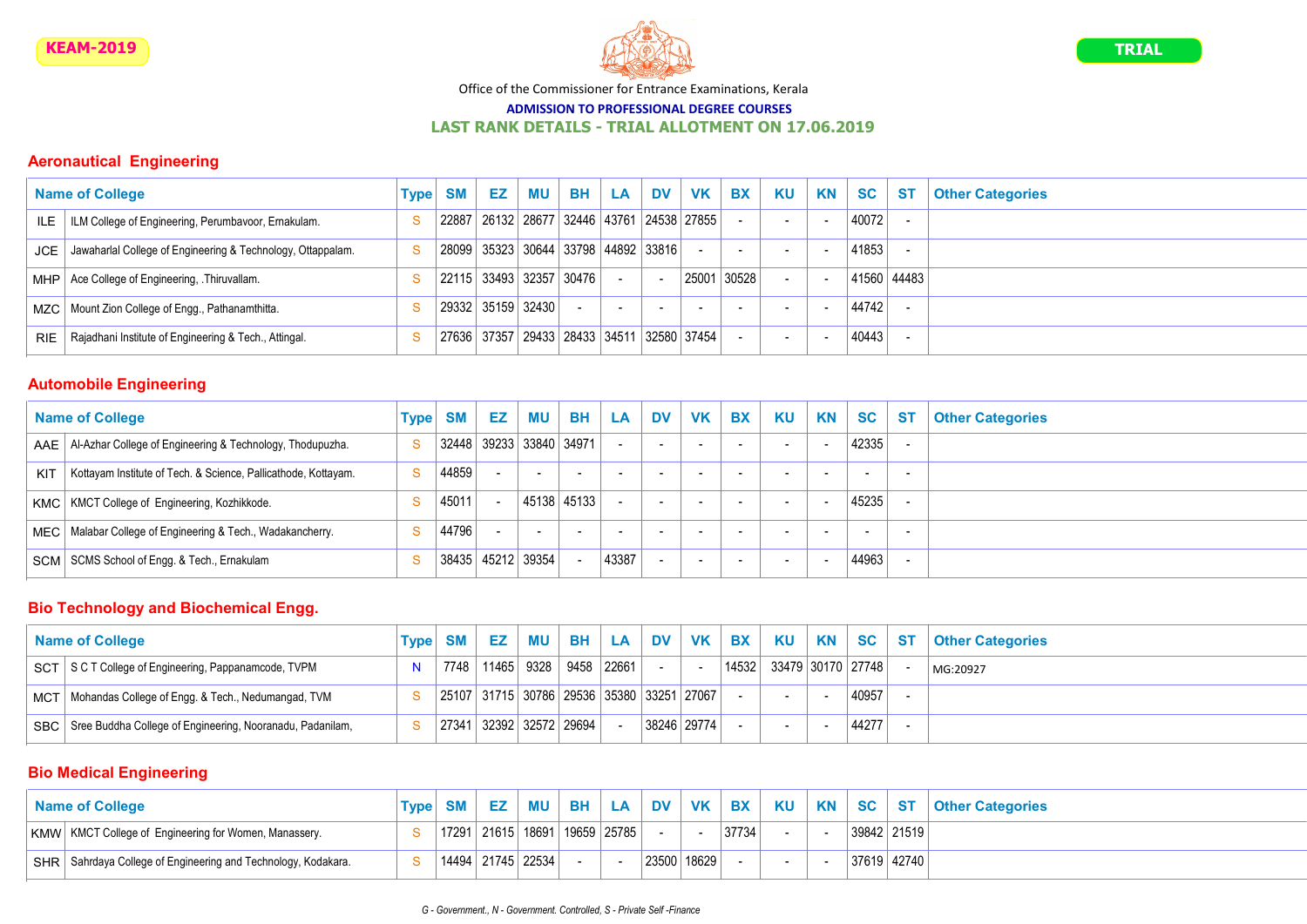

#### ADMISSION TO PROFESSIONAL DEGREE COURSES

#### LAST RANK DETAILS - TRIAL ALLOTMENT ON 17.06.2019

## Bio Medical Engineering

| <b>Name of College</b>                                 | <b>CAA</b> | <b>E7</b> | MU | <b>BH</b>                            | LA I |  | DV VK BX | KU | <b>KN</b> | SC ST | <b>Other Categories</b> |
|--------------------------------------------------------|------------|-----------|----|--------------------------------------|------|--|----------|----|-----------|-------|-------------------------|
| TKI<br>TK M Institute of Technology, Ezhukone, Kollam. | 11745      |           |    | $\mid$ 13662   14749   17267   21398 |      |  |          |    |           | 37303 |                         |

## Bio Technology

| <b>Name of College</b>                                          | Tvpel | SM    |  |                                                               |  |       |       |             | EZ   MU   BH   LA   DV   VK   BX   KU   KN   SC   ST   Other Categories |
|-----------------------------------------------------------------|-------|-------|--|---------------------------------------------------------------|--|-------|-------|-------------|-------------------------------------------------------------------------|
| MET   Met's School of Engineering, Mala.                        |       |       |  | 19975   24827   24806   22120   31354   38571   24835       - |  |       |       | 36540 41349 |                                                                         |
| SHR   Sahrdaya College of Engineering and Technology, Kodakara. |       | 21127 |  | │ 25839 │ 24948 │ 23868 │38876 │                              |  | 29401 | 30945 | 40318       |                                                                         |

|            | <b>Name of College</b>                            | <b>Type</b> | <b>SM</b> | EZ    | MU                                  | <b>BH</b> | LA                      | <b>DV</b>  | <b>VK</b>  | <b>BX</b>                | KU    | <b>KN</b>  | <b>SC</b>               | <b>ST</b> | <b>Other Categories</b>                         |
|------------|---------------------------------------------------|-------------|-----------|-------|-------------------------------------|-----------|-------------------------|------------|------------|--------------------------|-------|------------|-------------------------|-----------|-------------------------------------------------|
| KKE        | Govt. Engineering College, Kozhikkode.            | G           | 5127      | 6965  | 7449                                | 6699      | 12260                   | 11152 7761 |            |                          |       | 11837      | 22057 32531             |           |                                                 |
|            | KNR   Govt. College of Engineering, Kannur.       | G           | 5053      | 7640  | 7773                                | 8363      | 15433                   |            | 14839 8453 | 16321                    | 33878 | 8367       | 23010 23736             |           |                                                 |
| KTE.       | Govt. Rajiv Gandhi Institute of Tech., Kottayam.  | G           | 4846      | 5120  | 5020                                | 5456      | 9753                    | 15960 5180 |            | $\blacksquare$           |       |            |                         |           | 28630   22319   25053   cc:23 pd:19680 SG:6773  |
| MAC        | M A College of Engineering, Kothamangalam.        | G           | 5138      | 6581  | 6423                                | 6491      | 6596                    |            | 13722 6790 | 8294                     |       |            | 17941 20388 26644 35163 |           |                                                 |
|            | NSS   N S S College of Engineering, Palakkad.     | G           | 5099      | 7676  | 7498                                | 8589      | 19501                   | 23665 9244 |            | 24844                    |       |            | 28390 30355 25186 35718 |           |                                                 |
| TCR        | Govt. Engineering College, Thrissur.              | G           | 3388      | 4279  | 3848                                | 3679      | 5841                    | 7368       | 3927       | 10927                    |       | 9511 20257 |                         |           | 18476   24678   PD:21873 SD:6452 XS:3993        |
| TKM        | T K M College of Engineering, Kollam.             | G           | 2574      | 3002  | 2910                                | 2852      | 4095                    | 10288      | 3393       | 7746                     | 5935  | 4047       |                         |           | 20489 33571 PD:43523 SD:5880                    |
| <b>TRV</b> | Govt. Engineering College, Barton Hills, TVM      | G           | 3458      | 4371  | 4123                                | 4354      | 5632                    |            | 11928 5153 | 3588                     | 25243 |            |                         |           | 19414 37208 PD:43215                            |
| TVE        | College of Engineering, Thiruvananthapuram.       | G           | 1344      | 1662  | 1606                                | 1581      | 3143                    | 3481       | 1807       | 1415                     |       | 2804       | 9777                    |           | 17810 CC:3 PD:7134 RP:4997 SD:2171 XS:2146 PI:1 |
| <b>AEC</b> | College of Engineering, Aranmula, Pathanamthitta. | <b>N</b>    | 17359     |       | 19605 21481                         |           | 20564 26100 28193 21328 |            |            |                          |       |            | 32283                   |           | MG:45468                                        |
|            | CEM   College of Engineering, Muttathara.         | <b>N</b>    | 19495     |       | 20288 21490 20247 25976 36512 24599 |           |                         |            |            |                          |       |            | 39144                   |           | MG:44996                                        |
| KGR        | College of Engineering, Kidangoor.                | <b>N</b>    | 17915     | 19923 | 19961                               |           | 20978 22029             |            |            | 29190                    |       |            | 39207                   |           | MG:42105                                        |
| <b>KSD</b> | LBS College of Engineering, Kasaragod.            | <b>N</b>    | 16399     |       | 17179 17336                         |           | 17492 33285 23270 17539 |            |            |                          |       |            | 35652                   |           | MG:44568                                        |
| LBT        | LBS Institute of Tech. for Women, Poojapura, TVPM | N.          | 7616      | 8661  | 8619                                | 9757      | 8284                    | 36597      | 7996       | $\overline{\phantom{a}}$ |       |            | 25511                   |           | MG:27047                                        |
| PEC        | College of Engineering, Pathanapuram.             | <b>N</b>    | 14603     | 19827 | 20654                               | 19069     | 14895                   |            |            | 26318                    |       |            | 36898                   |           | MG:43205                                        |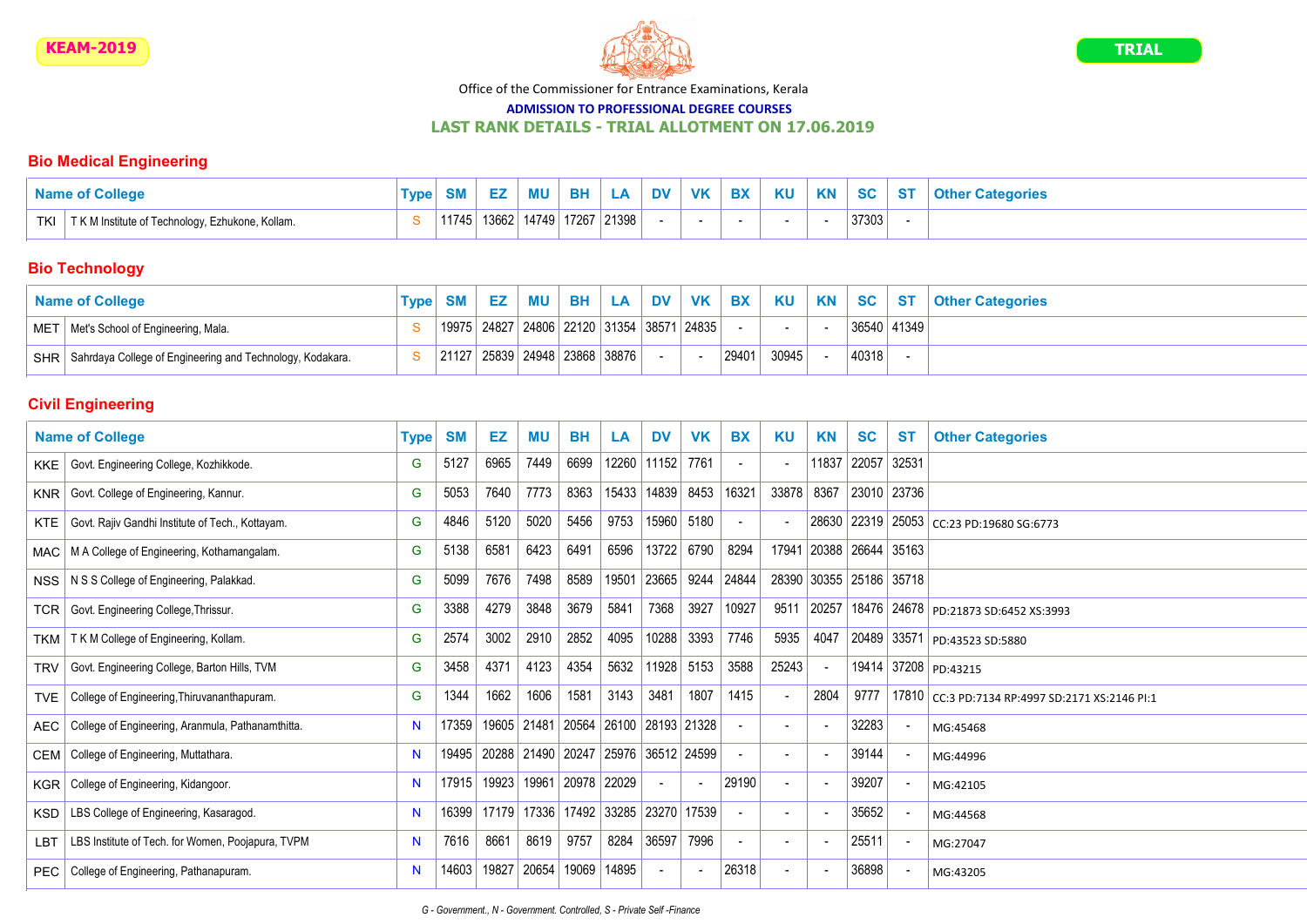

#### ADMISSION TO PROFESSIONAL DEGREE COURSES

### LAST RANK DETAILS - TRIAL ALLOTMENT ON 17.06.2019

|            | <b>Name of College</b>                                           | <b>Type</b>   | <b>SM</b> | EZ    | ΜU    | BH                       | LA                | <b>DV</b>                | <b>VK</b>                | <b>BX</b> | <b>KU</b>                | <b>KN</b> | <b>SC</b>                | <b>ST</b> | <b>Other Categories</b> |
|------------|------------------------------------------------------------------|---------------|-----------|-------|-------|--------------------------|-------------------|--------------------------|--------------------------|-----------|--------------------------|-----------|--------------------------|-----------|-------------------------|
| <b>PRP</b> | College of Engineering & Management, Punnapra.                   | <b>N</b>      | 14723     | 15323 | 17887 | 14850                    | 16383             | 22756                    | 16969                    |           |                          |           | 35167                    | 45085     | MG:32556                |
| TKR        | College of Engineering, Thrikarippur, Kasaragod.                 | N             | 16985     | 19174 | 23684 |                          | 17586 35287       | 37087                    | 17854                    |           | $\overline{\phantom{a}}$ |           | 36197                    | 43719     | MG:41536                |
| TLY        | College of Engineering, Thalassery, Kannur.                      | <b>N</b>      | 11767     | 12217 | 14047 | 12101                    | 32681             | $\sim$                   |                          | 39954     | $\blacksquare$           | 35586     | 31972                    |           | MG:29351                |
| <b>VDA</b> | College of Engineering, Vadakara, Kozhikode.                     | N             | 12630     | 16064 | 13725 |                          | 18918 27796 31803 |                          | 16331                    |           |                          |           | 30049                    |           | MG:37136                |
| AAE        | Al-Azhar College of Engineering & Technology, Thodupuzha.        | S             | 41261     |       | 41436 | ÷,                       |                   | $\overline{\phantom{a}}$ |                          |           |                          |           | $\overline{\phantom{a}}$ |           |                         |
| AAP        | Al-Ameen College of Engineering, Pattambi.                       | S             | 45237     |       |       | $\blacksquare$           |                   | $\overline{a}$           |                          |           |                          |           |                          |           |                         |
| AIK        | Albertian Institute of Science and Technology, Kalamassery.      | <sub>S</sub>  | 39061     | 42061 | 40653 | $\sim$                   | 40993             | $\sim$                   | $\blacksquare$           |           |                          |           | $\overline{\phantom{a}}$ |           |                         |
| <b>AJC</b> | Amal Jyothi College of Engineering, Koovapally, Kanjirapally     | S             | 26581     | 33116 | 34369 |                          | 31410 39383       | 28594                    | 31480                    |           | 34361                    |           | 45129                    |           |                         |
| AME        | Ammini College of Engineering, Mankara, Palakkad.                | S             | 45567     |       |       | $\blacksquare$           |                   | $\overline{\phantom{a}}$ | $\overline{a}$           |           |                          |           | $\overline{a}$           |           |                         |
| ASI        | Adi Sankara Institute of Engg. & Tech., Kalady, Ernakulam.       | S             | 24591     | 30057 | 28293 | $\overline{\phantom{a}}$ | 39909             | 43431                    | 36529                    |           |                          |           | 42938                    |           |                         |
| ATP        | Ahalia School of Engineering & Technology, Pudussery, Palakkad.  | S             | 40283     | 43186 |       | $\blacksquare$           |                   |                          |                          |           |                          |           | 43458                    |           |                         |
| AWH        | AWH Engineering College, Kozhikkode                              | S             | 33098     | 35051 | 34272 | $\sim$                   |                   | 42560                    | $\sim$                   |           | $\overline{\phantom{a}}$ |           | 44821                    |           |                         |
| AXE        | Axis College of Engineering & Technology, Murikkingal, Thrissur. | S             | 45242     |       |       | $\blacksquare$           |                   | $\overline{a}$           | $\overline{\phantom{a}}$ |           |                          |           | $\blacksquare$           |           |                         |
| BJK        | Bishop Jerome Institute, Kollam.                                 | S             | 28979     | 32909 | 32779 | $\sim$                   |                   | $\overline{\phantom{a}}$ | $\overline{a}$           |           |                          |           | 44631                    |           |                         |
| BMC        | Baselios Mathew II College of Engg., Sasthamcotta, Kollam.       | S             | 38500     |       | 40191 | $\overline{a}$           | 42587             | $\mathbb{Z}$             | $\overline{\phantom{a}}$ |           |                          |           | 43256                    |           |                         |
| CCE        | Christ College of Engineering, Irinjalakuda.                     | <sub>S</sub>  | 22122     | 27354 | 36343 | 35029                    |                   | $\sim$                   |                          |           |                          |           | 45144                    |           | PT:58                   |
| <b>CCV</b> | Cochin College of Engg. and Technology, Valanchery, Malappuram.  | ${\mathsf S}$ | 44479     |       |       |                          |                   | $\overline{a}$           |                          |           |                          |           | $\overline{\phantom{a}}$ |           |                         |
| CEN        | College of Engineering and Technology, Payyannur, Kannur.        | S             | 37960     | 45407 | 44761 | 45190                    |                   | 43172                    |                          |           |                          |           | 43494                    |           |                         |
| <b>CKC</b> | Christ Knowledge City, Kuzhoor, EKM                              | S             | 44739     |       |       | $\overline{\phantom{a}}$ |                   | $\overline{a}$           |                          |           |                          |           | $\overline{a}$           |           |                         |
| CMA        | Carmel College of Engg. & Technology, Punnapra, Alappuzha.       | S             | 43348     |       |       | $\blacksquare$           |                   | $\blacksquare$           | $\overline{\phantom{a}}$ |           | $\overline{\phantom{a}}$ |           | 44764                    |           |                         |
| <b>DMC</b> | M Dasan Memmorial Co-op. Inst. of Engg. & Inf. Tech., Koyilandy. | S             | 44058     |       |       | $\sim$                   |                   | $\sim$                   |                          |           |                          |           | $\sim$                   |           |                         |
| ECE        | Sree Ernakulathappan College of Engg. & Mgmnt., Mukundapuram.    | S             | 38680     |       |       | $\blacksquare$           |                   | $\overline{a}$           |                          |           |                          |           | $\overline{a}$           |           |                         |
| EKC.       | Eranad Knowledgecity Technical Campus, Cherukulam, Manjerl       | S             | 45447     |       |       | $\sim$                   |                   | $\overline{a}$           | $\overline{\phantom{a}}$ |           |                          |           | $\blacksquare$           |           |                         |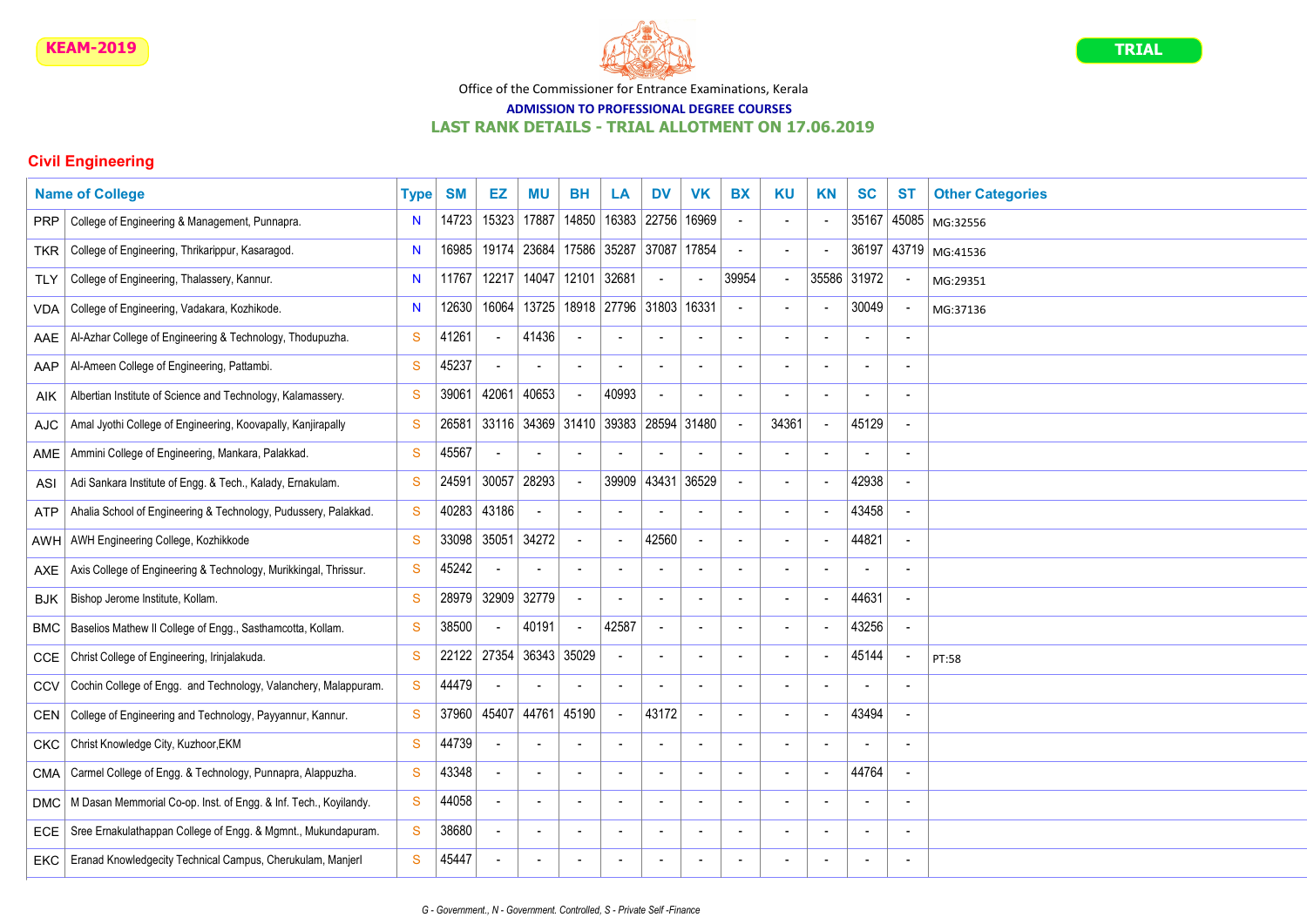

## ADMISSION TO PROFESSIONAL DEGREE COURSES

## LAST RANK DETAILS - TRIAL ALLOTMENT ON 17.06.2019

|                  | <b>Name of College</b>                                             | <b>Type</b>   | <b>SM</b> | EZ    | ΜU                          | <b>BH</b>      | LA                       | <b>DV</b>                | <b>VK</b>                | <b>BX</b>                | <b>KU</b>                | <b>KN</b>                | <b>SC</b>                | <b>ST</b> | <b>Other Categories</b> |
|------------------|--------------------------------------------------------------------|---------------|-----------|-------|-----------------------------|----------------|--------------------------|--------------------------|--------------------------|--------------------------|--------------------------|--------------------------|--------------------------|-----------|-------------------------|
| <b>FIT</b>       | Federal Institute of Science & Tech., Angamaly.                    | S             | 17641     | 21580 | 22245                       | 19765          | 18664                    | 28510                    | 29226                    |                          |                          |                          | 44980                    | 38605     |                         |
| <b>GIT</b>       | Gurudeva Institute of Science & Technology, Puthuppally.           | S             | 45279     |       |                             | $\overline{a}$ |                          | $\sim$                   |                          |                          |                          |                          | $\sim$                   |           |                         |
| GWE <sup>1</sup> | K R Gouri Amma College of Engineering, Thuravoor, Cherthala.       | S             | 45175     |       | $\overline{a}$              | $\overline{a}$ | $\overline{a}$           | $\overline{a}$           |                          |                          |                          |                          | $\overline{a}$           |           |                         |
| <b>HCE</b>       | Heera College of Engineering & Technology, Nedumangad.             | S             | 43874     | 45089 | 44856                       | $\sim$         | $\overline{a}$           | $\sim$                   |                          |                          |                          |                          | $\sim$                   |           |                         |
| <b>HGW</b>       | Holy Grace Academy of Engineering, Mala, Thrissur.                 | ${\mathbf S}$ | 43304     |       |                             | $\overline{a}$ |                          | $\sim$                   |                          |                          |                          |                          | $\overline{a}$           |           |                         |
| <b>ICE</b>       | Ilahia College of Engineering & Tech., Moovattupuzha.              | <sub>S</sub>  | 44045     |       | $\overline{a}$              |                |                          | $\sim$                   |                          |                          |                          |                          | $\blacksquare$           |           |                         |
| <b>IES</b>       | I E S College of Engineering, Chittilappilly.                      | ${\mathbf S}$ | 44078     |       |                             |                |                          | $\overline{a}$           |                          |                          |                          |                          | $\overline{a}$           |           |                         |
| <b>IGW</b>       | Indira Gandhi Inst. of Engineering & Tech., Kothamangalam          | <sub>S</sub>  | 33819     | 40264 | 40945                       |                |                          | $\overline{a}$           |                          |                          |                          |                          | $\blacksquare$           |           |                         |
| ILE.             | ILM College of Engineering, Perumbavoor, Ernakulam.                | S             | 43645     |       |                             | $\blacksquare$ | $\overline{\phantom{a}}$ | $\sim$                   |                          | $\overline{\phantom{a}}$ | $\overline{\phantom{a}}$ | $\overline{\phantom{a}}$ | $\overline{a}$           |           |                         |
| <b>JBT</b>       | Jai Bharath College of Management & Engg. Tech., Perumbavoor.      | S             | 40760     |       | $\sim$                      | $\sim$         | $\sim$                   | $\sim$                   |                          |                          | $\overline{\phantom{a}}$ | $\overline{a}$           | $\overline{a}$           |           |                         |
| <b>JCE</b>       | Jawaharlal College of Engineering & Technology, Ottappalam.        | S             | 41923     |       | $\blacksquare$              | $\overline{a}$ | $\sim$                   | $\sim$                   |                          |                          |                          |                          | $\overline{a}$           |           |                         |
| <b>JEC</b>       | Jyothi Engineering College, Cheruthuruthy.                         | <sub>S</sub>  | 33700     | 40793 | $\mathcal{L}^{\mathcal{A}}$ | 35929          |                          | $\sim$                   |                          |                          |                          |                          | 43201                    |           |                         |
| <b>JIT</b>       | John Cox Memorial CSI Institute of Technology, Thiruvananthapuram. | S             | 36851     |       | $\blacksquare$              | $\overline{a}$ | $\overline{\phantom{a}}$ | $\sim$                   |                          |                          |                          |                          | 45202                    |           |                         |
| KIT              | Kottayam Institute of Tech. & Science, Pallicathode, Kottayam.     | S             | 43273     |       | $\blacksquare$              | $\overline{a}$ |                          | $\sim$                   |                          |                          |                          |                          | $\overline{a}$           |           |                         |
| KMC              | KMCT College of Engineering, Kozhikkode.                           | S             | 45286     |       | $\overline{a}$              | $\sim$         | $\overline{a}$           | $\sim$                   | $\overline{\phantom{a}}$ | $\overline{a}$           |                          | $\overline{\phantom{a}}$ | 45566                    |           |                         |
| <b>KME</b>       | K M E A Engineering College, Edathala.                             | <sub>S</sub>  | 44959     |       | $\blacksquare$              | $\sim$         |                          | $\sim$                   |                          |                          |                          |                          | $\blacksquare$           |           |                         |
| KMW              | KMCT College of Engineering for Women, Manassery.                  | S             | 43838     |       | $\overline{a}$              | $\blacksquare$ |                          | $\blacksquare$           |                          |                          |                          |                          | $\overline{a}$           |           |                         |
| <b>LMC</b>       | Lourdes Matha College of Science and Technology, Kuttichal.        | ${\mathbf S}$ | 42446     |       | $\overline{a}$              | $\overline{a}$ |                          | $\sim$                   |                          |                          |                          |                          | $\overline{\phantom{a}}$ |           |                         |
| <b>MBC</b>       | Mar Baselios Christian College of Engg. & Tech., Peermede.         | <sub>S</sub>  | 44942     |       |                             |                |                          | $\overline{a}$           |                          |                          |                          |                          | 45589                    |           |                         |
| <b>MBI</b>       | Mar Baselios Institute of Technology & Science, Kothamangalam.     | S             | 45389     |       | $\overline{a}$              | $\overline{a}$ |                          | $\overline{a}$           |                          |                          | $\overline{\phantom{a}}$ |                          | $\overline{a}$           |           |                         |
| MBT              | Mar Baselious College of Engg. & Tech., Thiruvananthapuram.        | <sub>S</sub>  | 21386     | 27068 | 26952                       | 27197          | 33434                    | $\overline{\phantom{a}}$ | 29440                    | $\sim$                   | $\overline{\phantom{a}}$ | 26572                    | 37163                    |           | SD:38114                |
| MCC              | Musaliar College of Engineering, Chirayinkeezh.                    | S             | 40227     |       |                             | $\overline{a}$ |                          | $\overline{a}$           |                          |                          |                          |                          | $\overline{a}$           |           |                         |
| <b>MCE</b>       | Marian Engineering College, Kazhakuttom.                           | S             | 33367     | 38902 | 36431                       | 39652          | 36274                    | $\sim$                   | 36148                    |                          |                          |                          | 41775                    |           |                         |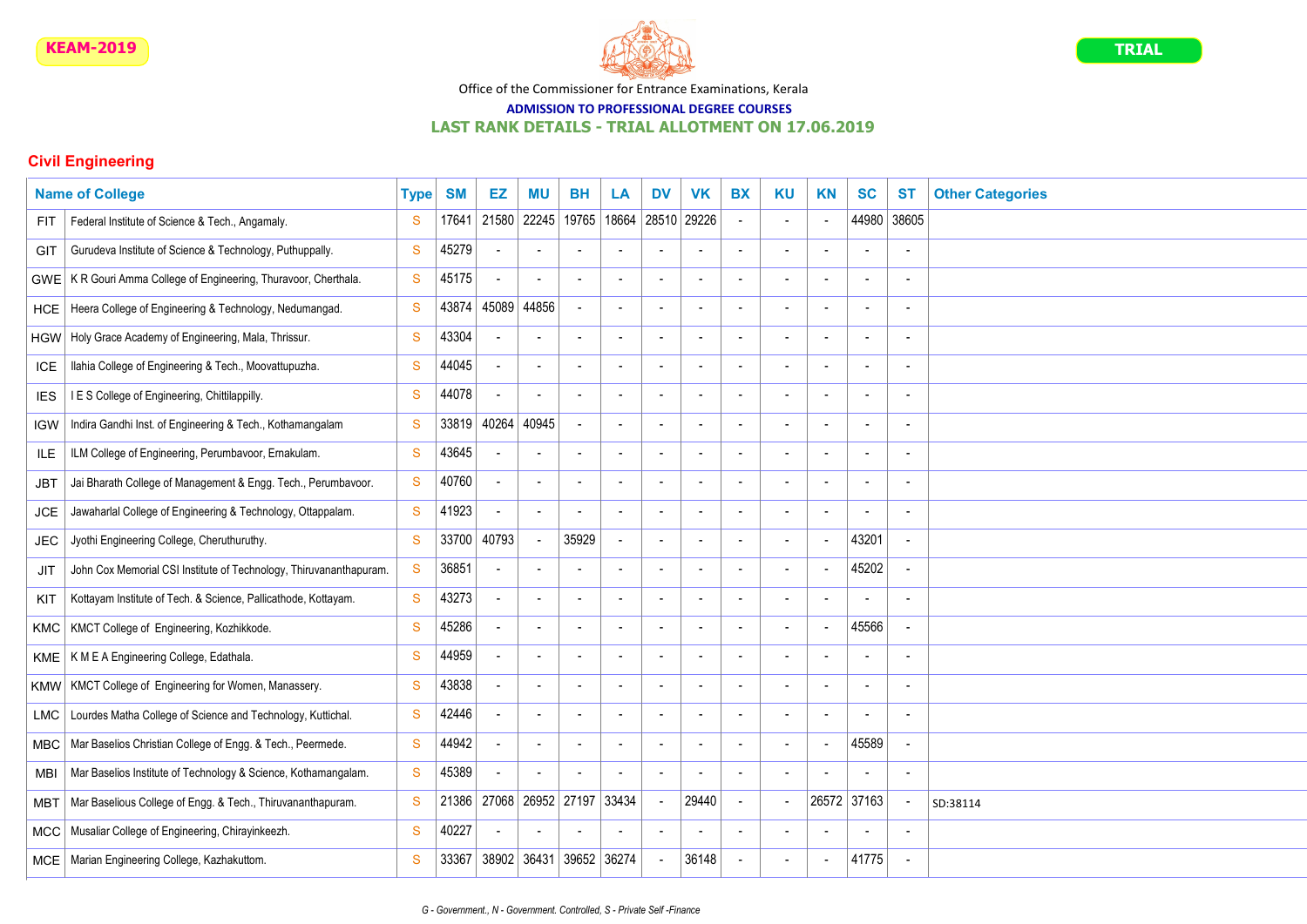

## ADMISSION TO PROFESSIONAL DEGREE COURSES

## LAST RANK DETAILS - TRIAL ALLOTMENT ON 17.06.2019

|            | <b>Name of College</b>                                         | <b>Type</b>  | <b>SM</b>                | EZ    | ΜU                       | <b>BH</b>                | LA                       | <b>DV</b>                | <b>VK</b>                | <b>BX</b> | <b>KU</b>                | <b>KN</b>                | <b>SC</b>                | <b>ST</b> | <b>Other Categories</b> |
|------------|----------------------------------------------------------------|--------------|--------------------------|-------|--------------------------|--------------------------|--------------------------|--------------------------|--------------------------|-----------|--------------------------|--------------------------|--------------------------|-----------|-------------------------|
| MCK        | Musaliar College of Engineering & Tech., Pathanamthitta.       | S            | 45165                    |       |                          | $\overline{\phantom{a}}$ |                          | $\overline{a}$           |                          |           |                          |                          | ÷,                       |           |                         |
| <b>MCT</b> | Mohandas College of Engg. & Tech., Nedumangad.                 | S            | 45180                    |       |                          | $\sim$                   | $\blacksquare$           | $\blacksquare$           | $\blacksquare$           |           | $\blacksquare$           |                          | $\overline{\phantom{a}}$ |           |                         |
| MEA        | M E A Engineering College, Malappuram.                         | S            | 38473                    |       | 41043                    | $\sim$                   |                          | $\blacksquare$           | $\overline{\phantom{a}}$ |           | $\blacksquare$           | $\overline{\phantom{a}}$ | 45475                    |           |                         |
| <b>MEC</b> | Malabar College of Engineering & Tech., Wadakancherry.         | S            | 34989                    |       |                          | $\sim$                   |                          | $\sim$                   | $\blacksquare$           |           | $\blacksquare$           |                          | $\sim$                   |           |                         |
| MEE        | MES College of Engineering & Technology, .Ernakulam.           | S            | 45311                    |       |                          | $\blacksquare$           |                          | $\sim$                   |                          |           |                          |                          | $\blacksquare$           |           |                         |
| MEK        | MES Institute of Tech. & Management, Chathannoor.              | S            | 35052                    | 44035 | 37259                    |                          |                          | $\sim$                   | 35644                    |           |                          |                          |                          |           |                         |
| MES        | M E S College of Engineering, Kuttippuram.                     | <sub>S</sub> | 17977                    | 22027 | 19488                    | 19677                    |                          | $\blacksquare$           | $\overline{\phantom{a}}$ |           | $\overline{\phantom{a}}$ |                          | 41990                    |           |                         |
| MET        | Met's School of Engineering, Mala.                             | <sub>S</sub> | 41418                    |       |                          | $\overline{\phantom{a}}$ |                          | $\sim$                   | $\overline{\phantom{a}}$ |           | $\blacksquare$           |                          | $\overline{a}$           |           |                         |
| <b>MGE</b> | MGM College of Engineering & Technology, Ernakulam             | S            | 42129                    |       |                          | $\sim$                   |                          | $\sim$                   | $\overline{a}$           |           | $\sim$                   |                          | $\overline{a}$           |           |                         |
| <b>MGP</b> | Saintgits College of Engineering, Kottayam                     | <sub>S</sub> | 27968                    | 31897 | 43338                    | 29549                    | 28851                    | $\mathbf{L}$             | 29778                    |           | $\sim$                   |                          | 45174                    |           |                         |
| <b>MHP</b> | Ace College of Engineering, .Thiruvallam.                      | S            | 42174                    |       | 45470                    | $\overline{a}$           |                          | $\blacksquare$           |                          |           | $\blacksquare$           |                          | 44364                    |           |                         |
| MLM        | Mangalam College of Engineering, Ettumanoor.                   | S            | 45522                    |       |                          | $\blacksquare$           | $\overline{\phantom{a}}$ | $\blacksquare$           | $\overline{\phantom{a}}$ |           | $\overline{\phantom{a}}$ |                          | $\overline{a}$           |           |                         |
| MLT        | Malabar Institute of Technology, Anjarakandi.                  | S            | 44850                    |       |                          | $\blacksquare$           |                          | $\sim$                   | $\overline{\phantom{a}}$ |           | $\overline{\phantom{a}}$ |                          | $\blacksquare$           |           |                         |
| <b>MUS</b> | Muslim Association College of Engineering, Venjaramoodu.       | S            | 37020                    |       |                          | $\overline{\phantom{a}}$ |                          | $\overline{a}$           | $\overline{\phantom{a}}$ |           | $\overline{\phantom{a}}$ |                          | $\overline{a}$           |           |                         |
| MUT        | Muthoot Institute of Tech. & Science, Puthencurz, Ernakulam.   | S            | 19164                    | 27088 | 24206                    | 43008 31772              |                          | $\overline{\phantom{a}}$ | $\blacksquare$           |           | $\overline{\phantom{a}}$ |                          | $\blacksquare$           |           |                         |
| <b>MZC</b> | Mount Zion College of Engg., Pathanamthitta.                   | S            | 43935                    |       |                          | $\overline{\phantom{a}}$ |                          | $\sim$                   | $\overline{\phantom{a}}$ |           | $\overline{a}$           |                          | $\sim$                   |           |                         |
| <b>MZW</b> | Mount Zion Institute of Science & Tehnology, Chengannur        | S            | 44972                    |       |                          | $\overline{\phantom{a}}$ |                          | $\overline{\phantom{a}}$ | $\blacksquare$           |           | $\overline{\phantom{a}}$ |                          | $\overline{a}$           |           |                         |
| <b>NIE</b> | Nirmala College of Engineering, Chalakudy.                     | <sub>S</sub> | 41932                    |       | $\overline{\phantom{a}}$ | $\sim$                   | $\blacksquare$           | $\sim$                   | $\overline{a}$           |           | $\sim$                   |                          | $\sim$                   |           |                         |
| <b>NML</b> | North Malabar Institute of Technology, Kanhangad.              | S            | 41823                    |       |                          | $\overline{\phantom{a}}$ |                          | $\overline{\phantom{a}}$ | $\overline{\phantom{a}}$ |           | $\overline{\phantom{a}}$ |                          | $\overline{a}$           |           |                         |
| <b>PAA</b> | P A Aziz College of Engineering, Karakulam, Thiruvananthapuram | S            | $\overline{\phantom{a}}$ |       | $\overline{\phantom{a}}$ | $\blacksquare$           | $\overline{\phantom{a}}$ | $\blacksquare$           | $\overline{\phantom{a}}$ |           | $\blacksquare$           |                          | $\blacksquare$           |           |                         |
| <b>PRC</b> | Providence College of Engineering, Chengannur.                 | S            | 45443                    |       |                          | $\sim$                   | $\overline{\phantom{a}}$ | $\blacksquare$           | $\blacksquare$           |           | $\blacksquare$           |                          | $\overline{a}$           |           |                         |
| <b>PRS</b> | PRS College of Engineering & Tech., Neyyattinkara.             | S            | 45478                    |       |                          | $\blacksquare$           |                          | $\blacksquare$           | $\overline{a}$           |           | $\overline{\phantom{a}}$ |                          | $\overline{a}$           |           |                         |
| RCE        | Royal College of Engineering & Technology, Thrissur.           | S            | 43732                    |       |                          | $\sim$                   |                          | $\overline{a}$           | $\overline{\phantom{a}}$ |           | $\overline{\phantom{a}}$ |                          | $\blacksquare$           |           |                         |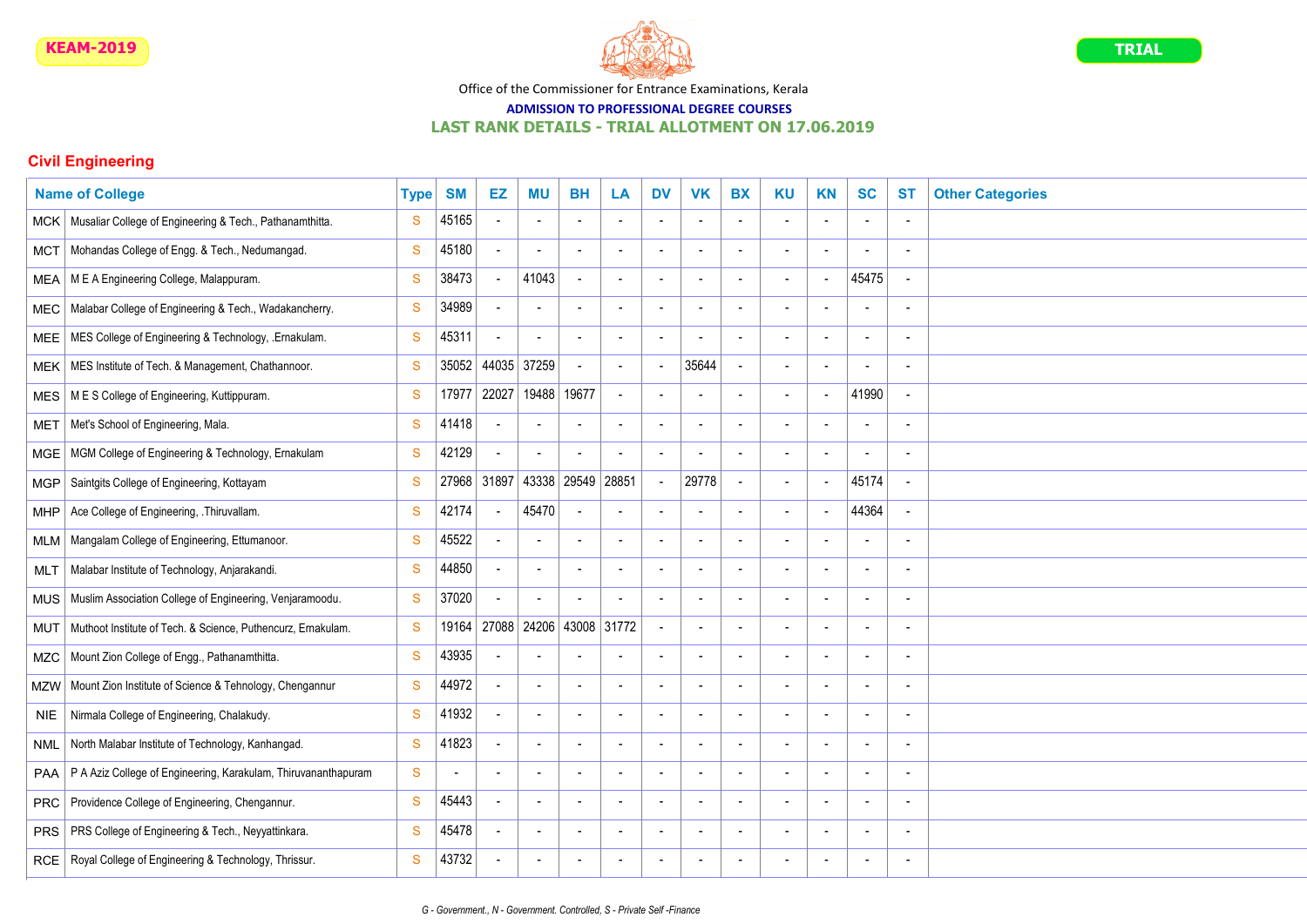

## ADMISSION TO PROFESSIONAL DEGREE COURSES

## LAST RANK DETAILS - TRIAL ALLOTMENT ON 17.06.2019

|            | <b>Name of College</b>                                           | <b>Type</b>  | <b>SM</b> | EZ                       | ΜU                       | <b>BH</b>                | LA                       | <b>DV</b>                | <b>VK</b>      | <b>BX</b>                | <b>KU</b>                | <b>KN</b> | <b>SC</b>                | <b>ST</b> | <b>Other Categories</b> |
|------------|------------------------------------------------------------------|--------------|-----------|--------------------------|--------------------------|--------------------------|--------------------------|--------------------------|----------------|--------------------------|--------------------------|-----------|--------------------------|-----------|-------------------------|
| RET        | Rajagiri School of Engineering and Technology, Kochi.            | S            | 9863      | 11892                    | 13356                    | $\overline{\phantom{a}}$ |                          | $\overline{\phantom{a}}$ |                | 43496                    | 31609                    |           | 43238                    |           |                         |
| <b>RIE</b> | Rajadhani Institute of Engineering & Tech., Attingal.            | S            | 44415     |                          |                          | $\blacksquare$           | $\overline{\phantom{a}}$ | $\sim$                   |                |                          | $\overline{\phantom{a}}$ |           | $\blacksquare$           |           |                         |
| SBC.       | Sree Buddha College of Engineering, Nooranadu.                   | S            | 33266     | 38230                    | 36984                    | $\sim$                   |                          | $\blacksquare$           | 42810          | $\overline{\phantom{a}}$ | $\overline{\phantom{a}}$ |           | 45000                    |           |                         |
| <b>SBW</b> | Sree Buddha College of Engineering, Elavumthitta, Pathanamthitta | S            | 41971     |                          |                          |                          |                          | $\overline{a}$           |                |                          |                          |           | $\overline{\phantom{a}}$ |           |                         |
| <b>SCM</b> | SCMS School of Engg. & Tech., Ernakulam                          | S            | 30284     |                          | 37098 33119              | 38223                    |                          |                          | 42285 39512    |                          | $\overline{\phantom{a}}$ |           | $\blacksquare$           |           |                         |
| SGT        | Sadguru Swamy Nithyananda Insti. of Tech., Karsaragod            | S            | 33040     |                          |                          | ÷,                       |                          | $\overline{a}$           |                |                          | $\blacksquare$           |           | $\overline{a}$           |           |                         |
| <b>SHM</b> | Shahul Hameed Memorial Engineering College, Kadakkal, Kollam     | S            | 29998     |                          |                          | ÷                        |                          | $\overline{\phantom{a}}$ | $\overline{a}$ |                          | $\blacksquare$           |           | $\overline{a}$           |           |                         |
| <b>SHR</b> | Sahrdaya College of Engineering and Technology, Kodakara.        | S            | 29606     | 33031                    | 42760                    | 39781                    |                          | $\blacksquare$           | $\blacksquare$ |                          | $\blacksquare$           |           | $\overline{a}$           |           |                         |
| SIT        | Sarabhai Institute of Science & Technology, Vellanad.            | S            | 42758     |                          |                          | $\overline{a}$           | $\overline{\phantom{a}}$ | $\blacksquare$           | $\overline{a}$ |                          | $\overline{\phantom{a}}$ |           | $\overline{\phantom{a}}$ |           |                         |
| <b>SJC</b> | St. Josephs College of Engineering and Technology, Palai.        | S            | 29584     | 40917                    |                          | $\sim$                   |                          | $\sim$                   |                |                          | $\blacksquare$           |           | 44396                    | 38061     |                         |
| <b>SNC</b> | Sree Narayana Guru College of Engg & Technology, Payyannur.      | $\mathbf{s}$ | 44618     |                          | 45057                    | $\sim$                   |                          | $\sim$                   | $\blacksquare$ |                          | $\overline{\phantom{a}}$ |           | ٠                        |           |                         |
| <b>SNG</b> | Sree Narayana Gurukulam College of Engineering, Kolencherry.     | $\mathbf{s}$ | 42410     |                          |                          | $\overline{a}$           |                          | $\overline{\phantom{a}}$ |                |                          | $\overline{\phantom{a}}$ |           | $\blacksquare$           |           |                         |
| <b>SNM</b> | Sree Narayana Mangalam Inst. of Mgmt. & Tech., Moothakunnam.     | S            | 21537     |                          |                          |                          |                          | $\overline{\phantom{a}}$ |                |                          |                          |           | $\blacksquare$           |           |                         |
| <b>SNP</b> | Sree Narayana Institute of Technology, Adoor                     | S            | 42402     |                          |                          | $\overline{a}$           |                          | $\blacksquare$           |                |                          |                          |           | $\overline{a}$           |           |                         |
| SNT        | Sree Narayana Guru Institute of Science & Tech., N. Paravoor.    | S            | 45283     |                          |                          | $\blacksquare$           |                          | $\sim$                   |                |                          | $\overline{\phantom{a}}$ |           | ÷,                       |           |                         |
| <b>SPT</b> | Sreepathy Institute of Management & Tech., Koottanad.            | <sub>S</sub> | 45380     | $\overline{\phantom{a}}$ | $\overline{\phantom{a}}$ | $\overline{\phantom{a}}$ |                          | $\overline{\phantom{a}}$ | $\overline{a}$ |                          | $\overline{\phantom{a}}$ |           | $\overline{\phantom{a}}$ |           |                         |
| <b>STC</b> | St. Thomas College of Engg. & Technology, Chengannur.            | S            | 43936     |                          | $\overline{\phantom{a}}$ | $\blacksquare$           | $\overline{\phantom{a}}$ | $\blacksquare$           | $\overline{a}$ |                          | $\blacksquare$           |           | $\overline{\phantom{a}}$ |           |                         |
| STI        | St. Thomas Institute of Science & Technology, Kattaikonam.       | S            | 44605     |                          |                          | $\sim$                   | $\overline{\phantom{a}}$ | $\blacksquare$           | $\blacksquare$ |                          | $\sim$                   |           | $\blacksquare$           |           |                         |
| <b>STM</b> | St. Thomas College of Engineering & Technology, Kannur.          | S            | 44725     |                          | $\overline{\phantom{a}}$ | $\overline{\phantom{a}}$ | $\overline{\phantom{a}}$ | $\sim$                   | $\blacksquare$ |                          | $\blacksquare$           |           | $\blacksquare$           |           |                         |
| <b>TCE</b> | Toms College of Engg. for Startups, Mattakara, Kottayam.         | S            | 17253     |                          |                          | $\blacksquare$           |                          | $\blacksquare$           | $\blacksquare$ |                          | $\overline{\phantom{a}}$ |           | $\blacksquare$           |           |                         |
| тст        | Trinity College of Engg, Neruvamoodu, Thiruvananthapuram.        | S            | 44461     | $\blacksquare$           | $\overline{\phantom{a}}$ | $\blacksquare$           |                          | $\overline{\phantom{a}}$ |                |                          | $\overline{\phantom{a}}$ |           | $\blacksquare$           |           |                         |
| <b>TEC</b> | Travancore Engineering College, Oyoor, Kollam.                   | S            | 45445     |                          |                          |                          |                          | $\blacksquare$           |                |                          |                          |           | ٠                        |           |                         |
| <b>TJE</b> | Thejus Engineering College, Erumapetti, Thrissur.                | S            | 45021     |                          |                          |                          |                          |                          |                |                          |                          |           |                          |           |                         |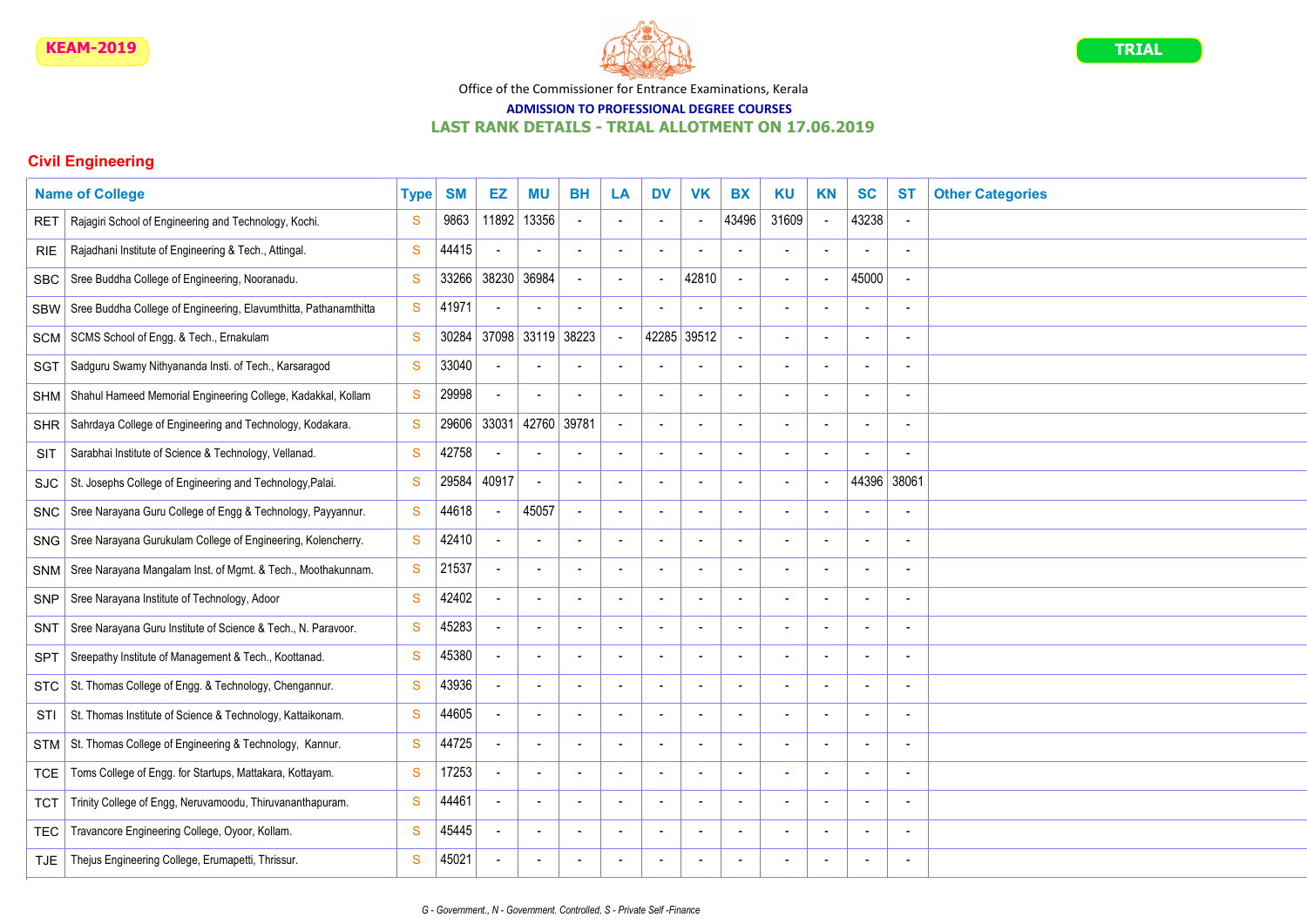

## ADMISSION TO PROFESSIONAL DEGREE COURSES

### LAST RANK DETAILS - TRIAL ALLOTMENT ON 17.06.2019

## Civil Engineering

|            | <b>Name of College</b>                                          | <b>Type</b>  | <b>SM</b> | EZ                | ΜU                       | <b>BH</b>                | LA                       | <b>DV</b> | <b>VK</b>                | <b>BX</b>                | <b>KU</b>                | <b>KN</b>                | <b>SC</b>                | <b>ST</b>                | <b>Other Categories</b> |
|------------|-----------------------------------------------------------------|--------------|-----------|-------------------|--------------------------|--------------------------|--------------------------|-----------|--------------------------|--------------------------|--------------------------|--------------------------|--------------------------|--------------------------|-------------------------|
| TKI        | T K M Institute of Technology, Ezhukone, Kollam.                | S            | 24787     |                   | 28416 30760 27502        |                          |                          |           | $\overline{\phantom{a}}$ |                          | $\overline{\phantom{a}}$ | $\overline{\phantom{a}}$ | 40032                    | $\blacksquare$           |                         |
| TOC        | Toc H Institute of Science & Tech., Mulamthurutthy.             | S            |           | 33430 42142 39231 |                          | $\sim$                   | $\overline{\phantom{a}}$ | 39528     |                          | $\overline{\phantom{a}}$ | $\overline{\phantom{a}}$ | $\overline{\phantom{a}}$ | 44349                    | $\blacksquare$           |                         |
| <b>UKP</b> | UKF College of Engineering & Tech., Parippally.                 | S            | 41211     |                   | ۰                        | $\overline{\phantom{a}}$ | $\overline{\phantom{a}}$ |           | $\overline{\phantom{a}}$ |                          | $\overline{\phantom{a}}$ |                          |                          | $\overline{\phantom{a}}$ |                         |
| UNT        | Universal Engineering College, Vallivattom, Thrissur.           | S            | 42439     |                   | $\overline{\phantom{a}}$ | $\overline{\phantom{a}}$ |                          |           | $\sim$                   |                          | $\blacksquare$           |                          |                          | $\overline{\phantom{a}}$ |                         |
| VAK        | Vidya Academy of Science & Technology, Kilimanoor.              | S            | 36379     | 43886             | $\overline{\phantom{0}}$ | $\overline{\phantom{a}}$ | 37155                    | $\sim$    | $\sim$                   |                          | $\overline{\phantom{a}}$ | $\overline{\phantom{a}}$ | $\overline{\phantom{a}}$ | $\overline{\phantom{a}}$ |                         |
| VAS        | Vidya Academy of Science & Technology, Thrissur.                | S            | 29551     | 39311             | 41249 30885              |                          |                          | $\sim$    | 29940                    |                          | $\overline{\phantom{a}}$ | $\overline{\phantom{a}}$ | 45320                    |                          |                         |
| VIT        | Vijnan Institute of Science & Technology, Piravam.              | S            | 34096     |                   |                          | $\overline{\phantom{a}}$ |                          |           | $\overline{\phantom{a}}$ |                          | $\overline{\phantom{a}}$ |                          |                          | $\overline{\phantom{a}}$ |                         |
| VJC.       | Viswajyothi College of Engg. & Technology, Vazhakulam.          | S            | 27163     |                   | 39907 44810 30891        |                          |                          |           | 40006                    |                          | $\overline{\phantom{a}}$ |                          | 35971                    | 28089                    |                         |
| <b>VKE</b> | Valia Koonambaikulathamma College of Engg. & tech., Parippally. | S            | 32721     | 36845             |                          | 41687                    | 43990                    |           | 36357                    |                          | $\blacksquare$           |                          |                          |                          |                         |
| <b>VML</b> | Vimal Jyothi Engineering College, Chemperi.                     | <sub>S</sub> | 33974     |                   | 38242 42087 34341        |                          |                          |           | 34639                    |                          | $\overline{\phantom{a}}$ |                          | 45314                    |                          |                         |
| VPE        | Sree Vellappally Natesan College of Engg, Mavelikkara.          | <sub>S</sub> | 44584     |                   |                          | $\overline{\phantom{a}}$ |                          |           |                          |                          | $\blacksquare$           |                          |                          |                          |                         |
| <b>VVT</b> | Veda Vyasa Institute of Technology, Ponnempadam, Malappuram.    | S            | 44652     |                   |                          |                          |                          |           |                          |                          | $\blacksquare$           |                          |                          |                          |                         |
| <b>YCE</b> | Younus College of Engg. & Technology, Vadakkevila, Kollam       | S            | 44344     |                   |                          |                          |                          |           |                          |                          | $\blacksquare$           |                          |                          |                          |                         |
| <b>YCK</b> | Younus Institute of Technology, Kannanaloor, Kollam             | S            | 44733     |                   |                          | $\overline{\phantom{a}}$ |                          |           | $\overline{\phantom{a}}$ |                          | $\blacksquare$           | $\overline{\phantom{a}}$ |                          | ٠                        |                         |

## Chemical Engineering

|            | <b>Name of College</b>                                             | <b>Type</b>  | <b>SM</b> | EZ    | MU                                      | BH   | <b>LA</b>                           | <b>DV</b>                | <b>VK</b>                | <b>BX</b>  | KU                       | KN          | <b>SC</b>   | <b>ST</b> | <b>Other Categories</b>       |
|------------|--------------------------------------------------------------------|--------------|-----------|-------|-----------------------------------------|------|-------------------------------------|--------------------------|--------------------------|------------|--------------------------|-------------|-------------|-----------|-------------------------------|
|            | KKE   Govt. Engineering College, Kozhikkode.                       | G            | 3632      | 6188  | 6568                                    | 6084 | 11464                               | 7626                     |                          | 8287 11710 | $\sim$                   |             |             |           | 25487 42780 PD:34986 SD:16169 |
| <b>TCR</b> | Govt. Engineering College, Thrissur.                               | G            | 2485      | 3360  | 3510                                    | 3411 | 6739                                | 5628                     | 3081                     |            |                          | 18894 11631 |             |           | $18936$ 37740 $\vert$ CC:24   |
| <b>TKM</b> | T K M College of Engineering, Kollam.                              | G            | 2845      | 4022  | 3195                                    | 4075 | 7122                                | 5773                     | 5327                     |            | $\sim$                   |             | 24766 39321 |           | PD:41064 RP:5934              |
|            | AJC   Amal Jyothi College of Engineering, Koovapally, Kanjirapally | <sub>S</sub> | 12290     | 16681 |                                         |      | 19420 25499 12308                   | $\blacksquare$           | $\overline{\phantom{0}}$ |            | $\overline{\phantom{a}}$ |             | 30960 35126 |           |                               |
| <b>CCV</b> | Cochin College of Engg. and Technology, Valanchery, Malappuram.    |              | 24772     |       |                                         |      | 28867 27392 30691 41673 31810 36608 |                          |                          |            | $\overline{\phantom{0}}$ |             | 42784       |           |                               |
| MGP        | Saintgits College of Engineering, Kottayam                         | <b>S</b>     | 19234     |       |                                         |      | 25982 21018 19398 21443 39657 21795 |                          |                          |            | $\overline{\phantom{0}}$ |             | 44317       |           |                               |
| TCE        | Toms College of Engg. for Startups, Mattakara, Kottayam.           | -S           | 33203     |       | $\mid 38570 \mid 34776 \mid 40688 \mid$ |      |                                     | $\overline{\phantom{a}}$ | $\overline{\phantom{0}}$ |            | $\sim$                   |             | 38653       |           |                               |

G - Government., N - Government. Controlled, S - Private Self -Finance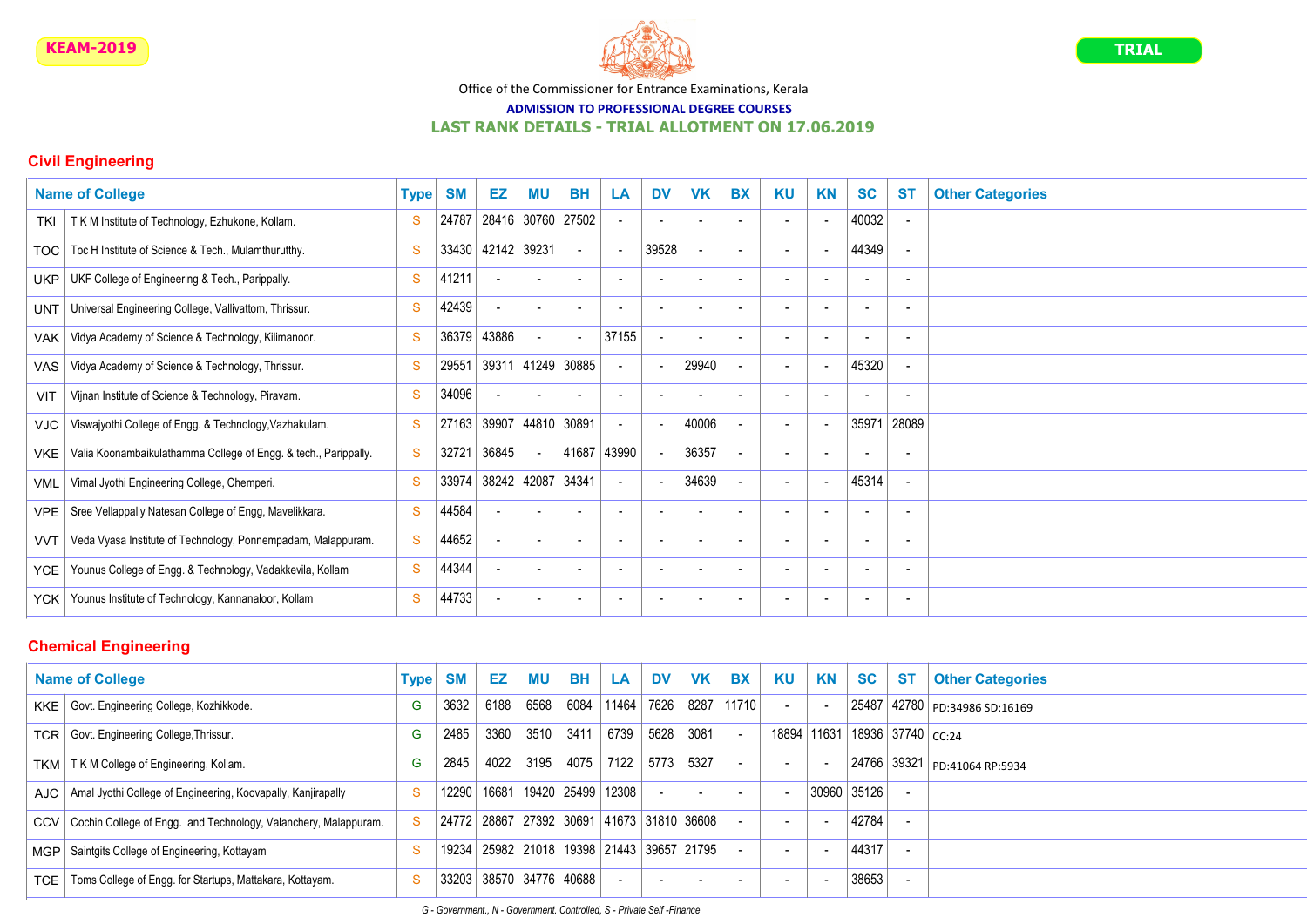

#### ADMISSION TO PROFESSIONAL DEGREE COURSES

#### LAST RANK DETAILS - TRIAL ALLOTMENT ON 17.06.2019

|            | <b>Name of College</b>                                | <b>Type</b> | <b>SM</b> | EZ    | <b>MU</b>   | <b>BH</b>                                     | LA          | <b>DV</b> | <b>VK</b>   | <b>BX</b>    | <b>KU</b>      | <b>KN</b>   | <b>SC</b> | <b>ST</b>         | <b>Other Categories</b>     |
|------------|-------------------------------------------------------|-------------|-----------|-------|-------------|-----------------------------------------------|-------------|-----------|-------------|--------------|----------------|-------------|-----------|-------------------|-----------------------------|
| <b>IDK</b> | Engineering College, Idukki                           | G           | 2793      | 8656  | 7267        | 13893                                         | 18836       | 17491     | 10346       | 16251        |                |             |           | 29065 27082 CC:41 |                             |
| <b>KNR</b> | Govt. College of Engineering, Kannur.                 | G           | 2519      | 3335  | 3071        | 2573                                          | 5641        | 9850      | 4501        | 23753        | 29488          | 2909        |           |                   | 23370 41824 PD:17983 PI:5   |
| KTE.       | Govt. Rajiv Gandhi Institute of Tech., Kottayam.      | G           | 1575      | 2111  | 1946        | 2070                                          | 3821        | 5962      | 2201        |              |                |             |           | 14908 20912 CC:21 |                             |
| <b>MAC</b> | M A College of Engineering, Kothamangalam.            | G           | 1242      | 1801  | 1473        | 1630                                          | 1632        | 3956      | 1570        | 9176         | 16209          | 14919       |           |                   | 19492 38062 CC:25 PD:41254  |
| NSS.       | N S S College of Engineering, Palakkad.               | G           | 2170      | 2392  | 2552        | 2488                                          | 4093        | 4418      | 3320        |              |                |             |           |                   | 18408 42609 SG:3436 XS:2481 |
| <b>PKD</b> | Govt. Engineering College, Sreekrishnapuram.          | G           | 2777      | 5896  | 5796        | 4471                                          | 9683        | 15694     | 7901        | 22574        |                | 22809 18198 | 26395     |                   | SD:7680                     |
| <b>TCR</b> | Govt. Engineering College, Thrissur.                  | G           | 545       | 709   | 839         | 1111                                          | 1223        | 1046      | 842         |              |                |             |           |                   | 12405 23465 CC:18 PD:42001  |
| <b>TKM</b> | T K M College of Engineering, Kollam.                 | G           | 337       | 505   | 418         | 411                                           | 456         | 1709      | 864         | 806          | 8828           | 9957        | 5306      | 32038             | CC:10 PD:41272 RP:1443      |
| <b>TVE</b> | College of Engineering, Thiruvananthapuram.           | G           | 128       | 272   | 183         | 179                                           | 334         | 432       | 172         |              |                |             | 2300      | 16895             | CC:8 PD:30951               |
| WYD.       | Govt. Engineering College, Mananthavady.              | G           | 2697      | 8719  | 7204        | 12890                                         | 15380       | 8826      | 11343 24582 |              | 32264          | 14421       |           | 31179 42853 PI:25 |                             |
| <b>ADR</b> | College of Engineering, Adoor                         | N           | 10129     | 15085 | 11819       | 11563 12508                                   |             |           | 14308 12778 |              |                |             | 29729     |                   | MG:28683                    |
| AEC.       | College of Engineering, Aranmula, Pathanamthitta.     | N.          | 20964     | 24325 | 28055       | 21336                                         | 26530       | 37221     | 23252 39418 |              | $\blacksquare$ |             | 43018     |                   | MG:44054                    |
| <b>CEA</b> | College of Engineering, Attingal, Thiruvananthapuram. | N           | 10891     | 12179 | 13546       | 14372 13676                                   |             |           |             |              |                | 16908       | 38360     |                   | MG:40895                    |
| CEC.       | College of Engineering, Cherthala, Alappuzha.         | N           | 18174     | 23169 | 23456       |                                               | 21152 27180 |           | 24116 20000 |              |                |             | 45040     |                   | MG:44493                    |
| <b>CEK</b> | College of Engineering, Kottarakkara, Kollam.         | N.          | 19641     | 20908 | 26351       | $\sim$                                        | 26031       | 38863     | 26623 33342 |              |                |             | 43066     |                   | MG:44723                    |
| CEM        | College of Engineering, Muttathara.                   | N           | 22004     | 22433 | 25408       | 27923                                         | 24624       |           | 37864 30628 |              |                |             | 40135     |                   | MG:43187                    |
| <b>CHN</b> | College of Engineering, Chengannur, Alappuzha.        | N           | 7802      | 9631  | 10029       | 11765                                         | 10926       |           | 22982 8605  | 38115        |                |             | 35004     |                   | MG:21284                    |
| <b>KGR</b> | College of Engineering, Kidangoor.                    | N           | 16109     |       | 18515 29096 |                                               | 28613 34620 |           | 35789 19580 | $\mathbf{r}$ |                | 43677       |           | 45572 43239       | MG:45039                    |
| <b>KNP</b> | College of Engineering, Karunagappally.               | N           | 17625     | 20052 | 20949       | 22658                                         | 18814       |           |             |              |                |             | 44140     |                   | MG:44067                    |
| KSD        | LBS College of Engineering, Kasaragod.                | N           | 17171     |       |             | 21607   18483   20044   31569   37712   23022 |             |           |             |              |                | 41628       | 43705     |                   | MG:45203                    |
| LBT        | LBS Institute of Tech. for Women, Poojapura, TVPM     | N           | 10046     | 12175 |             | 14385   11740   19917                         |             |           | 22335 13017 | 13285        |                |             | 45312     |                   | MG:30035                    |
| <b>MDL</b> | Model Engineering College, Thrikkakkara.              | N           | 900       | 1530  | 1428        | 1499                                          | 1622        | 3552      | 1863        |              | 1445           | 45223       | 11057     |                   | MG:2596                     |
| <b>MNR</b> | College of Engineering, Munnar.                       | N           | 18942     | 24357 | 21877       | 21585                                         | 27646       | 44467     | 24765       |              |                |             | 45270     |                   | MG:45502                    |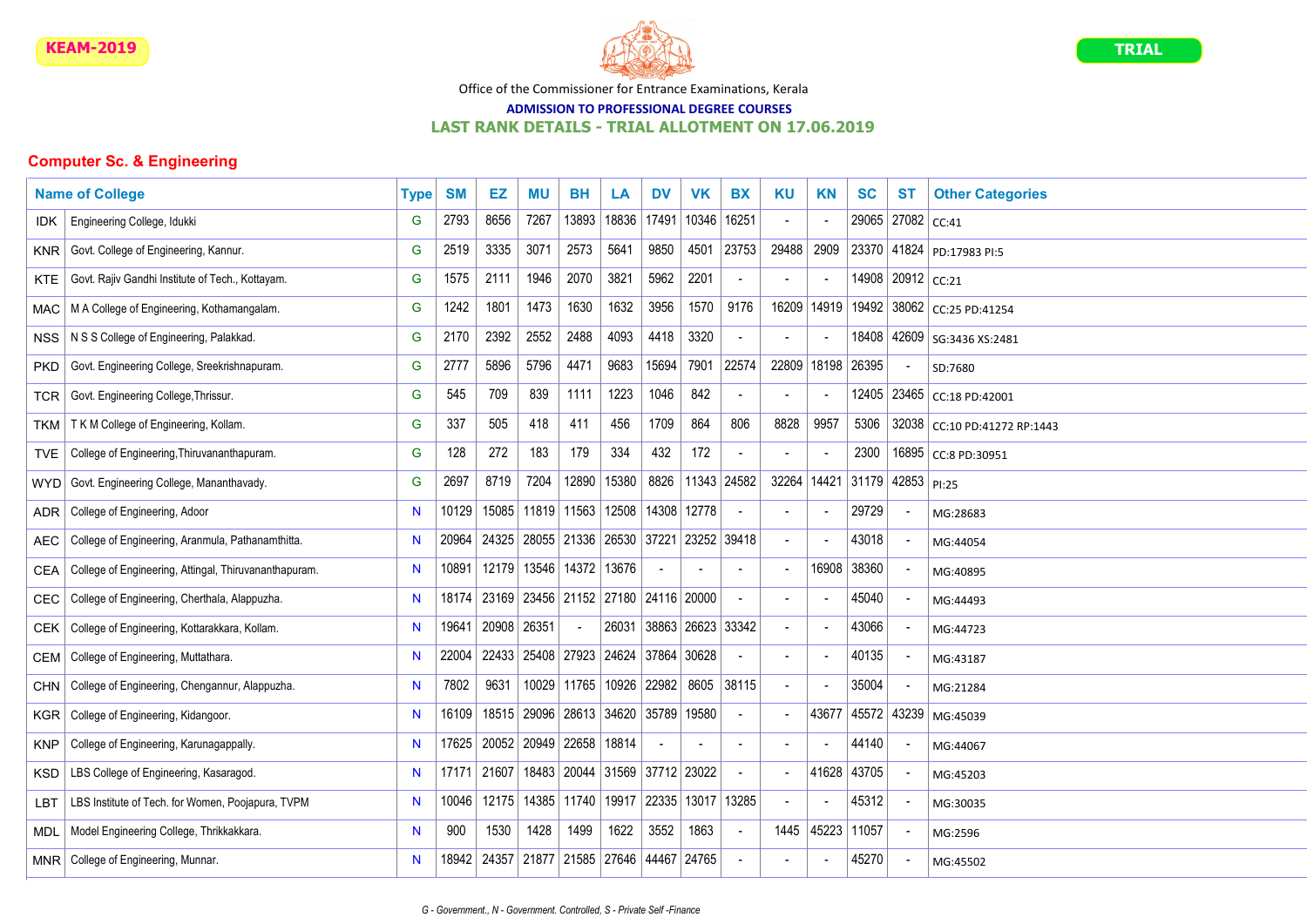

#### ADMISSION TO PROFESSIONAL DEGREE COURSES

LAST RANK DETAILS - TRIAL ALLOTMENT ON 17.06.2019

|            | <b>Name of College</b>                                           | <b>Type</b> | <b>SM</b> | EZ    | ΜU                | <b>BH</b>                | LA             | <b>DV</b>                | <b>VK</b>   | <b>BX</b>                | <b>KU</b> | <b>KN</b>                | <b>SC</b>                | ST             | <b>Other Categories</b> |
|------------|------------------------------------------------------------------|-------------|-----------|-------|-------------------|--------------------------|----------------|--------------------------|-------------|--------------------------|-----------|--------------------------|--------------------------|----------------|-------------------------|
| <b>PEC</b> | College of Engineering, Pathanapuram.                            | N.          | 23017     | 25017 | 26102             | 25313                    | 25554          | $\sim$                   |             | 36267                    |           |                          | 43413                    |                | MG:43803                |
| <b>PJR</b> | College of Engineering, Poonjar.                                 | N           | 20911     | 23334 | 30074             | $\overline{\phantom{a}}$ | $\overline{a}$ | $\mathbf{r}$             | 34447       | $\overline{\phantom{a}}$ |           |                          | $\blacksquare$           |                | MG:43934                |
| <b>PRN</b> | College of Engineering Perumon.                                  | N           | 1257'     | 15806 | 15084             | 26945                    | 17208          | $\blacksquare$           |             | $\overline{a}$           |           |                          | 44549                    |                | MG:37777                |
| <b>PRP</b> | College of Engineering & Management, Punnapra.                   | N           | 21473     |       | 23585 24970       | 21562                    | 35266          | 30993                    |             | 34802 33311              |           | 23315 42082              | 42501                    |                | MG:45452                |
| <b>PTA</b> | College of Engineering, Kallooppara.                             | N           | 19345     | 23251 | 28933             | 25840                    | 38789          | 38690                    | 26079       |                          |           |                          | 41650                    |                | MG:37395                |
| <b>SCT</b> | S C T College of Engineering, Pappanamcode, TVPM                 | N           | 3304      | 3659  | 4749              | 6147                     | 4893           | 6037                     | 7232        |                          |           |                          | 24058                    |                | MG:7617                 |
| <b>TKR</b> | College of Engineering, Thrikarippur, Kasaragod.                 | N           | 18807     |       | 21736 20775       | 19895                    | 38195          | $\blacksquare$           |             | $\blacksquare$           |           |                          | 44008                    |                | MG:41701                |
| TLY        | College of Engineering, Thalassery, Kannur.                      | N           | 11685     | 13451 | 13184             | 14515                    | 39118 35192    |                          | 15336       |                          |           |                          | 40206                    |                | MG:30744                |
| <b>UCE</b> | University College of Engineering, Thodupuzha.                   | N           | 22735     |       | 24655 28439       | 23667                    | 37878          | 32045 30994              |             | 34075                    |           |                          | 44267                    | 45281          |                         |
| <b>UCK</b> | University College of Engineering, Kariavattom.                  | N           | 10115     | 14627 | 14024             | $\blacksquare$           |                | $\overline{\phantom{a}}$ |             |                          |           |                          | 32263                    |                | MG:27278                |
| <b>VDA</b> | College of Engineering, Vadakara, Kozhikode.                     | N           | 14262     | 15641 |                   | 15865 17192              | 30299          | 19037                    | 18932       |                          |           |                          | 42626                    |                | MG:38358                |
| AAE        | Al-Azhar College of Engineering & Technology, Thodupuzha.        | S           | 33446     |       | 37082             | 44956                    | 39621          | $\blacksquare$           |             | $\blacksquare$           |           |                          | $\overline{\phantom{a}}$ |                |                         |
| AIK        | Albertian Institute of Science and Technology, Kalamassery.      | S           | 21934     | 26446 | 37811             | $\sim$                   |                |                          | 41790 21983 |                          |           |                          | $\overline{\phantom{a}}$ |                |                         |
| AJC        | Amal Jyothi College of Engineering, Koovapally, Kanjirapally     | S           | 13147     | 21363 | 24151             | 15401                    | 26208          |                          | 30842 37305 |                          | 38560     | 42030                    | 32981                    |                |                         |
| AME        | Ammini College of Engineering, Mankara, Palakkad.                | S           | 43846     | 44991 | 44845             | $\sim$                   |                |                          |             | $\sim$                   |           |                          | $\blacksquare$           |                |                         |
| ASI        | Adi Sankara Institute of Engg. & Tech., Kalady, Ernakulam.       | S           | 18510     | 22492 | 26746             | 22744                    | 19885          | 38805 23697              |             |                          | 28831     |                          | 45294                    | $\blacksquare$ |                         |
| ATP        | Ahalia School of Engineering & Technology, Pudussery, Palakkad.  | S           | 37764     | 41649 | 39388             | 42464                    |                | $\overline{\phantom{a}}$ |             |                          |           |                          | $\overline{\phantom{a}}$ |                |                         |
| AWH        | AWH Engineering College, Kozhikkode                              | S           | 30787     |       | 36812 35996 33748 |                          |                | $\sim$                   | 36311       | $\overline{a}$           |           |                          | 42700                    |                |                         |
| AXE        | Axis College of Engineering & Technology, Murikkingal, Thrissur. | S           | 44315     |       |                   |                          |                |                          |             |                          |           |                          |                          |                |                         |
| <b>BMC</b> | Baselios Mathew II College of Engg., Sasthamcotta, Kollam.       | S           | 35964     | 37560 | 41379             | $\blacksquare$           | $\blacksquare$ | $\overline{\phantom{a}}$ |             | $\blacksquare$           |           |                          |                          |                |                         |
| <b>CCE</b> | Christ College of Engineering, Irinjalakuda.                     | S           | 13029     | 18494 | 30100             | 27717                    |                | 38816                    | 14145       | $\blacksquare$           |           | $\overline{\phantom{a}}$ |                          |                |                         |
| CCV        | Cochin College of Engg. and Technology, Valanchery, Malappuram.  | S           | 44669     |       | 45341             | $\overline{\phantom{a}}$ |                | $\blacksquare$           |             |                          |           |                          | $\overline{\phantom{a}}$ |                |                         |
| <b>CKC</b> | Christ Knowledge City, Kuzhoor, EKM                              | S           | 44971     |       | $\blacksquare$    | $\blacksquare$           |                | $\blacksquare$           |             | $\overline{a}$           |           |                          | $\overline{\phantom{a}}$ | $\overline{a}$ |                         |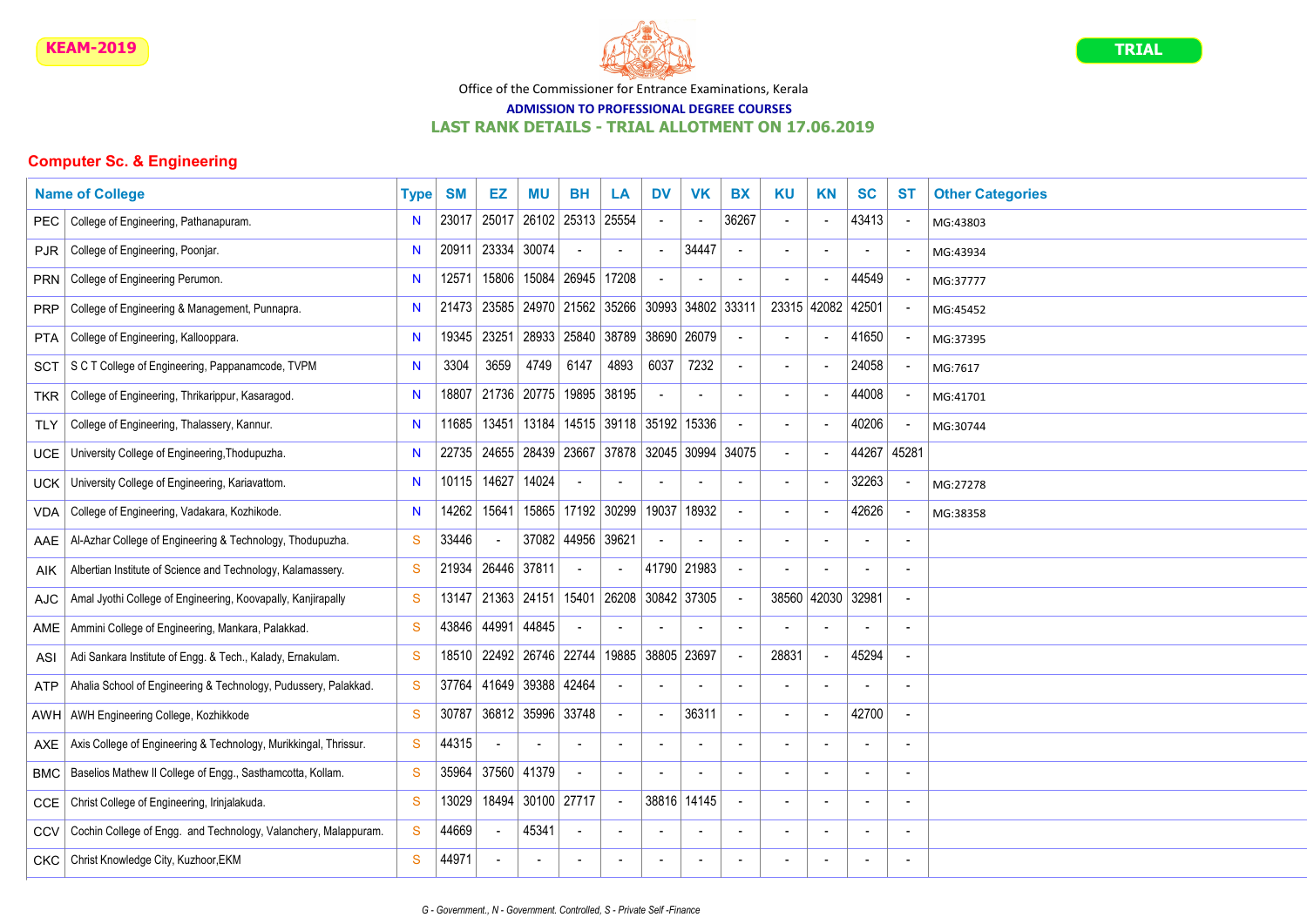

## ADMISSION TO PROFESSIONAL DEGREE COURSES

LAST RANK DETAILS - TRIAL ALLOTMENT ON 17.06.2019

|            | <b>Name of College</b>                                             | <b>Type</b>  | <b>SM</b> | EZ          | ΜU                       | <b>BH</b>                | LA                       | <b>DV</b>                | <b>VK</b>                | <b>BX</b> | <b>KU</b>                | <b>KN</b> | <b>SC</b>                | <b>ST</b> | <b>Other Categories</b> |
|------------|--------------------------------------------------------------------|--------------|-----------|-------------|--------------------------|--------------------------|--------------------------|--------------------------|--------------------------|-----------|--------------------------|-----------|--------------------------|-----------|-------------------------|
| <b>CMA</b> | Carmel College of Engg. & Technology, Punnapra, Alappuzha.         | S            | 39212     | 41908       | $\sim$                   | $\sim$                   | 40840                    | $\mathbb{Z}^2$           | 40230                    |           | $\overline{\phantom{a}}$ |           | $\overline{\phantom{a}}$ |           |                         |
| DMC        | M Dasan Memmorial Co-op. Inst. of Engg. & Inf. Tech., Koyilandy.   | $\mathbf{s}$ | 45367     |             |                          | $\blacksquare$           |                          | $\blacksquare$           |                          |           | $\blacksquare$           |           | $\blacksquare$           |           |                         |
| ECE        | Sree Ernakulathappan College of Engg. & Mgmnt., Mukundapuram.      | S            | 38471     |             |                          | $\overline{\phantom{a}}$ |                          | $\overline{\phantom{a}}$ |                          |           | $\overline{\phantom{a}}$ |           | ÷,                       |           |                         |
| EKC        | Eranad Knowledgecity Technical Campus, Cherukulam, Manjerl         | $\mathbf{s}$ | 43531     |             |                          | $\blacksquare$           |                          | ÷                        |                          |           | $\overline{\phantom{a}}$ |           |                          |           |                         |
| <b>FIT</b> | Federal Institute of Science & Tech., Angamaly.                    | $\mathbf{s}$ | 6759      | 12425       | 9872                     | 11606                    | 9133                     | 22007                    | 8353                     |           | $\overline{\phantom{a}}$ |           | 29182                    |           |                         |
| GIT        | Gurudeva Institute of Science & Technology, Puthuppally.           | S            | 43829     |             |                          |                          |                          | $\overline{a}$           |                          |           |                          |           | $\overline{a}$           |           |                         |
| GWE        | K R Gouri Amma College of Engineering, Thuravoor, Cherthala.       | S            | 43559     |             |                          |                          |                          | $\overline{a}$           |                          |           | $\overline{\phantom{a}}$ |           | $\overline{a}$           |           |                         |
| <b>HCE</b> | Heera College of Engineering & Technology, Nedumangad.             | S            | 44429     |             |                          | $\overline{\phantom{a}}$ |                          | $\sim$                   | $\overline{\phantom{a}}$ |           | $\sim$                   |           | $\overline{a}$           |           |                         |
| <b>HGW</b> | Holy Grace Academy of Engineering, Mala, Thrissur.                 | S            | 45425     |             | $\overline{\phantom{a}}$ | $\blacksquare$           | $\overline{\phantom{a}}$ | $\blacksquare$           | $\blacksquare$           |           | $\overline{\phantom{a}}$ |           | $\blacksquare$           |           |                         |
| ICE        | Ilahia College of Engineering & Tech., Moovattupuzha.              | S            | 44567     |             |                          | $\sim$                   |                          | $\blacksquare$           |                          |           | $\blacksquare$           |           | $\overline{a}$           |           |                         |
| <b>IES</b> | I E S College of Engineering, Chittilappilly.                      | S            | 38836     | 39180       | 43037                    | $\overline{a}$           |                          | $\sim$                   | $\overline{a}$           |           | $\overline{\phantom{a}}$ |           | $\overline{a}$           |           |                         |
| <b>IGW</b> | Indira Gandhi Inst. of Engineering & Tech., Kothamangalam          | S            | 31032     | 39264       | 34768                    | $\sim$                   |                          | 39892                    | $\overline{a}$           |           | $\blacksquare$           |           | ÷,                       |           |                         |
| <b>ILE</b> | ILM College of Engineering, Perumbavoor, Ernakulam.                | S            | 45115     |             |                          | $\overline{a}$           |                          | $\overline{\phantom{a}}$ | $\blacksquare$           |           |                          |           | $\overline{a}$           |           |                         |
| <b>JBT</b> | Jai Bharath College of Management & Engg. Tech., Perumbavoor.      | S            | 43254     |             |                          | $\overline{a}$           |                          | $\sim$                   |                          |           | $\overline{\phantom{a}}$ |           | $\blacksquare$           |           |                         |
| <b>JCE</b> | Jawaharlal College of Engineering & Technology, Ottappalam.        | $\mathbf{s}$ | 40581     | 44515 41604 |                          | $\overline{a}$           |                          | $\overline{a}$           |                          |           |                          |           | ٠                        |           |                         |
| <b>JEC</b> | Jyothi Engineering College, Cheruthuruthy.                         | S            | 25657     | 33255       | 37989                    |                          | 40237 43122              | 35748                    | 35290                    |           | $\overline{\phantom{a}}$ |           | 44785                    |           |                         |
| JIT        | John Cox Memorial CSI Institute of Technology, Thiruvananthapuram. | S            | 43673     | 44720       |                          | $\overline{\phantom{a}}$ |                          | $\overline{\phantom{a}}$ | $\overline{\phantom{a}}$ |           | $\overline{\phantom{a}}$ |           | 43711                    |           |                         |
| KIT        | Kottayam Institute of Tech. & Science, Pallicathode, Kottayam.     | S            | 44447     |             |                          | $\blacksquare$           | $\overline{\phantom{a}}$ | $\blacksquare$           | $\overline{a}$           |           | $\blacksquare$           |           | $\blacksquare$           |           |                         |
| KMC        | KMCT College of Engineering, Kozhikkode.                           | S            | 43401     |             | 43872                    | $\sim$                   |                          | $\sim$                   | $\overline{a}$           |           | $\sim$                   |           | $\sim$                   |           |                         |
| <b>KME</b> | K M E A Engineering College, Edathala.                             | S            | 39317     |             | 43027                    | $\sim$                   | 40998                    | $\overline{a}$           | $\overline{a}$           |           | $\sim$                   |           | $\overline{a}$           |           |                         |
| <b>KMW</b> | KMCT College of Engineering for Women, Manassery.                  | S            | 43135     |             |                          | $\blacksquare$           |                          | $\overline{a}$           | $\blacksquare$           |           | $\overline{\phantom{a}}$ |           | ÷,                       |           |                         |
| <b>KVE</b> | KVM College of Engineering and Information Technology, Cherthala.  | S            | 43587     |             |                          | ÷,                       |                          | $\blacksquare$           |                          |           | $\overline{\phantom{a}}$ |           | $\blacksquare$           |           |                         |
| LMC        | Lourdes Matha College of Science and Technology, Kuttichal.        | S            | 40849     |             |                          | ٠                        |                          | $\overline{a}$           |                          |           |                          |           | ٠                        |           |                         |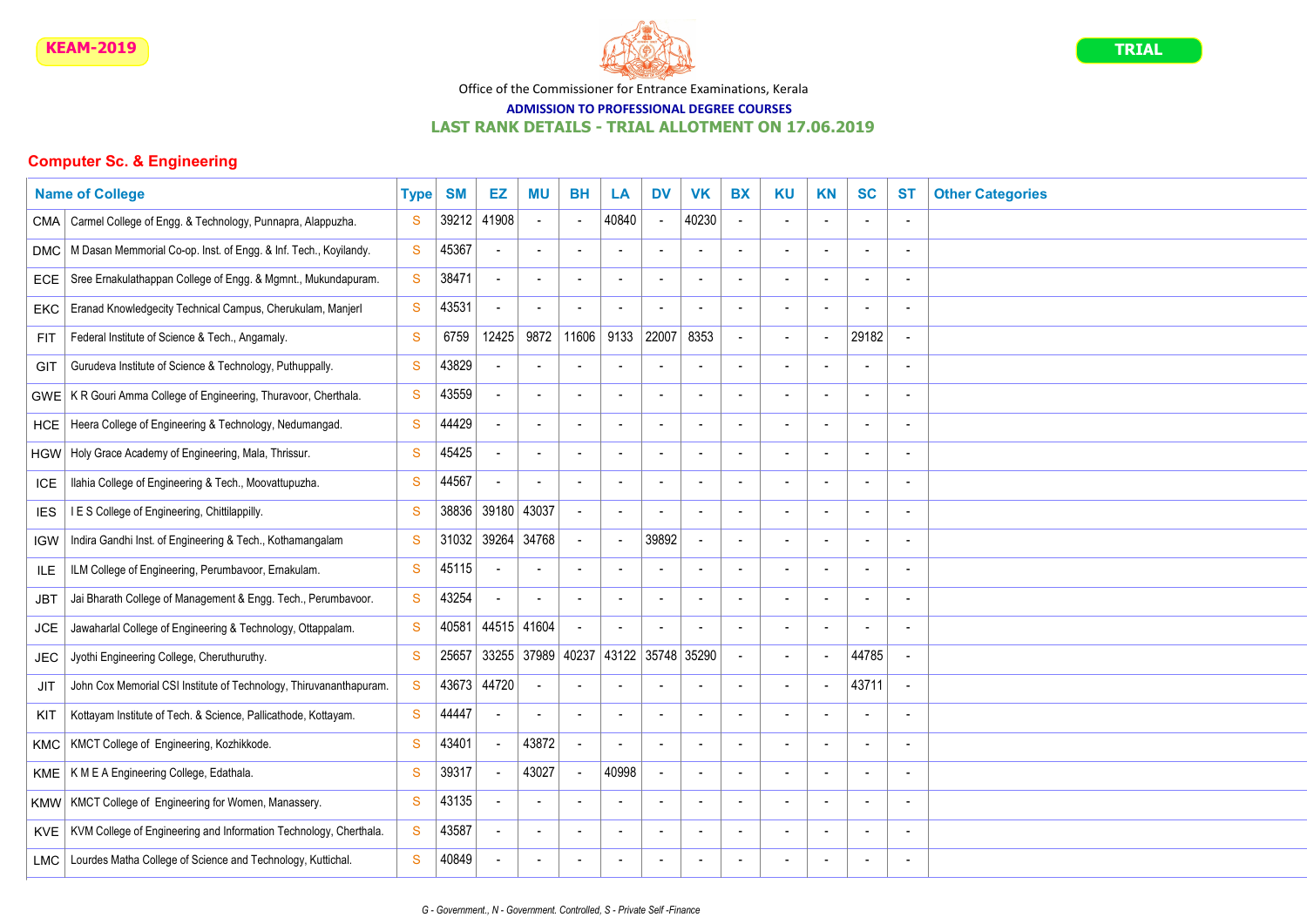

#### ADMISSION TO PROFESSIONAL DEGREE COURSES

#### LAST RANK DETAILS - TRIAL ALLOTMENT ON 17.06.2019

|            | <b>Name of College</b>                                         | <b>Type</b> | <b>SM</b> | EZ    | <b>MU</b>                | <b>BH</b>                | LA                       | <b>DV</b>                | <b>VK</b>                | <b>BX</b> | <b>KU</b>                | <b>KN</b>   | <b>SC</b>                | <b>ST</b> | <b>Other Categories</b> |
|------------|----------------------------------------------------------------|-------------|-----------|-------|--------------------------|--------------------------|--------------------------|--------------------------|--------------------------|-----------|--------------------------|-------------|--------------------------|-----------|-------------------------|
| <b>MBC</b> | Mar Baselios Christian College of Engg. & Tech., Peermede.     | S           | 31298     | 42231 | 36814                    | 34285                    |                          | $\sim$                   |                          |           | $\overline{\phantom{a}}$ |             | $\blacksquare$           |           |                         |
| <b>MBI</b> | Mar Baselios Institute of Technology & Science, Kothamangalam. | S           | 21733     | 32576 | 25050                    | 25612                    |                          | $\sim$                   | J.                       |           | $\sim$                   |             | $\overline{a}$           |           |                         |
| мвт        | Mar Baselious College of Engg. & Tech., Thiruvananthapuram.    | S           | 12335     | 20861 | 17125                    | 13748 12434              |                          | 42062                    | 21287                    | 30436     | $\sim$                   | 33406 43287 |                          |           |                         |
| <b>MCC</b> | Musaliar College of Engineering, Chirayinkeezh.                | S           | 44958     |       |                          |                          |                          |                          |                          |           | $\overline{\phantom{a}}$ |             |                          |           |                         |
| MCE        | Marian Engineering College, Kazhakuttom.                       | S           | 24590     | 29954 | 26358                    | 25459 26083              |                          | $\overline{a}$           |                          |           | $\overline{\phantom{a}}$ |             | 45238                    |           | XS:34674                |
| <b>MCK</b> | Musaliar College of Engineering & Tech., Pathanamthitta.       | S           | 41021     |       |                          |                          |                          | $\sim$                   |                          |           |                          |             | $\blacksquare$           |           |                         |
| <b>MCT</b> | Mohandas College of Engg. & Tech., Nedumangad.                 | S           | 35074     | 36905 |                          | 41563                    |                          | $\sim$                   |                          |           | $\overline{\phantom{a}}$ |             | 43636                    |           |                         |
| MEA        | M E A Engineering College, Malappuram.                         | S           | 38764     | 41528 | 40138                    | $\blacksquare$           |                          | $\sim$                   | $\blacksquare$           |           | $\blacksquare$           |             | $\sim$                   |           |                         |
| <b>MEC</b> | Malabar College of Engineering & Tech., Wadakancherry.         | S           | 36454     |       |                          | $\blacksquare$           |                          | $\blacksquare$           | $\overline{a}$           |           | $\blacksquare$           |             | $\blacksquare$           |           |                         |
| <b>MEE</b> | MES College of Engineering & Technology, .Ernakulam.           | S           | 36973     | 41276 | 40379                    | 37552 37698              |                          | $\overline{a}$           | $\overline{\phantom{a}}$ |           | $\blacksquare$           |             | $\overline{\phantom{a}}$ |           |                         |
| MEK        | MES Institute of Tech. & Management, Chathannoor.              | S           | 44628     |       |                          |                          |                          | $\blacksquare$           |                          |           | $\blacksquare$           |             | $\overline{\phantom{a}}$ |           |                         |
| MES        | M E S College of Engineering, Kuttippuram.                     | S           | 19297     | 36609 | 20308                    | 29104                    |                          | $\sim$                   |                          |           | $\blacksquare$           |             | $\blacksquare$           |           |                         |
| MET        | Met's School of Engineering, Mala.                             | S           | 45576     |       |                          | $\blacksquare$           | $\overline{\phantom{a}}$ | $\sim$                   | $\overline{a}$           |           | $\sim$                   |             | $\overline{a}$           |           |                         |
| MGC        | M G College of Engineering, Thiruvallom.                       | S           | 44877     |       | $\overline{\phantom{a}}$ | $\overline{\phantom{a}}$ |                          | $\overline{\phantom{a}}$ | $\overline{\phantom{a}}$ |           | $\overline{\phantom{a}}$ |             | $\overline{\phantom{a}}$ |           |                         |
| MGE        | MGM College of Engineering & Technology, Ernakulam             | S           | 45584     |       |                          | $\overline{a}$           |                          | $\sim$                   |                          |           | $\blacksquare$           |             | $\blacksquare$           |           |                         |
| <b>MGP</b> | Saintgits College of Engineering, Kottayam                     | S           | 14777     | 23438 | 29627                    | 20524 40713              |                          | 40570 24133              |                          |           | $\overline{\phantom{a}}$ |             | 44552                    |           |                         |
| MLM        | Mangalam College of Engineering, Ettumanoor.                   | S           | 36251     | 44357 |                          | $\blacksquare$           |                          | $\blacksquare$           | J.                       |           | $\overline{\phantom{a}}$ |             | $\blacksquare$           |           |                         |
| MLT        | Malabar Institute of Technology, Anjarakandi.                  | S           | 44809     |       |                          | $\overline{a}$           |                          | $\sim$                   | $\overline{a}$           |           | $\sim$                   |             | $\sim$                   |           |                         |
| <b>MUS</b> | Muslim Association College of Engineering, Venjaramoodu.       | S           | 42825     |       |                          | $\overline{\phantom{a}}$ |                          | $\overline{\phantom{a}}$ | $\overline{\phantom{a}}$ |           | $\overline{\phantom{a}}$ |             | $\overline{\phantom{a}}$ |           |                         |
| MUT        | Muthoot Institute of Tech. & Science, Puthencurz, Ernakulam.   | S           | 6853      | 10063 | 10252                    | 12769                    | 10481                    | $\blacksquare$           | $\blacksquare$           |           | 21847                    |             | 40881                    |           |                         |
| MZC        | Mount Zion College of Engg., Pathanamthitta.                   | S           | 43757     |       |                          | $\overline{a}$           |                          | $\blacksquare$           | $\blacksquare$           |           | $\blacksquare$           |             | $\blacksquare$           |           |                         |
| <b>MZW</b> | Mount Zion Institute of Science & Tehnology, Chengannur        | S           | 44767     |       |                          | $\overline{a}$           |                          | $\sim$                   | $\blacksquare$           |           | $\sim$                   |             | $\blacksquare$           |           |                         |
| NCE        | Nehru College of Engg. & Research Centre, Thiruvillwamala.     | S           | 44153     |       | $\overline{\phantom{0}}$ | $\overline{a}$           |                          | $\overline{a}$           | $\blacksquare$           |           | $\blacksquare$           |             | $\overline{a}$           |           |                         |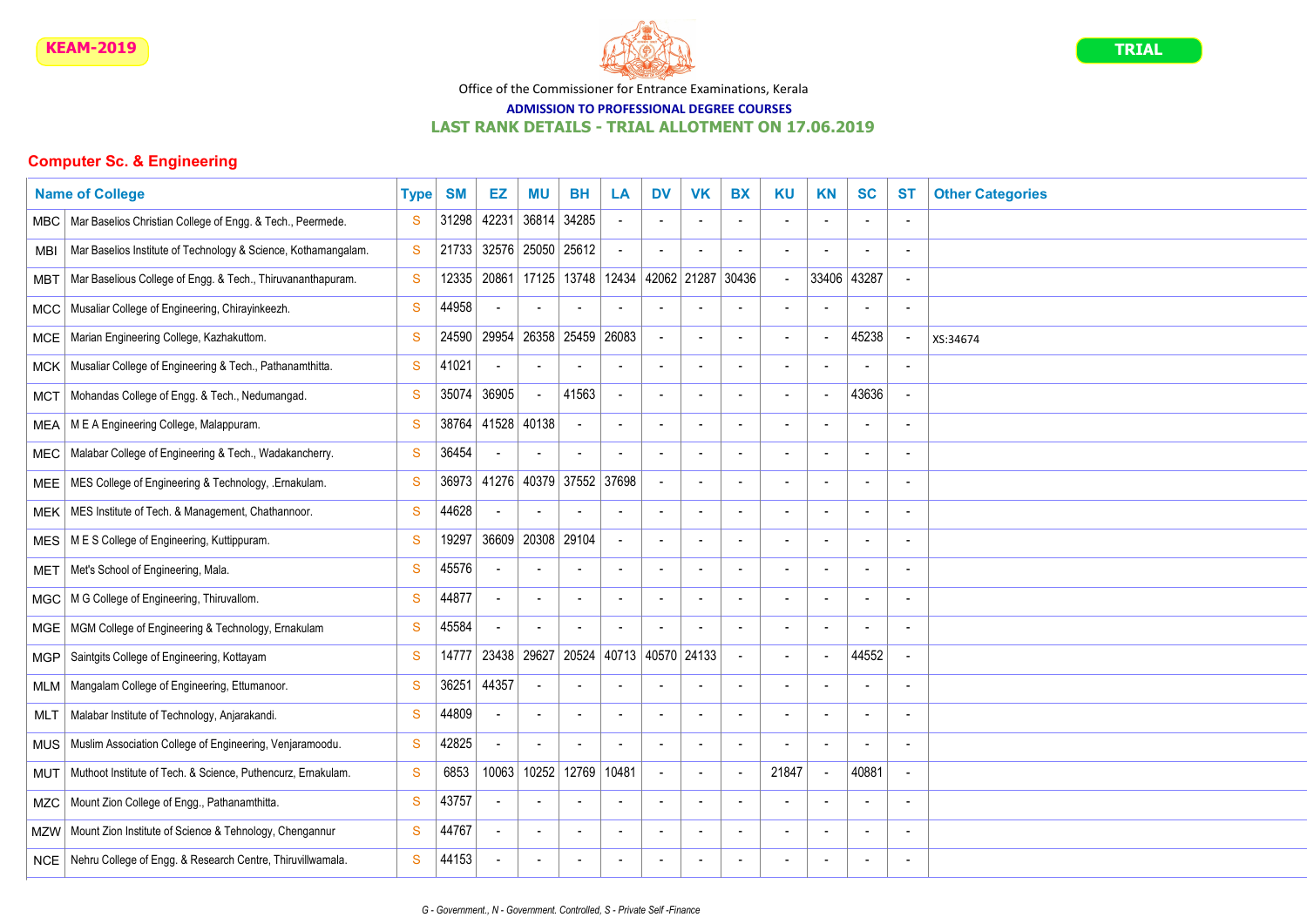

## ADMISSION TO PROFESSIONAL DEGREE COURSES

## LAST RANK DETAILS - TRIAL ALLOTMENT ON 17.06.2019

|            | <b>Name of College</b>                                           | <b>Type</b>   | <b>SM</b> | EZ    | ΜU             | <b>BH</b>                | LA                       | <b>DV</b>                | <b>VK</b> | <b>BX</b>      | <b>KU</b>                | <b>KN</b>                | <b>SC</b>                | <b>ST</b> | <b>Other Categories</b> |
|------------|------------------------------------------------------------------|---------------|-----------|-------|----------------|--------------------------|--------------------------|--------------------------|-----------|----------------|--------------------------|--------------------------|--------------------------|-----------|-------------------------|
| <b>NML</b> | North Malabar Institute of Technology, Kanhangad.                | S             | 42830     |       | $\overline{a}$ | $\overline{a}$           |                          | $\sim$                   |           |                |                          |                          | $\sim$                   |           |                         |
| <b>PAA</b> | P A Aziz College of Engineering, Karakulam, Thiruvananthapuram   | S             | 33778     |       | $\blacksquare$ | $\blacksquare$           | $\sim$                   | $\mathcal{L}$            |           |                |                          | $\overline{\phantom{a}}$ | $\sim$                   |           |                         |
| <b>PRC</b> | Providence College of Engineering, Chengannur.                   | S             | 35204     |       | 44759          | $\sim$                   | $\overline{a}$           | $\overline{a}$           |           |                |                          | $\overline{a}$           | $\overline{a}$           |           |                         |
| <b>PRS</b> | PRS College of Engineering & Tech., Neyyattinkara.               | S             | 43941     |       |                | $\sim$                   | $\overline{a}$           | $\sim$                   |           |                |                          |                          | $\overline{a}$           |           |                         |
| <b>RCE</b> | Royal College of Engineering & Technology, Thrissur.             | S             | 45492     |       | $\blacksquare$ |                          |                          | $\overline{a}$           |           |                |                          |                          | J.                       |           |                         |
| RET        | Rajagiri School of Engineering and Technology, Kochi.            | S             | 4071      | 8731  | 8094           | 5660                     | 6385                     | 8189                     | 11771     | 21804          |                          | 25462 19782 45119        |                          |           |                         |
| <b>RIE</b> | Rajadhani Institute of Engineering & Tech., Attingal.            | S             | 34333     | 44456 | 36908          |                          |                          | $\overline{\phantom{a}}$ | 44574     |                |                          |                          | $\overline{a}$           |           |                         |
| <b>SBC</b> | Sree Buddha College of Engineering, Nooranadu.                   | <sub>S</sub>  | 30871     | 31722 | 44245          | 33622                    |                          | $\overline{a}$           | 33438     |                |                          |                          | $\overline{a}$           |           |                         |
| <b>SBW</b> | Sree Buddha College of Engineering, Elavumthitta, Pathanamthitta | S             | 45252     |       |                | $\overline{\phantom{a}}$ | $\overline{\phantom{a}}$ | $\blacksquare$           |           |                | $\overline{\phantom{a}}$ | $\sim$                   | $\overline{a}$           |           |                         |
| <b>SCM</b> | SCMS School of Engg. & Tech., Ernakulam                          | <sub>S</sub>  | 13825     | 17184 | 19147          | 22216                    | 19299                    | 23038                    | 28343     | $\sim$         | $\sim$                   | $\overline{\phantom{a}}$ | 40784                    |           |                         |
| SGT        | Sadguru Swamy Nithyananda Insti. of Tech., Karsaragod            | S             | 40814     |       | $\blacksquare$ | $\blacksquare$           |                          | $\overline{a}$           |           |                |                          |                          | $\blacksquare$           |           |                         |
| <b>SHM</b> | Shahul Hameed Memorial Engineering College, Kadakkal, Kollam     | S             | 36603     |       |                | $\overline{a}$           | $\overline{\phantom{a}}$ | $\sim$                   |           |                |                          |                          | $\overline{a}$           |           |                         |
| <b>SHR</b> | Sahrdaya College of Engineering and Technology, Kodakara.        | <sub>S</sub>  | 26023     | 27561 | 44135          | 37493                    | $\sim$                   | $\mathcal{L}$            |           |                |                          |                          | 36492                    |           |                         |
| SIT        | Sarabhai Institute of Science & Technology, Vellanad.            | S             | 45043     |       |                | $\overline{a}$           |                          | $\sim$                   |           |                |                          |                          | $\overline{a}$           |           |                         |
| SJC        | St. Josephs College of Engineering and Technology, Palai.        | S             | 17370     | 27254 | 41902          | 24754                    | 28173                    | $\sim$                   |           | $\overline{a}$ |                          | $\overline{a}$           | $\sim$                   |           |                         |
| <b>SNC</b> | Sree Narayana Guru College of Engg & Technology, Payyannur.      | ${\mathbf S}$ | 32912     | 36056 | 34862          | 37686                    |                          | $\mathcal{L}$            |           |                |                          |                          | $\overline{a}$           |           |                         |
| <b>SNG</b> | Sree Narayana Gurukulam College of Engineering, Kolencherry.     | S             | 37242     | 40988 | $\sim$         | 40457                    | 37247                    | $\mathbf{L}$             |           |                |                          |                          | $\overline{a}$           |           |                         |
| <b>SNM</b> | Sree Narayana Mangalam Inst. of Mgmt. & Tech., Moothakunnam.     | S             | 45395     |       | $\overline{a}$ |                          |                          | $\sim$                   |           |                |                          |                          | $\overline{\phantom{a}}$ |           |                         |
| <b>SNT</b> | Sree Narayana Guru Institute of Science & Tech., N. Paravoor.    | S             | 43933     |       |                |                          |                          | $\overline{a}$           |           |                |                          |                          | $\overline{a}$           |           |                         |
| <b>SPT</b> | Sreepathy Institute of Management & Tech., Koottanad.            | ${\mathbf S}$ | 44355     |       | $\overline{a}$ | $\overline{a}$           |                          | $\overline{a}$           |           |                |                          |                          | $\overline{a}$           |           |                         |
| STC        | St. Thomas College of Engg. & Technology, Chengannur.            | <sub>S</sub>  | 44828     |       | $\blacksquare$ | $\overline{\phantom{a}}$ | $\overline{\phantom{a}}$ | $\blacksquare$           |           |                |                          |                          | $\overline{a}$           |           |                         |
| STI        | St. Thomas Institute of Science & Technology, Kattaikonam.       | S             | 43040     |       | $\overline{a}$ | $\overline{a}$           |                          | $\overline{a}$           |           |                |                          |                          | $\overline{a}$           |           |                         |
| STM        | St. Thomas College of Engineering & Technology, Kannur.          | S             | 40730     | 44946 | 42731          |                          |                          | $\overline{a}$           |           |                |                          |                          | $\overline{a}$           |           |                         |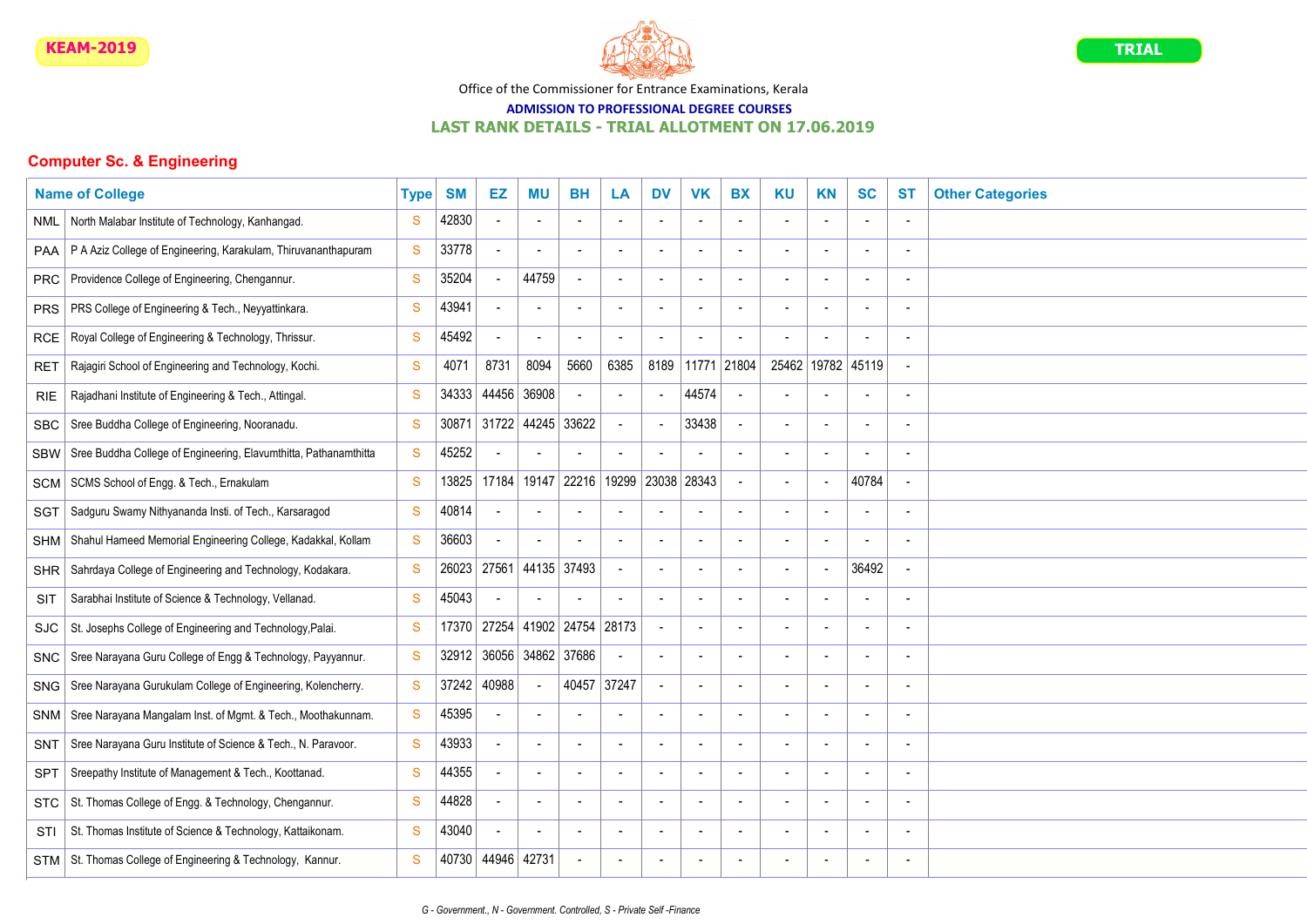

## ADMISSION TO PROFESSIONAL DEGREE COURSES

## LAST RANK DETAILS - TRIAL ALLOTMENT ON 17.06.2019

## Computer Sc. & Engineering

|            | <b>Name of College</b>                                          | <b>Type</b>  | <b>SM</b> | EZ    | MU                       | <b>BH</b>                | LA                       | <b>DV</b>                | <b>VK</b>                | <b>BX</b>                | <b>KU</b>                | <b>KN</b>                | <b>SC</b>                | <b>ST</b>                | <b>Other Categories</b> |
|------------|-----------------------------------------------------------------|--------------|-----------|-------|--------------------------|--------------------------|--------------------------|--------------------------|--------------------------|--------------------------|--------------------------|--------------------------|--------------------------|--------------------------|-------------------------|
| <b>TCE</b> | Toms College of Engg. for Startups, Mattakara, Kottayam.        | S            | 32593     |       |                          | $\sim$                   |                          |                          | $\overline{\phantom{a}}$ |                          | $\overline{\phantom{a}}$ |                          | $\overline{\phantom{a}}$ | $\overline{\phantom{a}}$ |                         |
| TEC        | Travancore Engineering College, Oyoor, Kollam.                  | S            | 44465     |       |                          |                          |                          |                          |                          |                          | $\blacksquare$           |                          |                          |                          |                         |
| <b>TJE</b> | Thejus Engineering College, Erumapetti, Thrissur.               | S            | 44747     |       | $\blacksquare$           | $\overline{\phantom{a}}$ | ٠                        | $\overline{\phantom{a}}$ | $\overline{\phantom{a}}$ |                          | $\overline{\phantom{a}}$ | $\overline{\phantom{a}}$ | $\overline{\phantom{a}}$ | $\overline{\phantom{a}}$ |                         |
| <b>TKI</b> | T K M Institute of Technology, Ezhukone, Kollam.                | S            | 20060     | 23411 | 26544                    | $\sim$                   |                          | 34720                    | $\sim$                   |                          | $\blacksquare$           |                          | 45569                    | $\overline{\phantom{a}}$ |                         |
| <b>TOC</b> | Toc H Institute of Science & Tech., Mulamthurutthy.             | S            | 17392     | 26484 | 23148 29430 20826        |                          |                          | $\sim$                   | $\overline{\phantom{a}}$ |                          | $\blacksquare$           |                          | $\overline{\phantom{a}}$ | $\overline{\phantom{a}}$ |                         |
| <b>UKP</b> | UKF College of Engineering & Tech., Parippally.                 | S            | 45262     |       |                          |                          |                          |                          | $\overline{\phantom{a}}$ |                          | $\overline{\phantom{a}}$ |                          | $\overline{\phantom{a}}$ | -                        |                         |
| UNT        | Universal Engineering College, Vallivattom, Thrissur.           | S            | 42875     | 43969 |                          | $\overline{\phantom{a}}$ |                          |                          |                          |                          | $\blacksquare$           |                          | $\overline{\phantom{a}}$ |                          |                         |
| VAK        | Vidya Academy of Science & Technology, Kilimanoor.              | S            | 44449     |       | $\blacksquare$           | $\overline{\phantom{a}}$ |                          |                          | $\overline{\phantom{a}}$ |                          | $\overline{\phantom{a}}$ | $\overline{\phantom{a}}$ | $\overline{\phantom{a}}$ | $\overline{\phantom{a}}$ |                         |
| <b>VAS</b> | Vidya Academy of Science & Technology, Thrissur.                | S            | 24980     | 32281 | 34010 35398              |                          |                          |                          | 30155 30119              |                          | $\blacksquare$           | $\overline{\phantom{a}}$ | 42943                    |                          |                         |
| VIT        | Vijnan Institute of Science & Technology, Piravam.              | S            | 43468     |       |                          | $\overline{\phantom{a}}$ |                          |                          |                          |                          | $\blacksquare$           |                          | $\overline{\phantom{a}}$ | $\overline{\phantom{a}}$ |                         |
| <b>VJC</b> | Viswajyothi College of Engg. & Technology, Vazhakulam.          | S            | 14169     | 22206 | 26576 28048 35629        |                          |                          |                          | 28503                    |                          | $\overline{\phantom{a}}$ |                          | $\blacksquare$           |                          |                         |
| <b>VKE</b> | Valia Koonambaikulathamma College of Engg. & tech., Parippally. | S            | 38293     |       | 39102 43921              | 40415                    |                          | $\overline{a}$           | $\overline{\phantom{a}}$ |                          | $\overline{\phantom{a}}$ |                          | $\overline{\phantom{a}}$ | $\overline{\phantom{a}}$ |                         |
| <b>VML</b> | Vimal Jyothi Engineering College, Chemperi.                     | S            | 23803     |       | 34863 29727              | 25820                    |                          | $\blacksquare$           | 35176                    |                          | $\blacksquare$           | $\overline{\phantom{a}}$ | 42243                    | $\overline{\phantom{a}}$ |                         |
| <b>VPE</b> | Sree Vellappally Natesan College of Engg, Mavelikkara.          | <sub>S</sub> | 44641     |       | $\overline{\phantom{a}}$ | $\overline{\phantom{a}}$ | $\overline{\phantom{a}}$ |                          | $\overline{\phantom{a}}$ |                          | $\overline{\phantom{a}}$ |                          | $\overline{\phantom{a}}$ | $\overline{\phantom{a}}$ |                         |
| <b>VVT</b> | Veda Vyasa Institute of Technology, Ponnempadam, Malappuram.    | S            | 36589     |       |                          |                          |                          |                          |                          |                          | $\blacksquare$           |                          | $\overline{\phantom{a}}$ | -                        |                         |
| <b>YCE</b> | Younus College of Engg. & Technology, Vadakkevila, Kollam       | $\mathbf{s}$ | 44978     |       | $\blacksquare$           | $\overline{\phantom{a}}$ | $\overline{\phantom{a}}$ | $\overline{\phantom{a}}$ | $\blacksquare$           | $\overline{\phantom{a}}$ | $\overline{\phantom{a}}$ | $\overline{\phantom{a}}$ | $\overline{\phantom{a}}$ | $\overline{\phantom{a}}$ |                         |

## Dairy Technology.

|     | <b>Name of College</b>                                           | <b>Type</b> | <b>SM</b> | EZ   | <b>MU BH</b>    |       | LA DV                 |        | VK BX                    | KU                           | <b>KN</b> | SC    | <b>ST</b> | <b>Other Categories</b> |
|-----|------------------------------------------------------------------|-------------|-----------|------|-----------------|-------|-----------------------|--------|--------------------------|------------------------------|-----------|-------|-----------|-------------------------|
|     | CDI College of Dairy Science & Tech., Idukki                     | G.          | 6733      |      | 10876 9026 7030 | 14806 |                       | $\sim$ | $\overline{\phantom{a}}$ | $\sim$                       |           | 17258 |           |                         |
|     | CDP   College of Dairy Science & Tech., Pookode Campus, Wayanad. | G.          | 6534      | 8064 |                 |       | 8801 7700 18344 20709 |        | $\sim$                   | $\sim$                       |           | 21074 |           |                         |
| CDT | College of Dairy Science & Tech., Mannuthy, Thrissur             |             | 4918      | 5310 | 5320            |       |                       |        | 7182 13906               | 23634 31867 15590 35073 PT:9 |           |       |           |                         |
|     | CDV   College of Dairy Science & Tech., Karakulam P O, TVM.      | G           | 6019      | 6114 | 7045 6822       | 8368  |                       | $\sim$ |                          | $\sim$                       |           | 17961 |           |                         |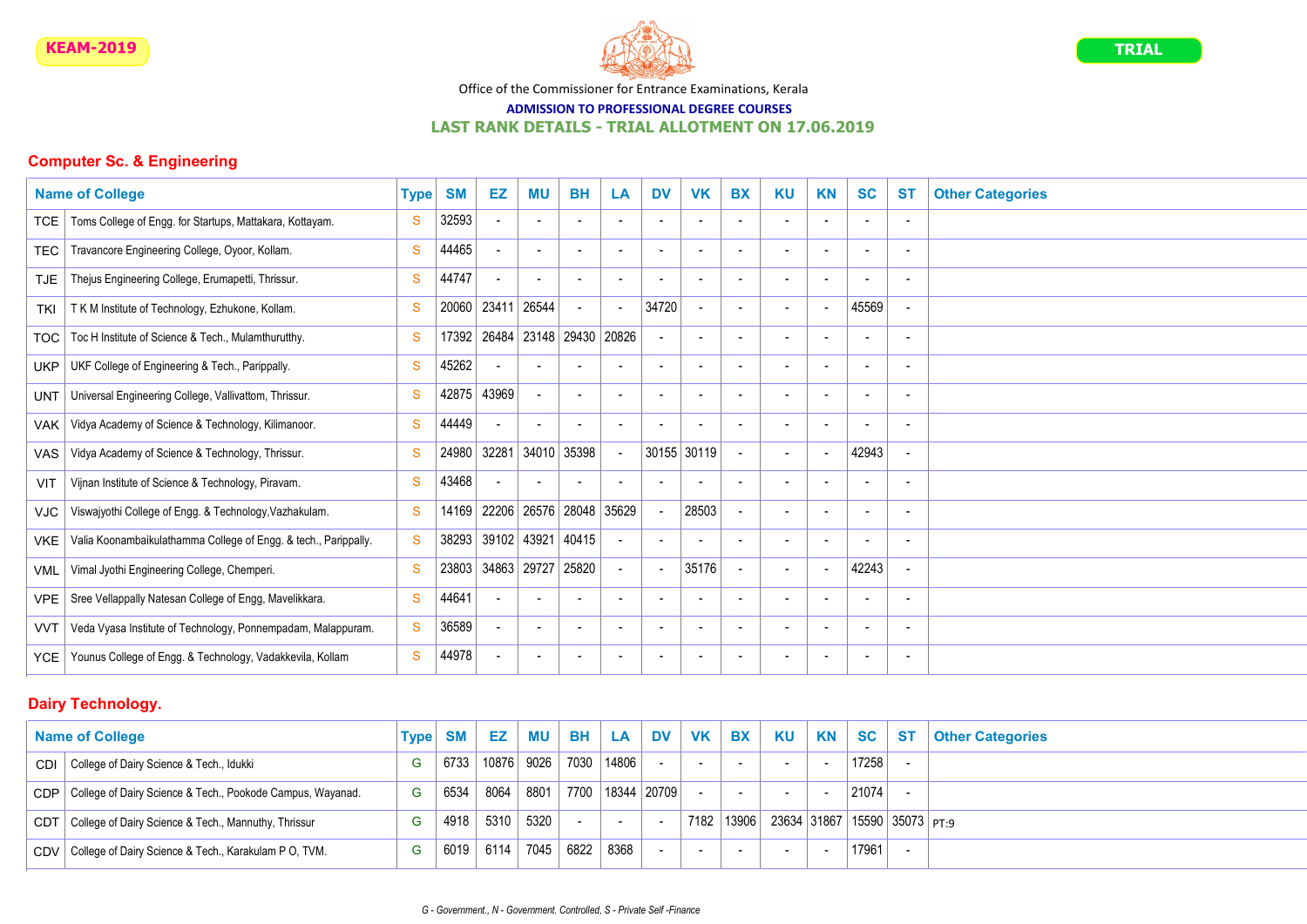

#### ADMISSION TO PROFESSIONAL DEGREE COURSES

#### LAST RANK DETAILS - TRIAL ALLOTMENT ON 17.06.2019

## Electronics & Biomedical Engineering

|     | <b>Name of College</b>                   |      |       | ΜU | <b>BH</b>                     | I A               | <b>DV</b> | VK BX | <b>KU</b> | <b>KN</b> | SC    | ST. | <b>Other Categories</b> |
|-----|------------------------------------------|------|-------|----|-------------------------------|-------------------|-----------|-------|-----------|-----------|-------|-----|-------------------------|
| MDL | Model Engineering College, Thrikkakkara. | 7407 | 11144 |    | .4   10044   10621 $^{\circ}$ | 12209 24550 15328 |           |       |           |           | 24501 |     | MG:21070                |

## Electronics & Communication Engineering

|            | <b>Name of College</b>                                | <b>Type</b> | <b>SM</b> | EZ          | <b>MU</b>         | <b>BH</b>      | LA          | <b>DV</b>   | <b>VK</b>         | <b>BX</b> | <b>KU</b>                | <b>KN</b>         | <b>SC</b>                | <b>ST</b>      | <b>Other Categories</b> |
|------------|-------------------------------------------------------|-------------|-----------|-------------|-------------------|----------------|-------------|-------------|-------------------|-----------|--------------------------|-------------------|--------------------------|----------------|-------------------------|
| IDK.       | Engineering College, Idukki                           | G           | 4815      | 12315       | 12748             | 11769          | 16899       | 31096       | 12173             |           |                          |                   | 37898                    |                | PT:18                   |
| <b>KKE</b> | Govt. Engineering College, Kozhikkode.                | G           | 5402      | 6628        | 6388              | 6741           |             | 10073 11693 | 9207              | 15780     |                          | 35869 25705 26519 |                          |                |                         |
| KNR        | Govt. College of Engineering, Kannur.                 | G           | 5438      | 7237        | 7613              | 7411           | 11807       | 21660       | 6966              | 8331      |                          | 39343 14925       | 36290 42536              |                |                         |
| <b>KTE</b> | Govt. Rajiv Gandhi Institute of Tech., Kottayam.      | G           | 3607      | 4393        | 4174              | 3681           | 8579        | 14663       | 4729              | 13046     | 32636                    |                   |                          |                | 28659 41907 SD:4472     |
| MAC        | M A College of Engineering, Kothamangalam.            | G           | 3381      | 5076        | 5038              | 6467           | 6122        | 18330       | 5850              |           |                          |                   | 35895                    |                | 42101 CC:35 PI:8        |
| NSS        | N S S College of Engineering, Palakkad.               | G           | 4379      | 5308        | 5594              | 6126           | 16581       | 12865       | 6197              | 25089     |                          | 38806 35973       | 22402                    |                | PI:3                    |
| <b>PKD</b> | Govt. Engineering College, Sreekrishnapuram.          | G           | 5535      | 8191        | 8165              | 8753           | 24484       | 19026       | 8075              | 19316     | $\blacksquare$           |                   | 32464                    | 44929 PI:37    |                         |
| <b>TCR</b> | Govt. Engineering College, Thrissur.                  | G           | 1044      | 1647        | 1639              | 1487           | 5035        | 4635        | 1206              |           | 3235                     | 17187             | $ 15112 35643 $ PT:12    |                |                         |
| <b>TKM</b> | TKM College of Engineering, Kollam.                   | G           | 1174      | 1806        | 1449              | 1431           | 3596        | 8311        | 1840              | 4764      |                          | 28487 11329       | 21540                    |                | PI:2                    |
| TRV        | Govt. Engineering College, Barton Hills, TVM          | G           | 2028      | 3325        | 3727              | 4060           | 3530        | 14378       | 2322              | 4871      |                          |                   | 25737                    |                | CC:40                   |
| <b>TVE</b> | College of Engineering, Thiruvananthapuram.           | G           | 295       | 516         | 569               | 365            | 1183        | 2004        | 779               |           | 15698                    | 575               | 2669                     |                | 10332 PD:33017          |
| WYD        | Govt. Engineering College, Mananthavady.              | G           | 5567      | 13381       | 13827             |                | 16357 36220 |             | 36130 18233 31621 |           | $\sim$                   | 41679 40121       |                          |                | SD:16039                |
| <b>ADR</b> | College of Engineering, Adoor                         | N           | 17212     | 17878 20144 |                   | $\blacksquare$ |             |             | 45465 20753       |           | $\blacksquare$           |                   | 44812                    |                | MG:44427                |
| AEC        | College of Engineering, Aranmula, Pathanamthitta.     | N           | 29148     | 29602 33580 |                   | 37946          |             |             |                   |           | $\overline{\phantom{a}}$ |                   | 43613                    | $\blacksquare$ |                         |
| CEA        | College of Engineering, Attingal, Thiruvananthapuram. | N           | 19876     | 20998       | 23614             | 26307          | 39853       |             | 27945             |           | $\overline{a}$           |                   | 38250                    |                | MG:43971                |
| <b>CEC</b> | College of Engineering, Cherthala, Alappuzha.         | N           | 26749     | 28452       | 29415             |                | 28363 28154 | 36765       | 36639             |           | $\blacksquare$           |                   | 45120                    |                | MG:44346                |
| CEK        | College of Engineering, Kottarakkara, Kollam.         | N           | 25779     | 31657       | 28380             | 32853 37341    |             | $\sim$      | $\blacksquare$    | 41774     | $\overline{a}$           |                   | $\overline{\phantom{a}}$ |                | MG:43438                |
| CEM        | College of Engineering, Muttathara.                   | N           | 32300     | 35927       | 36950 34541 38770 |                |             | $\sim$      | 36497             |           | $\blacksquare$           |                   | 44737                    |                | MG:45335                |
| CHN        | College of Engineering, Chengannur, Alappuzha.        | N           | 11982     |             | 17235 20305       |                | 25761 41847 | 37681       | 12120             |           |                          |                   | 45391                    |                | MG:44715                |
| KGR        | College of Engineering, Kidangoor.                    | N           | 25387     | 28883 35456 |                   | $\sim$         |             |             | 38701 34830       |           | $\overline{\phantom{a}}$ |                   | $\overline{\phantom{a}}$ |                | MG:40866                |

G - Government., N - Government. Controlled, S - Private Self -Finance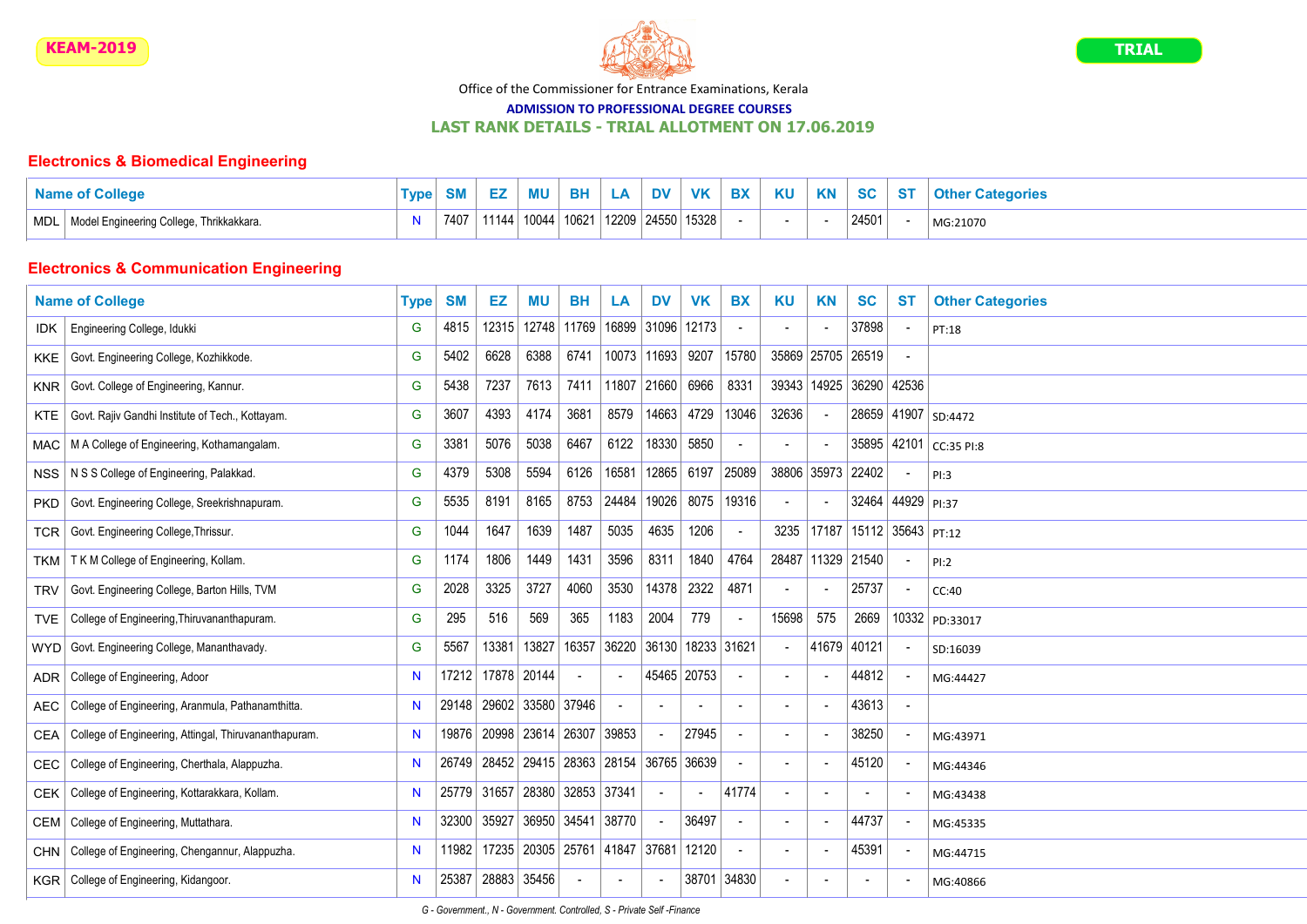

#### ADMISSION TO PROFESSIONAL DEGREE COURSES

#### LAST RANK DETAILS - TRIAL ALLOTMENT ON 17.06.2019

|            | <b>Name of College</b>                                          | <b>Type</b>  | <b>SM</b> | EZ    | ΜU    | <b>BH</b>                | LA    | <b>DV</b>                | <b>VK</b>                | <b>BX</b>   | <b>KU</b>                | <b>KN</b>         | <b>SC</b>                | <b>ST</b> | <b>Other Categories</b> |
|------------|-----------------------------------------------------------------|--------------|-----------|-------|-------|--------------------------|-------|--------------------------|--------------------------|-------------|--------------------------|-------------------|--------------------------|-----------|-------------------------|
| <b>KNP</b> | College of Engineering, Karunagappally.                         | N            | 28699     | 30342 | 30385 | 34612 36946              |       |                          |                          |             |                          |                   | 45521                    |           | MG:44674                |
| KSD        | LBS College of Engineering, Kasaragod.                          | N            | 25640     | 30291 | 30130 | 26113                    |       | 41904                    | 36469                    |             | $\blacksquare$           | 39977             | 42831                    |           | MG:34840                |
| LBT        | LBS Institute of Tech. for Women, Poojapura, TVPM               | N            | 9182      | 10408 | 14045 | 12025 27403              |       | $\sim$                   | $\blacksquare$           |             | $\blacksquare$           |                   | 43230                    |           | MG:35289                |
| MDL        | Model Engineering College, Thrikkakkara.                        | N            | 2222      | 2947  | 3425  | 6229                     | 2781  | 4255                     | 2614                     | 24169       |                          | 18469 14700 34594 |                          |           | MG:7419                 |
| <b>MNR</b> | College of Engineering, Munnar.                                 | N            | 28715     | 29865 | 28894 | $\overline{\phantom{a}}$ |       | $\overline{a}$           | 41454                    |             |                          |                   | 45424                    |           | MG:43262                |
| <b>PEC</b> | College of Engineering, Pathanapuram.                           | N            | 25131     | 28670 | 25932 | 30555 33831              |       |                          |                          |             |                          |                   | 45549                    |           |                         |
| <b>PJR</b> | College of Engineering, Poonjar.                                | N            | 31721     | 33241 | 39603 | 33855                    |       | $\sim$                   | $\overline{\phantom{a}}$ |             | $\sim$                   |                   | 43690                    |           |                         |
| <b>PRN</b> | College of Engineering Perumon.                                 | N            | 20223     | 22646 | 29834 | 25034                    | 30646 | $\sim$                   |                          | 20418 44276 |                          |                   | 42968                    |           | MG:42014                |
| <b>PRP</b> | College of Engineering & Management, Punnapra.                  | N            | 29741     | 32714 | 34246 | 32431                    | 43864 | $\blacksquare$           | 36286                    |             |                          |                   | $\blacksquare$           |           | MG:42640                |
| <b>PTA</b> | College of Engineering, Kallooppara.                            | N            | 31924     | 35421 | 40400 | 34557                    |       |                          | 37061                    |             |                          |                   | 41262                    |           | MG:44521                |
| SCT        | S C T College of Engineering, Pappanamcode, TVPM                | N            | 6776      | 9031  | 10654 | 9294                     | 16010 | 21168                    | 9162                     | 7092        |                          | 45104 31943 37294 |                          |           | MG:16202                |
| TKR        | College of Engineering, Thrikarippur, Kasaragod.                | N            | 27740     | 31240 | 32434 | 28278                    |       |                          |                          |             |                          |                   | $\blacksquare$           |           |                         |
| TLY        | College of Engineering, Thalassery, Kannur.                     | N            | 22835     | 25207 | 28252 | 25551                    |       | 37088 24997              |                          |             |                          |                   | $\overline{\phantom{a}}$ |           | MG:43858                |
| <b>UCE</b> | University College of Engineering, Thodupuzha.                  | N            | 32269     | 35262 | 36092 | 36305 38244              |       | $\overline{a}$           |                          |             | $\blacksquare$           |                   | 44556                    |           |                         |
| <b>UCK</b> | University College of Engineering, Kariavattom.                 | N            | 15077     | 16556 | 16433 | $\overline{a}$           |       | $\overline{\phantom{a}}$ | 16180                    |             |                          |                   | 38155                    |           | MG:42267                |
| VDA        | College of Engineering, Vadakara, Kozhikode.                    | N            | 24614     | 26929 | 26612 | 25952                    |       | $\overline{\phantom{a}}$ |                          |             | $\overline{\phantom{a}}$ |                   | 44827                    |           | MG:44793                |
| AAE        | Al-Azhar College of Engineering & Technology, Thodupuzha.       | <sub>S</sub> | 40989     |       |       | $\overline{\phantom{a}}$ |       | $\overline{\phantom{a}}$ | $\overline{a}$           |             | $\overline{\phantom{a}}$ |                   | $\overline{a}$           |           |                         |
| AAP        | Al-Ameen College of Engineering, Pattambi.                      | <sub>S</sub> | 28286     |       |       | $\blacksquare$           |       | $\blacksquare$           | $\overline{a}$           |             | $\overline{\phantom{a}}$ |                   | $\overline{a}$           |           |                         |
| AIK        | Albertian Institute of Science and Technology, Kalamassery.     | S            | 40057     |       | 41433 | $\sim$                   | 41408 | $\overline{a}$           | $\overline{\phantom{a}}$ |             | $\sim$                   |                   | $\overline{\phantom{a}}$ |           |                         |
| AJC        | Amal Jyothi College of Engineering, Koovapally, Kanjirapally    | S            | 33801     | 39128 | 45327 | $\sim$                   | 38621 | $\overline{a}$           | $\overline{a}$           |             | $\overline{a}$           |                   | $\overline{a}$           |           |                         |
| AME        | Ammini College of Engineering, Mankara, Palakkad.               | <sub>S</sub> | 34425     |       |       |                          |       |                          |                          |             |                          |                   |                          |           |                         |
| ASI        | Adi Sankara Institute of Engg. & Tech., Kalady, Ernakulam.      | S            | 33845     | 41404 | 35954 | $\overline{a}$           |       | 41941                    |                          |             |                          |                   | 43106 45173              |           |                         |
| <b>ATP</b> | Ahalia School of Engineering & Technology, Pudussery, Palakkad. | S            | 43660     |       |       |                          |       |                          |                          |             |                          |                   |                          |           |                         |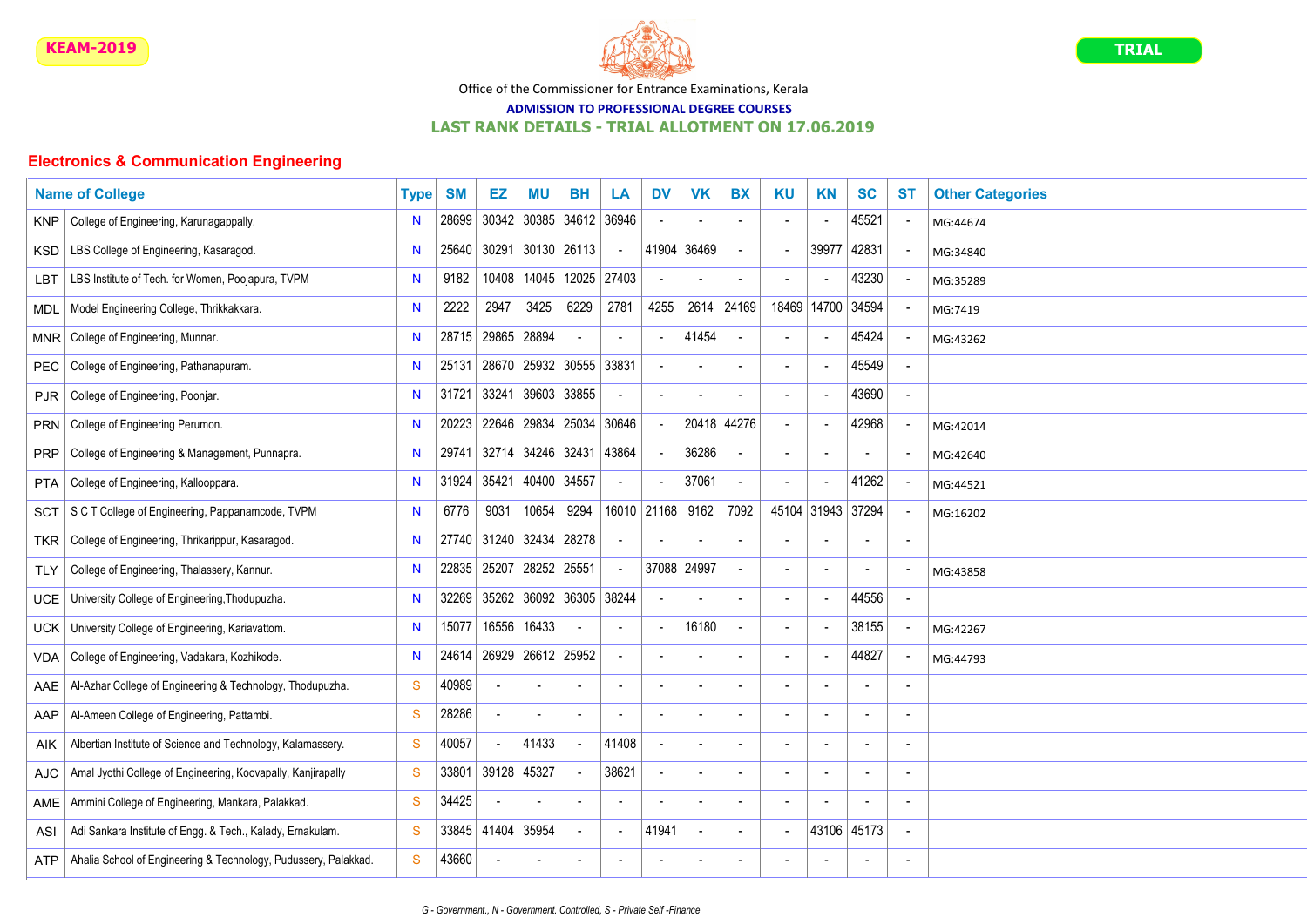

# ADMISSION TO PROFESSIONAL DEGREE COURSES

## LAST RANK DETAILS - TRIAL ALLOTMENT ON 17.06.2019

|            | <b>Name of College</b>                                             | <b>Type</b>   | <b>SM</b>      | EZ                       | ΜU                       | <b>BH</b>                | LA                       | <b>DV</b>                | <b>VK</b>                | <b>BX</b>                | <b>KU</b>                | <b>KN</b>                | <b>SC</b>                | <b>ST</b><br><b>Other Categories</b> |
|------------|--------------------------------------------------------------------|---------------|----------------|--------------------------|--------------------------|--------------------------|--------------------------|--------------------------|--------------------------|--------------------------|--------------------------|--------------------------|--------------------------|--------------------------------------|
| AWH        | AWH Engineering College, Kozhikkode                                | S             | 43590          |                          |                          | $\sim$                   | $\overline{a}$           | $\blacksquare$           |                          |                          | $\overline{a}$           |                          |                          |                                      |
| <b>AXE</b> | Axis College of Engineering & Technology, Murikkingal, Thrissur.   | S             | $\blacksquare$ |                          | $\blacksquare$           | $\sim$                   | $\blacksquare$           | $\sim$                   | $\sim$                   |                          | $\blacksquare$           | $\overline{\phantom{a}}$ | $\blacksquare$           | $\overline{\phantom{a}}$             |
| <b>BJK</b> | Bishop Jerome Institute, Kollam.                                   | S             | 43571          | $\overline{\phantom{a}}$ | $\overline{\phantom{a}}$ | $\overline{\phantom{a}}$ | $\overline{\phantom{a}}$ | $\overline{\phantom{a}}$ | $\blacksquare$           | $\overline{\phantom{a}}$ | $\overline{\phantom{a}}$ | $\overline{\phantom{a}}$ | $\overline{\phantom{a}}$ | $\overline{\phantom{a}}$             |
| BMC        | Baselios Mathew II College of Engg., Sasthamcotta, Kollam.         | S             | 45436          |                          |                          |                          | $\overline{\phantom{a}}$ | $\blacksquare$           |                          |                          | $\overline{\phantom{a}}$ | $\overline{\phantom{a}}$ | $\overline{\phantom{a}}$ |                                      |
| <b>CCE</b> | Christ College of Engineering, Irinjalakuda.                       | S             | 22609          | 32198                    |                          | 24649                    | $\blacksquare$           | $\overline{a}$           | 23703                    |                          | $\overline{a}$           | $\overline{\phantom{0}}$ | $\overline{\phantom{a}}$ |                                      |
| CCV        | Cochin College of Engg. and Technology, Valanchery, Malappuram.    | S             | 40844          |                          |                          |                          | $\overline{a}$           |                          |                          |                          | $\overline{\phantom{a}}$ |                          | $\overline{\phantom{a}}$ |                                      |
| <b>CEN</b> | College of Engineering and Technology, Payyannur, Kannur.          | <sub>S</sub>  | 38834          |                          | $\sim$                   | $\sim$                   | $\overline{a}$           | $\sim$                   | $\overline{\phantom{a}}$ |                          | $\sim$                   | $\blacksquare$           | $\blacksquare$           | $\overline{\phantom{a}}$             |
| <b>CKC</b> | Christ Knowledge City, Kuzhoor, EKM                                | ${\mathbf S}$ | $\blacksquare$ |                          | $\blacksquare$           | $\sim$                   | $\blacksquare$           | $\blacksquare$           | $\sim$                   | $\blacksquare$           | $\blacksquare$           | $\blacksquare$           | $\blacksquare$           | $\blacksquare$                       |
| <b>DMC</b> | M Dasan Memmorial Co-op. Inst. of Engg. & Inf. Tech., Koyilandy.   | S             | 42498          |                          | $\overline{\phantom{a}}$ | $\blacksquare$           | $\overline{a}$           | $\blacksquare$           | $\overline{\phantom{a}}$ | $\overline{a}$           | $\blacksquare$           | $\overline{\phantom{a}}$ | $\blacksquare$           | $\overline{\phantom{a}}$             |
| <b>EKC</b> | Eranad Knowledgecity Technical Campus, Cherukulam, Manjerl         | S             | 39049          |                          |                          | $\overline{a}$           | $\overline{\phantom{a}}$ | $\blacksquare$           |                          | $\overline{\phantom{a}}$ | $\blacksquare$           | $\overline{\phantom{a}}$ |                          |                                      |
| <b>FIT</b> | Federal Institute of Science & Tech., Angamaly.                    | S             | 15853          | 19075                    | 22537                    | 27046 24607              |                          | 40222                    | 22655 36618              |                          | $\overline{a}$           | $\overline{\phantom{a}}$ | 44776                    | $\overline{a}$                       |
| GIT        | Gurudeva Institute of Science & Technology, Puthuppally.           | S             | 40079          |                          | $\overline{\phantom{a}}$ | $\overline{\phantom{a}}$ | $\overline{\phantom{a}}$ | $\overline{\phantom{a}}$ | $\overline{a}$           |                          | $\overline{\phantom{a}}$ | $\overline{\phantom{a}}$ | $\blacksquare$           | $\overline{\phantom{a}}$             |
| <b>GWE</b> | K R Gouri Amma College of Engineering, Thuravoor, Cherthala.       | S             | 44889          |                          |                          |                          |                          | $\overline{\phantom{a}}$ | ÷                        |                          | $\overline{a}$           |                          | $\overline{\phantom{a}}$ |                                      |
| <b>HCE</b> | Heera College of Engineering & Technology, Nedumangad.             | S             | 42166          | $\sim$                   |                          | $\sim$                   | $\blacksquare$           | $\sim$                   |                          |                          | $\overline{a}$           | $\blacksquare$           | $\blacksquare$           |                                      |
| HGW        | Holy Grace Academy of Engineering, Mala, Thrissur.                 | S             | 42668          |                          |                          |                          | $\overline{\phantom{a}}$ | $\overline{\phantom{a}}$ |                          |                          | ٠                        | $\overline{\phantom{a}}$ | $\blacksquare$           |                                      |
| <b>ICE</b> | Ilahia College of Engineering & Tech., Moovattupuzha.              | <sub>S</sub>  | 32898          |                          |                          | $\overline{\phantom{a}}$ |                          | $\overline{\phantom{a}}$ |                          |                          | $\overline{a}$           |                          | $\overline{\phantom{a}}$ |                                      |
| <b>IES</b> | I E S College of Engineering, Chittilappilly.                      | S             | 44370          |                          | $\overline{\phantom{a}}$ | $\sim$                   | $\overline{\phantom{a}}$ | $\overline{\phantom{a}}$ | $\blacksquare$           |                          | $\overline{a}$           | $\overline{\phantom{a}}$ | $\blacksquare$           | $\overline{\phantom{a}}$             |
| <b>IGW</b> | Indira Gandhi Inst. of Engineering & Tech., Kothamangalam          | S             | 35267          | $\overline{a}$           | $\overline{\phantom{a}}$ | $\blacksquare$           | $\overline{\phantom{a}}$ | $\blacksquare$           | $\overline{\phantom{a}}$ | $\overline{\phantom{a}}$ | $\overline{\phantom{a}}$ | $\overline{\phantom{a}}$ | $\overline{\phantom{a}}$ | $\overline{\phantom{a}}$             |
| ILE        | ILM College of Engineering, Perumbavoor, Ernakulam.                | <sub>S</sub>  | 32123          | $\blacksquare$           | $\overline{\phantom{a}}$ | $\blacksquare$           | $\overline{a}$           | $\blacksquare$           | $\overline{\phantom{a}}$ | $\blacksquare$           | $\blacksquare$           | $\overline{\phantom{a}}$ | $\blacksquare$           | $\overline{\phantom{a}}$             |
| <b>JBT</b> | Jai Bharath College of Management & Engg. Tech., Perumbavoor.      | $\mathbf{s}$  | $\overline{a}$ |                          | $\overline{\phantom{a}}$ | $\overline{a}$           | $\blacksquare$           | $\sim$                   | $\sim$                   | $\overline{a}$           | $\overline{a}$           | $\blacksquare$           | $\sim$                   | $\overline{a}$                       |
| <b>JCE</b> | Jawaharlal College of Engineering & Technology, Ottappalam.        | S             | 37910          |                          | $\overline{\phantom{a}}$ | $\sim$                   | $\overline{a}$           | $\blacksquare$           | $\overline{a}$           | $\overline{a}$           | $\blacksquare$           | $\overline{\phantom{a}}$ | $\overline{\phantom{a}}$ |                                      |
| <b>JEC</b> | Jyothi Engineering College, Cheruthuruthy.                         | S             | 41973          |                          | $\overline{\phantom{a}}$ | $\sim$                   | $\overline{a}$           | $\sim$                   | $\sim$                   | $\overline{a}$           | $\sim$                   | $\blacksquare$           | $\overline{a}$           | $\overline{\phantom{a}}$             |
| JIT        | John Cox Memorial CSI Institute of Technology, Thiruvananthapuram. | S             | 36293          |                          | $\blacksquare$           | $\blacksquare$           | $\blacksquare$           | $\blacksquare$           | $\blacksquare$           | $\blacksquare$           | $\blacksquare$           | $\overline{\phantom{a}}$ |                          | $\overline{\phantom{a}}$             |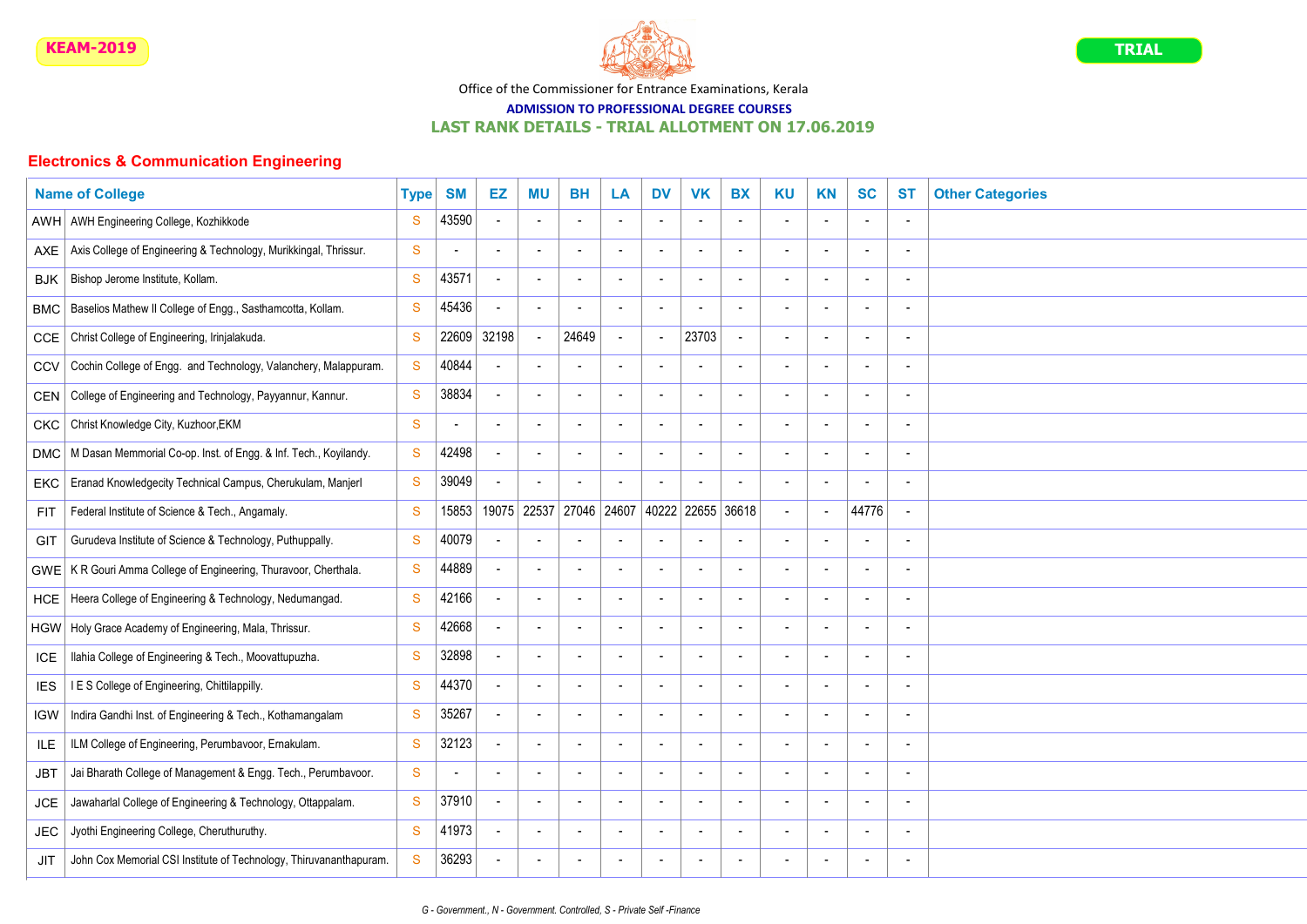

# ADMISSION TO PROFESSIONAL DEGREE COURSES

## LAST RANK DETAILS - TRIAL ALLOTMENT ON 17.06.2019

|            | <b>Name of College</b>                                         | <b>Type</b>   | <b>SM</b>      | EZ                       | ΜU                       | <b>BH</b>                | LA                       | <b>DV</b>                | <b>VK</b>                | <b>BX</b>                | <b>KU</b>                | <b>KN</b>                | <b>SC</b>                | <b>ST</b>                | <b>Other Categories</b> |
|------------|----------------------------------------------------------------|---------------|----------------|--------------------------|--------------------------|--------------------------|--------------------------|--------------------------|--------------------------|--------------------------|--------------------------|--------------------------|--------------------------|--------------------------|-------------------------|
| KIT        | Kottayam Institute of Tech. & Science, Pallicathode, Kottayam. | <sub>S</sub>  | 43033          |                          |                          | $\blacksquare$           | $\overline{a}$           | $\overline{a}$           |                          |                          |                          |                          | ÷                        |                          |                         |
| <b>KMC</b> | KMCT College of Engineering, Kozhikkode.                       | S             | 45529          |                          | $\blacksquare$           | $\sim$                   | $\overline{\phantom{a}}$ | $\sim$                   | $\blacksquare$           | $\overline{\phantom{a}}$ | $\blacksquare$           | $\overline{\phantom{a}}$ | $\sim$                   |                          |                         |
| KME        | K M E A Engineering College, Edathala.                         | S             | 33999          | $\overline{\phantom{a}}$ | $\overline{\phantom{a}}$ | $\blacksquare$           | $\overline{\phantom{a}}$ | $\overline{\phantom{a}}$ | $\overline{\phantom{a}}$ | $\overline{\phantom{a}}$ | $\overline{\phantom{a}}$ | $\overline{\phantom{a}}$ | $\overline{\phantom{a}}$ | $\overline{\phantom{a}}$ |                         |
| LMC        | Lourdes Matha College of Science and Technology, Kuttichal.    | S             | 40342          |                          |                          | $\sim$                   | $\blacksquare$           | $\sim$                   | $\blacksquare$           | $\overline{\phantom{a}}$ | $\overline{a}$           | $\overline{\phantom{a}}$ | $\sim$                   |                          |                         |
| <b>MBC</b> | Mar Baselios Christian College of Engg. & Tech., Peermede.     | S             | 42478          |                          |                          |                          | $\overline{\phantom{a}}$ | $\sim$                   | ٠                        | $\overline{\phantom{a}}$ | $\overline{a}$           |                          | $\overline{\phantom{a}}$ |                          |                         |
| <b>MBI</b> | Mar Baselios Institute of Technology & Science, Kothamangalam. | S             | 42799          |                          | 42960                    | 43289                    |                          | $\blacksquare$           |                          | $\overline{a}$           | $\overline{a}$           |                          | $\overline{a}$           |                          |                         |
| MBT        | Mar Baselious College of Engg. & Tech., Thiruvananthapuram.    | S             | 28298          | 39247                    | 41019                    | 37503 39200              |                          | $\mathbf{r}$             | 30757                    |                          | $\blacksquare$           | $\overline{\phantom{a}}$ | 45047                    |                          |                         |
| <b>MCC</b> | Musaliar College of Engineering, Chirayinkeezh.                | S             | 44086          |                          |                          |                          |                          | $\overline{\phantom{a}}$ | $\overline{\phantom{a}}$ | $\overline{a}$           | $\blacksquare$           |                          | $\overline{\phantom{a}}$ |                          |                         |
| MCE        | Marian Engineering College, Kazhakuttom.                       | <sub>S</sub>  | 42561          | 44993                    |                          | 44658                    | $\overline{\phantom{a}}$ | $\blacksquare$           | $\overline{\phantom{a}}$ | $\overline{\phantom{a}}$ | $\blacksquare$           | $\overline{\phantom{a}}$ | $\overline{\phantom{a}}$ |                          |                         |
| <b>MCK</b> | Musaliar College of Engineering & Tech., Pathanamthitta.       | S             | 17188          |                          | $\overline{\phantom{a}}$ | $\sim$                   | $\overline{\phantom{a}}$ | $\blacksquare$           | $\blacksquare$           | $\overline{a}$           | $\overline{a}$           | $\overline{a}$           | $\overline{\phantom{a}}$ |                          |                         |
| <b>MCT</b> | Mohandas College of Engg. & Tech., Nedumangad.                 | S             | 42841          |                          | $\sim$                   | $\sim$                   | $\overline{\phantom{a}}$ | $\sim$                   | $\overline{a}$           | $\overline{\phantom{a}}$ | $\overline{a}$           | $\overline{\phantom{a}}$ | $\sim$                   | $\overline{\phantom{a}}$ |                         |
| MEA        | M E A Engineering College, Malappuram.                         | S             | 45184          |                          | $\sim$                   | $\sim$                   | $\overline{\phantom{a}}$ | $\blacksquare$           | $\blacksquare$           | $\overline{\phantom{a}}$ | $\sim$                   | $\overline{\phantom{a}}$ | $\overline{\phantom{a}}$ | $\overline{\phantom{a}}$ |                         |
| <b>MEC</b> | Malabar College of Engineering & Tech., Wadakancherry.         | ${\mathbf S}$ | $\blacksquare$ |                          | $\blacksquare$           | $\sim$                   | $\blacksquare$           | $\sim$                   | $\blacksquare$           | $\overline{\phantom{a}}$ | $\overline{a}$           |                          | $\overline{\phantom{a}}$ |                          |                         |
| MEE        | MES College of Engineering & Technology, .Ernakulam.           | S             | 40815          | $\sim$                   | $\blacksquare$           | $\sim$                   | $\blacksquare$           | $\sim$                   | $\blacksquare$           | $\overline{\phantom{a}}$ | $\overline{\phantom{a}}$ | $\overline{\phantom{a}}$ | $\sim$                   |                          |                         |
| MEK        | MES Institute of Tech. & Management, Chathannoor.              | S             | 40683          |                          |                          | $\blacksquare$           | $\overline{\phantom{a}}$ | $\blacksquare$           | L.                       | $\overline{\phantom{a}}$ | $\overline{a}$           | $\overline{\phantom{a}}$ | $\blacksquare$           |                          |                         |
| MES        | M E S College of Engineering, Kuttippuram.                     | <sub>S</sub>  | 32585          | 44995                    | 37160                    | $\sim$                   | $\overline{\phantom{a}}$ | 43729                    | 40532                    | $\sim$                   | $\overline{\phantom{a}}$ |                          | $\blacksquare$           |                          |                         |
| <b>MET</b> | Met's School of Engineering, Mala.                             | <sub>S</sub>  | $\blacksquare$ |                          |                          | $\sim$                   | $\overline{\phantom{a}}$ | $\blacksquare$           | ÷,                       | ۰.                       | $\overline{\phantom{a}}$ |                          | $\sim$                   |                          |                         |
| MGC        | M G College of Engineering, Thiruvallom.                       | <sub>S</sub>  | 35151          | $\overline{\phantom{a}}$ | $\overline{\phantom{a}}$ | $\overline{\phantom{a}}$ | $\overline{\phantom{a}}$ | $\overline{\phantom{a}}$ | $\overline{\phantom{a}}$ | $\overline{\phantom{a}}$ | $\overline{\phantom{a}}$ |                          | $\overline{\phantom{a}}$ |                          |                         |
| MGE        | MGM College of Engineering & Technology, Ernakulam             | S             | $\blacksquare$ | $\blacksquare$           | $\blacksquare$           | $\overline{\phantom{a}}$ | $\overline{\phantom{a}}$ | $\blacksquare$           | $\overline{\phantom{a}}$ | $\overline{\phantom{a}}$ | $\blacksquare$           | $\overline{\phantom{a}}$ | $\blacksquare$           |                          |                         |
| <b>MGP</b> | Saintgits College of Engineering, Kottayam                     | S             | 26253          | 36181                    |                          | 32950                    | $\blacksquare$           | $\blacksquare$           | $\sim$                   | $\overline{\phantom{a}}$ | $\overline{a}$           | $\overline{\phantom{a}}$ | $\blacksquare$           |                          |                         |
| MHP        | Ace College of Engineering, .Thiruvallam.                      | S             | 44311          |                          |                          | $\sim$                   | $\overline{\phantom{a}}$ | $\blacksquare$           | $\overline{\phantom{a}}$ | $\overline{a}$           | $\overline{a}$           | $\overline{a}$           | $\overline{\phantom{a}}$ |                          |                         |
| MLM        | Mangalam College of Engineering, Ettumanoor.                   | S             | 42793          |                          | $\overline{\phantom{a}}$ | $\sim$                   | $\overline{\phantom{a}}$ | $\sim$                   | $\sim$                   | $\overline{\phantom{a}}$ | $\overline{a}$           | $\overline{\phantom{a}}$ | $\blacksquare$           |                          |                         |
| MLT        | Malabar Institute of Technology, Anjarakandi.                  | S             | $\blacksquare$ |                          | $\overline{\phantom{a}}$ | $\blacksquare$           | $\overline{\phantom{a}}$ | $\blacksquare$           | $\blacksquare$           | $\overline{\phantom{a}}$ | $\blacksquare$           |                          | $\blacksquare$           | $\overline{\phantom{a}}$ |                         |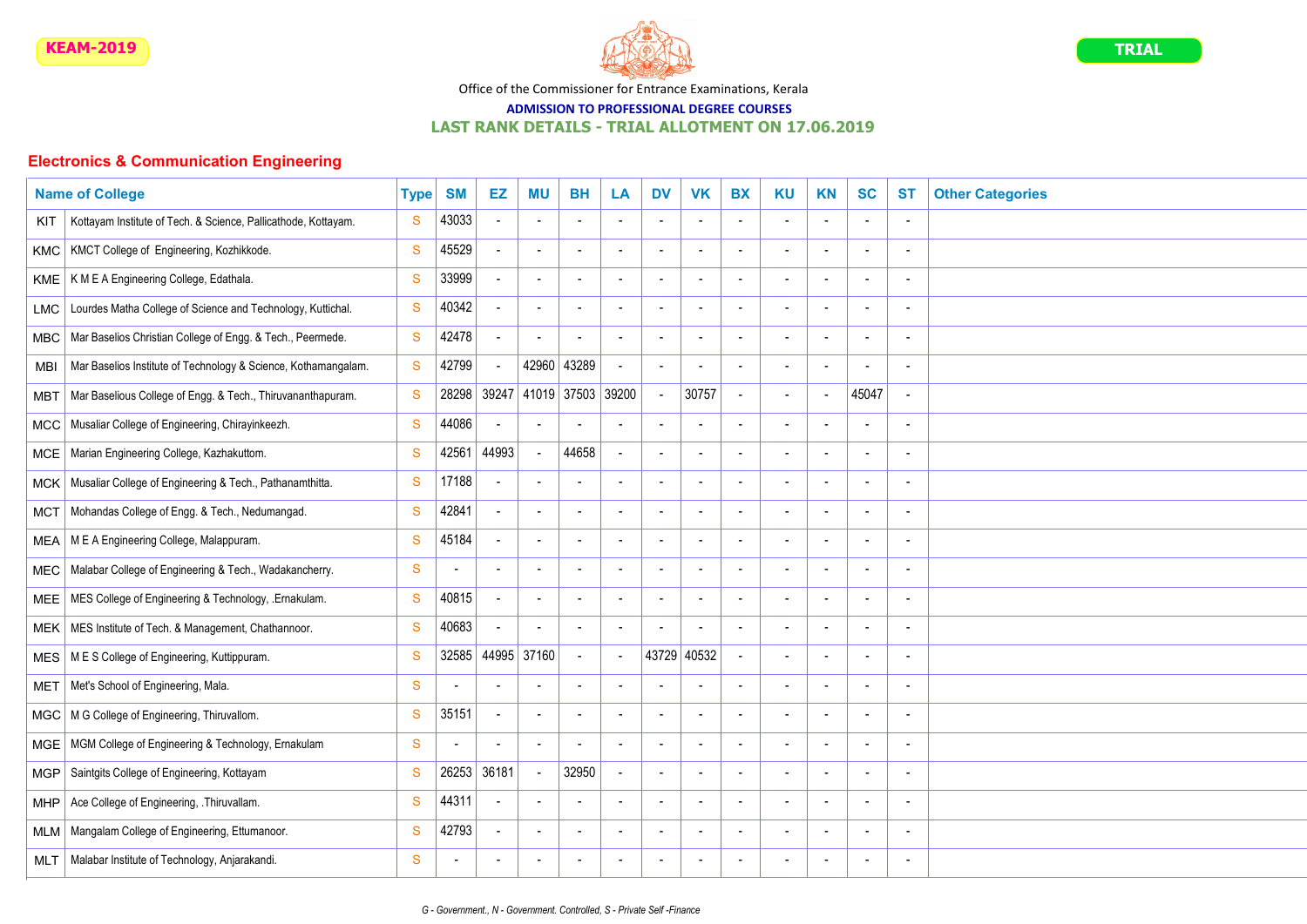

# ADMISSION TO PROFESSIONAL DEGREE COURSES

## LAST RANK DETAILS - TRIAL ALLOTMENT ON 17.06.2019

|            | <b>Name of College</b>                                           | <b>Type</b>  | <b>SM</b>                | EZ                       | ΜU                       | <b>BH</b>                | LA                       | <b>DV</b>                | <b>VK</b>                | <b>BX</b>                | <b>KU</b>                | <b>KN</b>                | <b>SC</b>                | <b>ST</b> | <b>Other Categories</b> |
|------------|------------------------------------------------------------------|--------------|--------------------------|--------------------------|--------------------------|--------------------------|--------------------------|--------------------------|--------------------------|--------------------------|--------------------------|--------------------------|--------------------------|-----------|-------------------------|
| <b>MUS</b> | Muslim Association College of Engineering, Venjaramoodu.         | S            | 20160                    |                          |                          | $\overline{\phantom{a}}$ |                          | $\overline{a}$           |                          |                          |                          |                          | $\blacksquare$           |           |                         |
| MUT        | Muthoot Institute of Tech. & Science, Puthencurz, Ernakulam.     | S            | 17730                    | 24320                    | 35076                    | $\sim$                   | $\overline{\phantom{a}}$ | $\sim$                   | 43416                    |                          | 42541                    |                          | $\sim$                   |           |                         |
| <b>MZC</b> | Mount Zion College of Engg., Pathanamthitta.                     | S            | 40465                    | $\overline{\phantom{a}}$ | $\overline{\phantom{a}}$ | $\overline{\phantom{a}}$ | $\overline{\phantom{a}}$ | $\overline{\phantom{a}}$ | $\overline{\phantom{a}}$ | $\overline{\phantom{a}}$ | $\overline{\phantom{a}}$ |                          | $\overline{\phantom{a}}$ |           |                         |
| <b>NCE</b> | Nehru College of Engg. & Research Centre, Thiruvillwamala.       | $\mathbf{s}$ | 42691                    |                          |                          | $\blacksquare$           |                          | $\sim$                   |                          |                          | $\blacksquare$           |                          | $\blacksquare$           |           |                         |
| NML        | North Malabar Institute of Technology, Kanhangad.                | S            | 39175                    |                          |                          | $\overline{a}$           | ۰.                       | $\overline{\phantom{a}}$ |                          | ۰.                       |                          |                          | $\overline{\phantom{a}}$ |           |                         |
| <b>PAA</b> | P A Aziz College of Engineering, Karakulam, Thiruvananthapuram   | S            | $\overline{\phantom{a}}$ |                          |                          | $\blacksquare$           |                          | $\overline{\phantom{a}}$ |                          |                          |                          |                          | $\overline{a}$           |           |                         |
| <b>PRC</b> | Providence College of Engineering, Chengannur.                   | S            | 38643                    |                          | $\sim$                   | $\blacksquare$           | $\overline{\phantom{a}}$ | $\sim$                   | $\blacksquare$           |                          | $\overline{a}$           |                          | $\overline{a}$           |           |                         |
| <b>PRS</b> | PRS College of Engineering & Tech., Neyyattinkara,, TVPM         | S            | $\overline{a}$           |                          | $\overline{\phantom{a}}$ | $\blacksquare$           |                          | $\blacksquare$           | $\overline{a}$           |                          | $\overline{\phantom{a}}$ |                          | $\overline{\phantom{a}}$ |           |                         |
| <b>RCE</b> | Royal College of Engineering & Technology, Thrissur.             | S            | 36777                    |                          | $\overline{\phantom{a}}$ | $\overline{\phantom{a}}$ | $\overline{\phantom{a}}$ | $\blacksquare$           | $\overline{a}$           | $\overline{a}$           | $\overline{a}$           | $\overline{\phantom{a}}$ | $\overline{\phantom{a}}$ |           |                         |
| <b>RET</b> | Rajagiri School of Engineering and Technology, Kochi.            | S            | 10516                    | 17956                    | 25685                    | 17559                    | 13359                    | 23584                    | 15500                    |                          | 36670                    |                          | $\blacksquare$           |           |                         |
| <b>RIE</b> | Rajadhani Institute of Engineering & Tech., Attingal.            | S            | 39583                    |                          |                          | $\sim$                   |                          | $\blacksquare$           | Ĭ.                       |                          |                          |                          | $\overline{a}$           |           |                         |
| <b>SBC</b> | Sree Buddha College of Engineering, Nooranadu.                   | S            | 44891                    |                          | $\overline{\phantom{a}}$ | $\sim$                   | $\overline{\phantom{a}}$ | $\blacksquare$           | $\blacksquare$           | $\overline{\phantom{a}}$ | $\sim$                   |                          | $\overline{a}$           |           |                         |
| <b>SBW</b> | Sree Buddha College of Engineering, Elavumthitta, Pathanamthitta | S            | $\overline{a}$           |                          |                          | $\blacksquare$           |                          | $\sim$                   | $\blacksquare$           | $\overline{\phantom{a}}$ | $\blacksquare$           |                          | $\blacksquare$           |           |                         |
| <b>SCM</b> | SCMS School of Engg. & Tech., Ernakulam                          | S            | 28111                    | 34846                    | 35102                    | 33907                    | 28250                    | $\overline{a}$           | $\overline{a}$           |                          | $\overline{a}$           |                          | $\sim$                   |           |                         |
| <b>SHM</b> | Shahul Hameed Memorial Engineering College, Kadakkal, Kollam     | S            | $\blacksquare$           |                          |                          |                          | $\overline{\phantom{a}}$ | $\sim$                   | L.                       | $\overline{\phantom{a}}$ | $\overline{\phantom{a}}$ |                          | $\blacksquare$           |           |                         |
| <b>SHR</b> | Sahrdaya College of Engineering and Technology, Kodakara.        | S            | 37604                    |                          | $\sim$                   | $\blacksquare$           | $\overline{\phantom{a}}$ | $\blacksquare$           | ÷,                       | $\overline{\phantom{a}}$ | $\blacksquare$           |                          | $\blacksquare$           |           |                         |
| SIT        | Sarabhai Institute of Science & Technology, Vellanad.            | S            | 42099                    |                          | $\blacksquare$           | $\sim$                   | $\overline{\phantom{a}}$ | $\sim$                   | L.                       |                          | $\blacksquare$           |                          | $\blacksquare$           |           |                         |
| <b>SJC</b> | St. Josephs College of Engineering and Technology, Palai.        | S            | 38927                    | $\overline{a}$           | $\overline{\phantom{a}}$ | $\overline{\phantom{a}}$ | $\overline{\phantom{a}}$ | $\overline{\phantom{a}}$ | $\overline{\phantom{a}}$ | $\overline{\phantom{a}}$ | $\overline{\phantom{a}}$ |                          | $\overline{\phantom{a}}$ |           |                         |
| <b>SNC</b> | Sree Narayana Guru College of Engg & Technology, Payyannur.      | S            | 39610                    | $\overline{\phantom{a}}$ | $\blacksquare$           | $\blacksquare$           | $\overline{\phantom{a}}$ | $\overline{\phantom{a}}$ | $\overline{\phantom{a}}$ | $\overline{a}$           | $\overline{\phantom{a}}$ | $\overline{\phantom{a}}$ | $\overline{\phantom{a}}$ |           |                         |
| <b>SNG</b> | Sree Narayana Gurukulam College of Engineering, Kolencherry.     | S            | 45573                    |                          | $\sim$                   | $\blacksquare$           | $\blacksquare$           | $\blacksquare$           | $\blacksquare$           | $\overline{\phantom{a}}$ | $\overline{a}$           |                          | $\blacksquare$           |           |                         |
| <b>SNM</b> | Sree Narayana Mangalam Inst. of Mgmt. & Tech., Moothakunnam.     | S            | 45385                    |                          | $\blacksquare$           | $\blacksquare$           | $\overline{a}$           | $\blacksquare$           | ÷,                       |                          | $\overline{a}$           |                          | $\overline{\phantom{a}}$ |           |                         |
| <b>SNP</b> | Sree Narayana Institute of Technology, Adoor                     | S            | 42090                    |                          | $\blacksquare$           | $\blacksquare$           | $\overline{\phantom{a}}$ | $\sim$                   | $\blacksquare$           | $\overline{\phantom{a}}$ | $\overline{\phantom{a}}$ | $\overline{\phantom{a}}$ | $\overline{a}$           |           |                         |
| <b>SPT</b> | Sreepathy Institute of Management & Tech., Koottanad.            | S            | 42816                    |                          |                          | $\blacksquare$           |                          | $\blacksquare$           | $\blacksquare$           | $\overline{\phantom{a}}$ | $\overline{\phantom{a}}$ |                          | $\overline{a}$           |           |                         |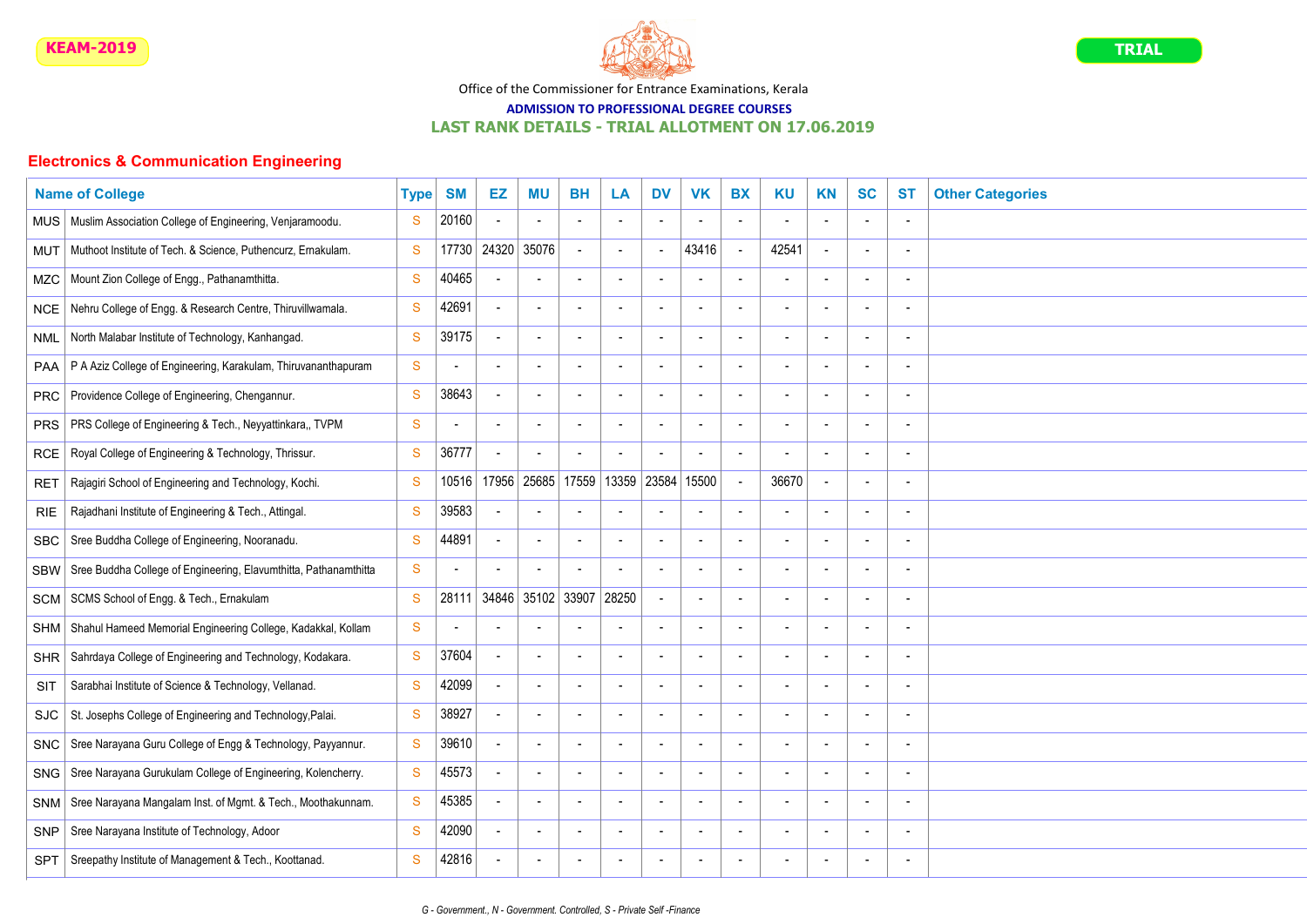

# ADMISSION TO PROFESSIONAL DEGREE COURSES

## LAST RANK DETAILS - TRIAL ALLOTMENT ON 17.06.2019

## Electronics & Communication Engineering

|            | <b>Name of College</b>                                          | <b>Type</b>  | <b>SM</b>                | EZ                       | <b>MU</b>                | <b>BH</b>                | LA                       | <b>DV</b>                | <b>VK</b>                | <b>BX</b>                | <b>KU</b>                | <b>KN</b>                | <b>SC</b>                | <b>ST</b>                | <b>Other Categories</b> |
|------------|-----------------------------------------------------------------|--------------|--------------------------|--------------------------|--------------------------|--------------------------|--------------------------|--------------------------|--------------------------|--------------------------|--------------------------|--------------------------|--------------------------|--------------------------|-------------------------|
| STC        | St. Thomas College of Engg. & Technology, Chengannur.           | S            | 42517                    | $\blacksquare$           | $\sim$                   | $\overline{\phantom{a}}$ | $\sim$                   | $\overline{\phantom{a}}$ | $\overline{\phantom{a}}$ | $\overline{\phantom{a}}$ | $\blacksquare$           | $\sim$                   | $\overline{\phantom{a}}$ | $\overline{\phantom{a}}$ |                         |
| STI        | St. Thomas Institute of Science & Technology, Kattaikonam.      | S            | 38084                    | $\overline{\phantom{a}}$ | $\overline{\phantom{a}}$ | $\overline{\phantom{a}}$ | $\overline{\phantom{a}}$ | $\overline{\phantom{a}}$ | $\blacksquare$           | $\overline{\phantom{a}}$ | $\blacksquare$           | $\overline{\phantom{a}}$ | $\overline{\phantom{a}}$ | -                        |                         |
| <b>STM</b> | St. Thomas College of Engineering & Technology, Kannur.         | <sub>S</sub> | 37875                    | $\blacksquare$           | $\overline{\phantom{a}}$ | $\overline{\phantom{a}}$ | $\overline{\phantom{a}}$ | $\overline{\phantom{a}}$ | $\overline{\phantom{a}}$ | $\overline{\phantom{a}}$ | $\blacksquare$           | $\overline{\phantom{a}}$ | $\overline{\phantom{a}}$ |                          |                         |
| <b>TCT</b> | Trinity College of Engg, Neruvamoodu, Thiruvananthapuram.       | <sub>S</sub> | 22121                    |                          | $\overline{\phantom{a}}$ | $\overline{\phantom{a}}$ | $\overline{\phantom{a}}$ | $\overline{\phantom{a}}$ | $\overline{\phantom{a}}$ | $\overline{\phantom{a}}$ | $\overline{\phantom{a}}$ | $\overline{\phantom{a}}$ | $\overline{\phantom{a}}$ |                          |                         |
| <b>TJE</b> | Thejus Engineering College, Erumapetti, Thrissur.               | S            | 40045                    |                          | $\sim$                   | $\overline{\phantom{a}}$ | $\overline{\phantom{a}}$ | $\overline{\phantom{a}}$ | $\overline{\phantom{a}}$ | $\overline{\phantom{a}}$ | $\overline{\phantom{a}}$ | $\overline{\phantom{a}}$ | $\overline{\phantom{a}}$ | $\overline{\phantom{a}}$ |                         |
| <b>TOC</b> | Toc H Institute of Science & Tech., Mulamthurutthy.             | S            | 44327                    | $\blacksquare$           | $\blacksquare$           | $\overline{\phantom{a}}$ | $\overline{\phantom{a}}$ | $\overline{\phantom{a}}$ | $\overline{\phantom{a}}$ | $\overline{\phantom{a}}$ | $\overline{\phantom{a}}$ | $\overline{\phantom{a}}$ | $\overline{\phantom{a}}$ | $\overline{\phantom{a}}$ |                         |
| <b>UKP</b> | UKF College of Engineering & Tech., Parippally.                 | <sub>S</sub> | 38968                    | $\blacksquare$           | $\sim$                   | $\overline{\phantom{a}}$ | $\overline{\phantom{a}}$ | $\overline{\phantom{a}}$ | $\overline{\phantom{a}}$ | $\overline{\phantom{a}}$ | $\overline{\phantom{a}}$ | $\overline{\phantom{a}}$ | $\overline{\phantom{a}}$ | $\overline{\phantom{a}}$ |                         |
| <b>UNT</b> | Universal Engineering College, Vallivattom, Thrissur.           | <sub>S</sub> | 41995                    |                          | $\overline{\phantom{a}}$ | $\overline{\phantom{a}}$ | $\overline{\phantom{a}}$ | $\overline{\phantom{a}}$ | $\overline{\phantom{a}}$ |                          | $\overline{\phantom{a}}$ |                          | $\blacksquare$           |                          |                         |
| <b>VAK</b> | Vidya Academy of Science & Technology, Kilimanoor.              | <sub>S</sub> | 37814                    |                          |                          | $\overline{\phantom{a}}$ |                          | $\blacksquare$           |                          |                          | $\overline{\phantom{a}}$ |                          | $\blacksquare$           |                          |                         |
| <b>VAS</b> | Vidya Academy of Science & Technology, Thrissur.                | S            | 44389                    |                          |                          | $\overline{\phantom{a}}$ |                          | $\blacksquare$           |                          | -                        |                          |                          | $\blacksquare$           |                          |                         |
| <b>VIT</b> | Vijnan Institute of Science & Technology, Piravam.              | S            | $\blacksquare$           | $\overline{\phantom{a}}$ | $\overline{\phantom{a}}$ | $\overline{\phantom{a}}$ | $\overline{\phantom{a}}$ | $\overline{\phantom{a}}$ | $\blacksquare$           | $\overline{\phantom{a}}$ | $\overline{\phantom{a}}$ | -                        | $\overline{\phantom{a}}$ | -                        |                         |
| <b>VJC</b> | Viswajyothi College of Engg. & Technology, Vazhakulam.          | S            | 30043                    | $\overline{\phantom{a}}$ | $\overline{\phantom{a}}$ | $\overline{\phantom{a}}$ | $\overline{\phantom{a}}$ | $\overline{\phantom{a}}$ | $\overline{\phantom{a}}$ | $\overline{\phantom{a}}$ | $\blacksquare$           |                          | $\overline{\phantom{a}}$ | $\overline{\phantom{a}}$ |                         |
| <b>VKE</b> | Valia Koonambaikulathamma College of Engg. & tech., Parippally. | S            | 45087                    | $\overline{\phantom{a}}$ | $\sim$                   | $\overline{\phantom{a}}$ | $\overline{\phantom{a}}$ | $\overline{\phantom{a}}$ | $\overline{\phantom{a}}$ | $\overline{\phantom{a}}$ | $\blacksquare$           | $\overline{\phantom{a}}$ | $\overline{\phantom{a}}$ | $\overline{\phantom{a}}$ |                         |
| <b>VML</b> | Vimal Jyothi Engineering College, Chemperi.                     | <sub>S</sub> | 41191                    | $\overline{\phantom{a}}$ | $\overline{\phantom{a}}$ | 44411                    | $\overline{\phantom{a}}$ | $\overline{\phantom{a}}$ | $\overline{\phantom{a}}$ | $\overline{\phantom{a}}$ | $\overline{\phantom{a}}$ | $\overline{\phantom{a}}$ | $\overline{\phantom{a}}$ | $\overline{\phantom{a}}$ |                         |
| <b>VPE</b> | Sree Vellappally Natesan College of Engg, Mavelikkara.          | <sub>S</sub> | 36658                    | $\overline{\phantom{a}}$ | $\overline{\phantom{a}}$ | $\overline{\phantom{a}}$ | $\overline{\phantom{a}}$ | $\overline{\phantom{a}}$ | $\overline{\phantom{a}}$ | $\overline{\phantom{a}}$ | $\overline{\phantom{a}}$ |                          | $\overline{\phantom{a}}$ |                          |                         |
| <b>VVT</b> | Veda Vyasa Institute of Technology, Ponnempadam, Malappuram.    | S            | 35801                    | $\blacksquare$           | $\sim$                   | $\overline{\phantom{a}}$ | $\overline{\phantom{a}}$ | $\overline{\phantom{a}}$ | $\overline{\phantom{a}}$ | $\overline{\phantom{a}}$ | $\overline{\phantom{a}}$ | $\overline{\phantom{a}}$ | $\overline{\phantom{a}}$ | $\overline{\phantom{a}}$ |                         |
| <b>YCE</b> | Younus College of Engg. & Technology, Vadakkevila, Kollam       | S            | 43726                    |                          | $\overline{\phantom{a}}$ | $\overline{\phantom{a}}$ | $\overline{\phantom{a}}$ | $\overline{\phantom{a}}$ | $\overline{\phantom{a}}$ | $\overline{\phantom{a}}$ | $\overline{\phantom{a}}$ | $\overline{\phantom{a}}$ | $\overline{\phantom{a}}$ | $\overline{\phantom{a}}$ |                         |
| <b>YCK</b> | Younus Institute of Technology, Kannanaloor, Kollam             | S            | $\overline{\phantom{a}}$ | $\overline{\phantom{a}}$ | $\overline{\phantom{a}}$ | $\overline{\phantom{a}}$ |                          | $\overline{\phantom{a}}$ | $\overline{\phantom{a}}$ | -                        | $\overline{\phantom{a}}$ |                          | $\overline{\phantom{a}}$ | $\overline{\phantom{a}}$ |                         |

|     | <b>Name of College</b>                                 | <b>Type SM</b> |      |      | EZ MU BH LA DV                     |  |  | VK BX KU                                                                        | <b>KN</b> | SC ST | <b>Other Categories</b>                 |
|-----|--------------------------------------------------------|----------------|------|------|------------------------------------|--|--|---------------------------------------------------------------------------------|-----------|-------|-----------------------------------------|
| IDK | Engineering College, Idukki                            |                | 5617 |      |                                    |  |  | 13153   12352   15661   17169   29434   16332   15291     39218   40157   37545 |           |       |                                         |
|     | KNR   Govt. College of Engineering, Kannur.            |                | 5740 | 7734 | 7554   7758   13258   20604   8055 |  |  | $\sim$                                                                          |           |       | $ 34735 44833 _{\text{CC}:38}$ SD:16855 |
|     | KTE   Govt. Rajiv Gandhi Institute of Tech., Kottayam. |                | 4440 | 5078 | 4728 4951                          |  |  | 7469   21972   6991   19271   31522   25464   31141                             |           |       | PT:22                                   |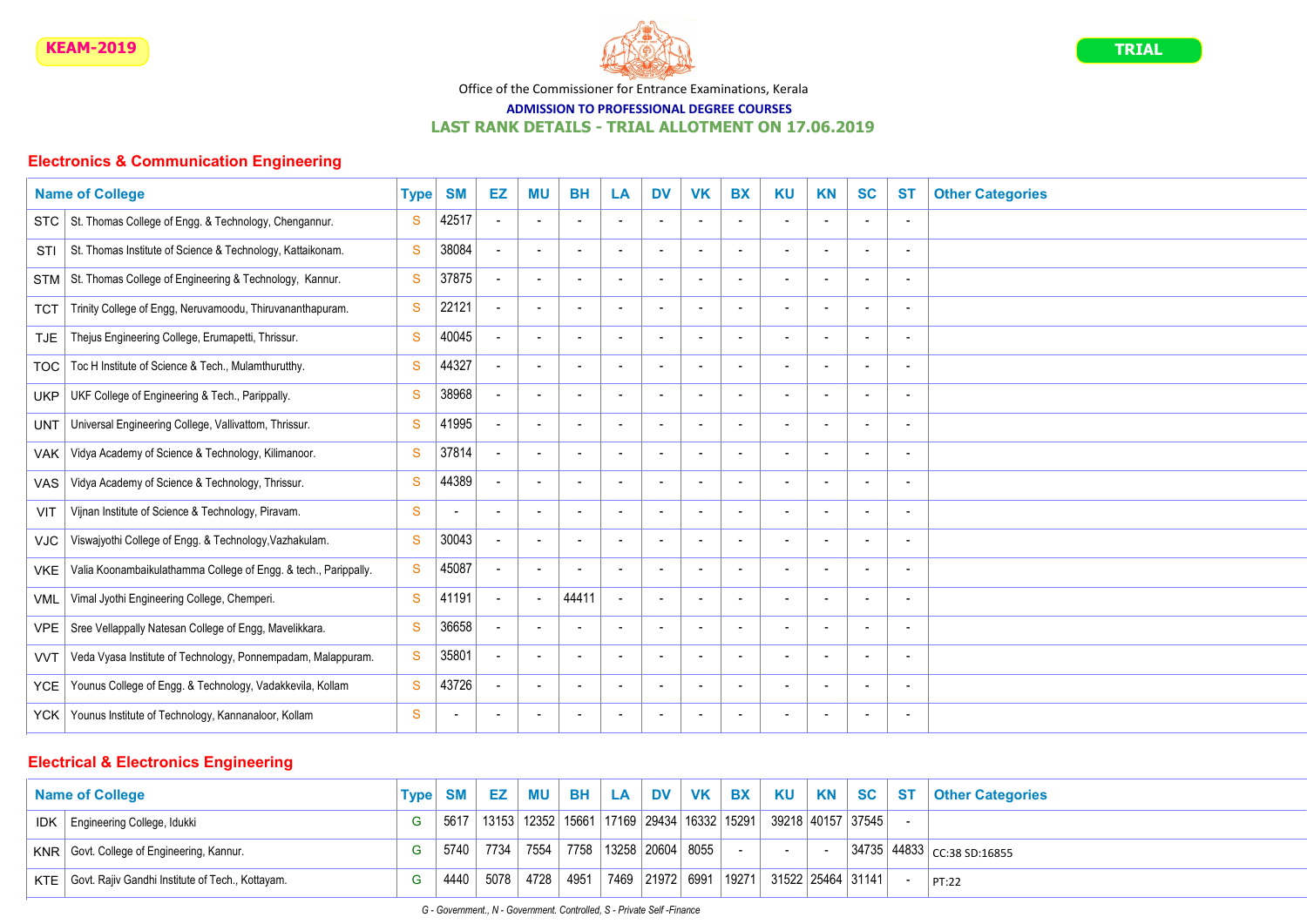

#### ADMISSION TO PROFESSIONAL DEGREE COURSES

#### LAST RANK DETAILS - TRIAL ALLOTMENT ON 17.06.2019

|            | <b>Name of College</b>                                | <b>Type</b> | <b>SM</b>                | EZ          | ΜU                | <b>BH</b>                | LA                            | <b>DV</b>      | <b>VK</b>   | <b>BX</b>      | <b>KU</b>   | <b>KN</b> | <b>SC</b> | <b>ST</b> | <b>Other Categories</b>    |
|------------|-------------------------------------------------------|-------------|--------------------------|-------------|-------------------|--------------------------|-------------------------------|----------------|-------------|----------------|-------------|-----------|-----------|-----------|----------------------------|
|            | MAC   M A College of Engineering, Kothamangalam.      | G           | 4837                     | 6050        | 5855              | 6882                     | 10039 24317                   |                | 6514        | 18356          | 36383       | 24899     | 35761     | 44252     | XS:5131                    |
| NSS        | N S S College of Engineering, Palakkad.               | G           | 5739                     | 7052        | 6984              | 7731                     | 15686 26619                   |                | 7141        | 25095          | 41153       |           | 36257     |           | 45267 PT:26                |
| <b>PKD</b> | Govt. Engineering College, Sreekrishnapuram.          | G           | 5737                     | 10174       | 10389             | 8697                     | 17600                         | 29958          | 9246        |                |             | 38350     | 35508     |           |                            |
| <b>TCR</b> | Govt. Engineering College, Thrissur.                  | G           | 2109                     | 2618        | 2708              | 2676                     | 4768                          | 7777           | 2953        | 20552          | 2870        | 22956     | 18877     | 45595     |                            |
| TKM        | T K M College of Engineering, Kollam.                 | G           | 1975                     | 2334        | 2379              | 2602                     | 6172                          | 18293          | 3286        | 4794           | 41396       | 9459      | 24891     |           | RP:3926 SD:2182            |
| TRV        | Govt. Engineering College, Barton Hills, TVM          | G           | 3254                     | 4198        | 4253              | 3705                     | 7152                          | 4933           | 3567        | 12334          |             |           | 21357     | 45482     |                            |
| TVE        | College of Engineering, Thiruvananthapuram.           | G           | 658                      | 850         | 811               | 1097                     | 1733                          | 3207           | 910         | 2765           | 14309       | 6635      | 9399      | 44673     | PD:5936 SD:963 XS:988 PT:8 |
| <b>WYD</b> | Govt. Engineering College, Mananthavady.              | G           | $\overline{\phantom{a}}$ | 13155       | 11907             | 15414                    | 30186                         | 38474          | 14236       | 29970          | 42242 39331 |           | 39884     | 43745     |                            |
| <b>ADR</b> | College of Engineering, Adoor                         | N           | 17652                    | 19097       | 26272             |                          |                               | 22727          | 21659       | 29349          |             |           | 43041     |           | MG:37649                   |
| <b>AEC</b> | College of Engineering, Aranmula, Pathanamthitta.     | N           | 27876                    | 30457       | 30938             | 35249                    |                               |                |             |                |             |           | 41827     |           |                            |
| CEA        | College of Engineering, Attingal, Thiruvananthapuram. | N.          | 15249                    | 18838       | 20414             |                          | 21142 26608 37673             |                | 26482       | $\sim$         |             |           | 30773     |           | MG:44369                   |
| <b>CEC</b> | College of Engineering, Cherthala, Alappuzha.         | N.          | 24079                    | 27468       |                   |                          | 34086 31752 26705 27458 40185 |                |             |                |             |           | 45515     |           | MG:44646                   |
| CEM        | College of Engineering, Muttathara.                   | N           | 32367                    | 34471       |                   | 38479 37281 40439        |                               | $\overline{a}$ |             | 43013          |             |           | 45069     |           | MG:40011                   |
| CHN        | College of Engineering, Chengannur, Alappuzha.        | N           | 15588                    | 20228 27143 |                   |                          | 28653 41901                   |                | 44352 20284 |                |             |           | 44932     |           | MG:45001                   |
| KGR.       | College of Engineering, Kidangoor.                    | N           | 29634                    | 33605       | 34832             | 38077                    |                               | $\overline{a}$ | 42557       | 38486          |             |           | 41892     |           | MG:43023                   |
| KNP.       | College of Engineering, Karunagappally.               | N.          | 24148                    | 28081       | 32023             | $\overline{\phantom{a}}$ |                               | 31033          |             |                |             |           | 44843     |           | MG:35766                   |
| KSD.       | LBS College of Engineering, Kasaragod.                | N           | 27185                    | 29175       | 28984             | 28189                    |                               | $\blacksquare$ |             |                |             |           | 45152     |           | MG:39822                   |
| MDL        | Model Engineering College, Thrikkakkara.              | N           | 3989                     | 6569        | 4490              | $\sim$                   |                               | 7588           | 11377       | $\overline{a}$ |             |           | 41993     |           | MG:11787                   |
| MNR.       | College of Engineering, Munnar.                       | N           | 28106                    | 29135       | 30990             | 34108                    |                               | $\blacksquare$ |             |                |             |           | 45183     |           | MG:35774                   |
| <b>PEC</b> | College of Engineering, Pathanapuram.                 | N           | 23527                    | 25403       | 26106             | $\overline{\phantom{a}}$ |                               | $\blacksquare$ |             |                |             |           | 38312     |           | MG:44278                   |
| PJR        | College of Engineering, Poonjar.                      | N           | 30144                    | 30668       | 33797             | $\overline{\phantom{a}}$ |                               | $\blacksquare$ |             |                |             |           |           |           | MG:39825                   |
| <b>PRN</b> | College of Engineering Perumon.                       | N           | 13240                    | 15909       | 16314             | 21991                    | 31667 41784                   |                | 19969       |                |             |           | 45561     |           | MG:44851                   |
| <b>PRP</b> | College of Engineering & Management, Punnapra.        | N           | 28123                    | 32094       | 33730 28657 36234 |                          |                               |                |             | 44994          |             |           | 44457     |           | MG:42182                   |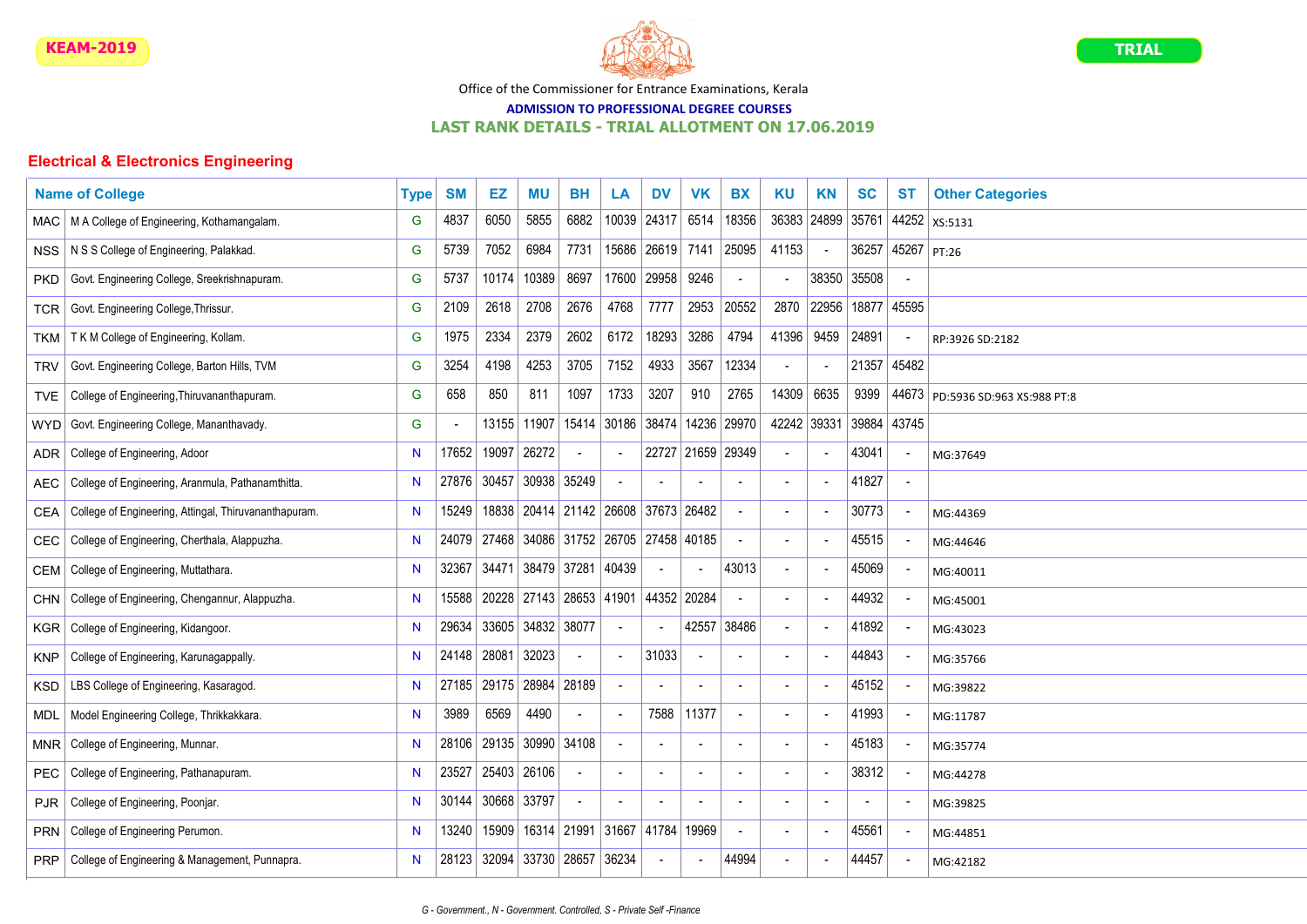

## ADMISSION TO PROFESSIONAL DEGREE COURSES

## LAST RANK DETAILS - TRIAL ALLOTMENT ON 17.06.2019

|            | <b>Name of College</b>                                           | <b>Type</b>   | <b>SM</b>      | EZ    | ΜU                       | <b>BH</b>                | LA                       | <b>DV</b>                | <b>VK</b>                | <b>BX</b> | <b>KU</b>                | <b>KN</b>                | <b>SC</b>                | <b>ST</b>                | <b>Other Categories</b> |
|------------|------------------------------------------------------------------|---------------|----------------|-------|--------------------------|--------------------------|--------------------------|--------------------------|--------------------------|-----------|--------------------------|--------------------------|--------------------------|--------------------------|-------------------------|
| <b>PTA</b> | College of Engineering, Kallooppara.                             | N             | 31380          | 34400 | 39465                    | 37415                    |                          | $\overline{a}$           | 44951                    |           |                          |                          | $\blacksquare$           | $\overline{\phantom{a}}$ | MG:40407                |
| <b>TKR</b> | College of Engineering, Thrikarippur, Kasaragod.                 | N             | 30781          | 33464 | 31651                    | 31042                    |                          | 43441                    | 41997                    |           |                          |                          | $\sim$                   |                          | MG:39793                |
| TLY        | College of Engineering, Thalassery, Kannur.                      | N             | 20915          | 23201 | 25732                    | 25169 31147              |                          | $\blacksquare$           |                          |           |                          | 44844                    | 45548                    |                          | MG:44915                |
| UCE        | University College of Engineering, Thodupuzha.                   | N             | 33314          | 36563 | 35044                    | 40783 37167              |                          | $\sim$                   |                          | 41708     |                          |                          | 44893                    |                          |                         |
| VDA        | College of Engineering, Vadakara, Kozhikode.                     | N             | 23689          | 25184 | 26777                    | 26084                    |                          | $\sim$                   |                          |           |                          |                          | 44089                    |                          | MG:42435                |
| AAP        | Al-Ameen College of Engineering, Pattambi.                       | S             | 44847          |       |                          | $\overline{\phantom{a}}$ |                          | ÷.                       |                          |           |                          |                          | $\overline{a}$           |                          |                         |
| AIK        | Albertian Institute of Science and Technology, Kalamassery.      | $\mathbf{s}$  | 43910          |       |                          | $\overline{\phantom{a}}$ |                          | $\overline{a}$           | $\overline{a}$           |           |                          |                          | $\blacksquare$           |                          |                         |
| <b>AJC</b> | Amal Jyothi College of Engineering, Koovapally, Kanjirapally     | S             | 32157          | 42976 | 38906                    | $\blacksquare$           |                          | 41089                    |                          |           | $\overline{\phantom{a}}$ |                          | $\blacksquare$           | $\blacksquare$           |                         |
| AME        | Ammini College of Engineering, Mankara, Palakkad.                | S             | 38744          |       |                          | $\blacksquare$           |                          | $\blacksquare$           |                          |           |                          | $\overline{a}$           | $\overline{a}$           |                          |                         |
| ASI        | Adi Sankara Institute of Engg. & Tech., Kalady, Ernakulam.       | $\mathbf{s}$  | 36124          |       |                          | $\blacksquare$           |                          | $\blacksquare$           |                          |           |                          |                          | $\overline{a}$           |                          |                         |
| <b>ATP</b> | Ahalia School of Engineering & Technology, Pudussery, Palakkad.  | S             | 40717          |       |                          | $\sim$                   | $\overline{\phantom{a}}$ | $\sim$                   | $\overline{\phantom{a}}$ |           |                          | $\overline{a}$           | $\overline{\phantom{a}}$ |                          |                         |
| AWH        | AWH Engineering College, Kozhikkode                              | ${\mathbf S}$ | 44441          |       |                          | $\blacksquare$           |                          | $\overline{a}$           |                          |           |                          |                          | $\overline{a}$           |                          |                         |
| <b>AXE</b> | Axis College of Engineering & Technology, Murikkingal, Thrissur. | S             | $\blacksquare$ |       |                          | $\sim$                   |                          | $\overline{a}$           | <b>-</b>                 |           |                          |                          | $\overline{a}$           |                          |                         |
| <b>BJK</b> | Bishop Jerome Institute, Kollam.                                 | S             | 44175          |       |                          | ÷,                       |                          | $\blacksquare$           |                          |           |                          |                          | $\blacksquare$           |                          |                         |
| BMC        | Baselios Mathew II College of Engg., Sasthamcotta, Kollam.       | $\mathbf{s}$  | 44132          |       |                          | ÷,                       |                          | $\overline{a}$           |                          |           |                          |                          | $\overline{a}$           |                          |                         |
| <b>CCE</b> | Christ College of Engineering, Irinjalakuda.                     | S             | 32903          | 44372 | $\sim$                   | $\sim$                   | 43860                    | $\sim$                   | 34944                    |           | $\overline{\phantom{a}}$ | $\overline{a}$           | $\overline{a}$           | ٠                        |                         |
| CCV        | Cochin College of Engg. and Technology, Valanchery, Malappuram.  | ${\mathbf S}$ | 41810          |       | $\overline{\phantom{a}}$ | $\overline{\phantom{a}}$ |                          | $\overline{\phantom{a}}$ | $\overline{\phantom{a}}$ |           | $\sim$                   |                          | $\blacksquare$           |                          |                         |
| <b>CEN</b> | College of Engineering and Technology, Payyannur, Kannur.        | S             | 39876          |       |                          | $\overline{\phantom{a}}$ | $\overline{\phantom{a}}$ | $\blacksquare$           | $\overline{\phantom{a}}$ |           |                          | $\overline{\phantom{a}}$ | $\blacksquare$           |                          |                         |
| CMA        | Carmel College of Engg. & Technology, Punnapra, Alappuzha.       | S             | 44719          |       |                          | $\blacksquare$           |                          | $\blacksquare$           |                          |           |                          |                          | $\blacksquare$           |                          |                         |
| <b>DMC</b> | M Dasan Memmorial Co-op. Inst. of Engg. & Inf. Tech., Koyilandy. | S             | 41320          |       |                          | $\sim$                   |                          | $\overline{a}$           | $\overline{\phantom{a}}$ |           |                          |                          | $\overline{a}$           |                          |                         |
| FIT        | Federal Institute of Science & Tech., Angamaly.                  | S             | 15876          | 29238 | 17548                    | 17308 33050              |                          | $\overline{a}$           | $\overline{\phantom{a}}$ |           | $\overline{\phantom{a}}$ | $\overline{\phantom{a}}$ | 31895                    | $\blacksquare$           |                         |
| GIT        | Gurudeva Institute of Science & Technology, Puthuppally.         | S             |                |       |                          | $\blacksquare$           |                          | $\sim$                   | $\overline{\phantom{a}}$ |           |                          |                          | $\overline{\phantom{a}}$ |                          |                         |
| HCE.       | Heera College of Engineering & Technology, Nedumangad.           | S             | 45160          |       |                          | L.                       |                          | $\overline{a}$           |                          |           |                          |                          | $\overline{a}$           |                          |                         |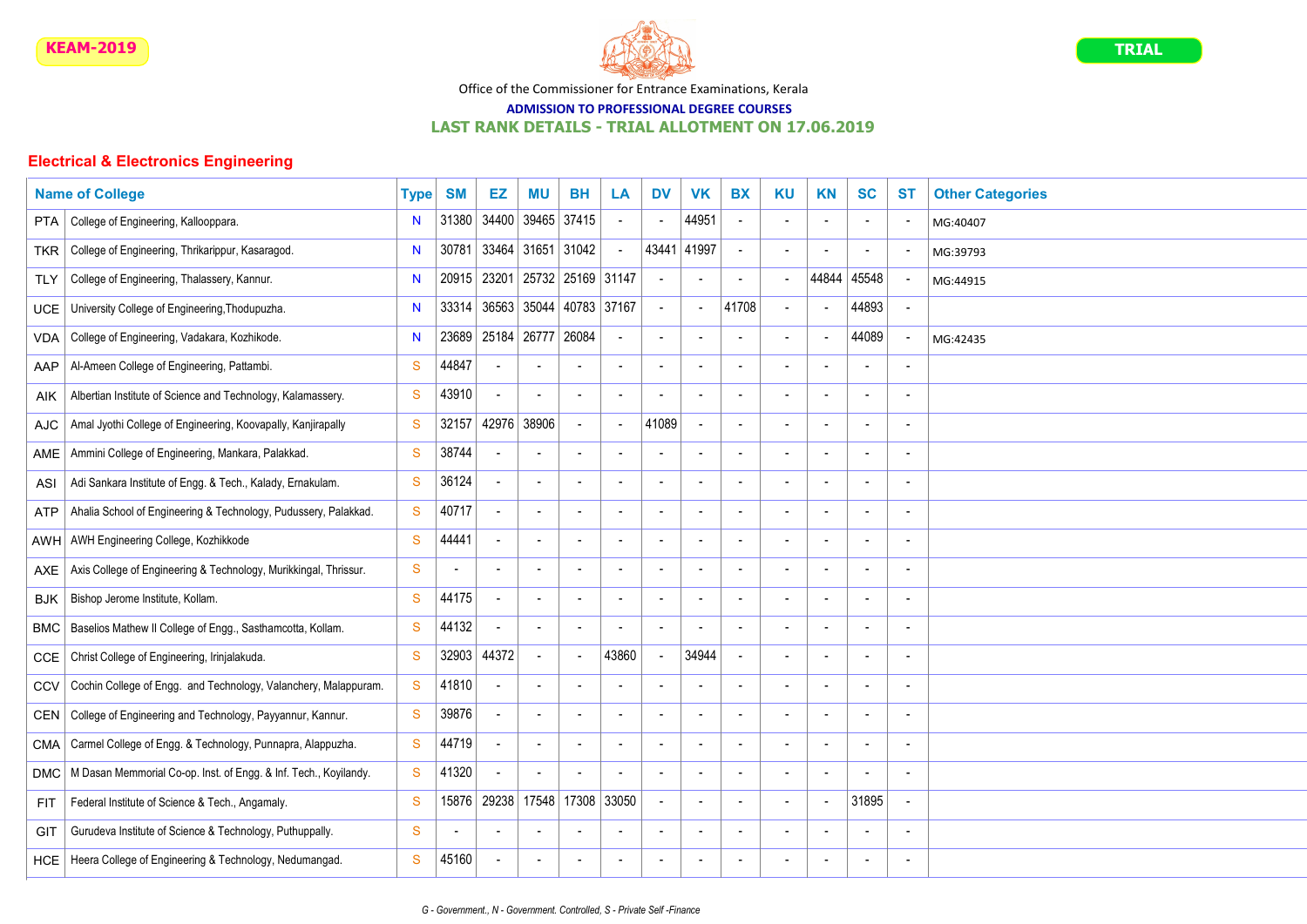

# ADMISSION TO PROFESSIONAL DEGREE COURSES

## LAST RANK DETAILS - TRIAL ALLOTMENT ON 17.06.2019

|            | <b>Name of College</b>                                             | <b>Type</b>   | <b>SM</b>                | EZ             | <b>MU</b>                | <b>BH</b>                | LA                       | <b>DV</b>                | <b>VK</b>                | <b>BX</b>                | <b>KU</b>                | <b>KN</b>                | <b>SC</b>                | <b>ST</b>                | <b>Other Categories</b> |
|------------|--------------------------------------------------------------------|---------------|--------------------------|----------------|--------------------------|--------------------------|--------------------------|--------------------------|--------------------------|--------------------------|--------------------------|--------------------------|--------------------------|--------------------------|-------------------------|
| HGW        | Holy Grace Academy of Engineering, Mala, Thrissur.                 | S             | $\overline{a}$           |                |                          | $\blacksquare$           | $\overline{\phantom{a}}$ | $\overline{\phantom{a}}$ | ٠                        | $\overline{a}$           | $\overline{a}$           |                          | $\overline{\phantom{a}}$ |                          |                         |
| ICE        | Ilahia College of Engineering & Tech., Moovattupuzha.              | S             | 45026                    |                | $\overline{\phantom{a}}$ | $\sim$                   | $\blacksquare$           | $\blacksquare$           | $\sim$                   | $\overline{\phantom{a}}$ | $\overline{a}$           | $\overline{\phantom{a}}$ | $\blacksquare$           |                          |                         |
| <b>IES</b> | I E S College of Engineering, Chittilappilly.                      | S             | 45261                    | $\blacksquare$ | $\blacksquare$           | $\sim$                   | $\overline{\phantom{a}}$ | $\blacksquare$           | $\blacksquare$           | $\overline{a}$           | $\blacksquare$           | $\overline{a}$           | $\overline{\phantom{a}}$ |                          |                         |
| <b>IGW</b> | Indira Gandhi Inst. of Engineering & Tech., Kothamangalam          | S             | 33533                    |                |                          | $\overline{\phantom{a}}$ | $\overline{a}$           | $\overline{\phantom{a}}$ |                          | $\overline{a}$           | $\blacksquare$           | $\overline{\phantom{a}}$ | $\overline{\phantom{a}}$ |                          |                         |
| JBT        | Jai Bharath College of Management & Engg. Tech., Perumbavoor.      | ${\mathbf S}$ | $\overline{\phantom{a}}$ |                |                          | $\overline{\phantom{a}}$ | $\overline{a}$           | $\overline{\phantom{a}}$ |                          |                          |                          |                          | $\overline{\phantom{a}}$ |                          |                         |
| <b>JEC</b> | Jyothi Engineering College, Cheruthuruthy.                         | S             | 45034                    |                | $\blacksquare$           | $\blacksquare$           | $\overline{\phantom{a}}$ | $\blacksquare$           | ÷,                       | $\overline{\phantom{a}}$ | $\blacksquare$           |                          | $\overline{\phantom{a}}$ |                          |                         |
| <b>JIT</b> | John Cox Memorial CSI Institute of Technology, Thiruvananthapuram. | S             | 41677                    | $\overline{a}$ | $\blacksquare$           | $\sim$                   | $\blacksquare$           | $\sim$                   | $\sim$                   | $\overline{\phantom{a}}$ | $\sim$                   | $\overline{\phantom{a}}$ | $\sim$                   |                          |                         |
| KIT        | Kottayam Institute of Tech. & Science, Pallicathode, Kottayam.     | S             | $\blacksquare$           |                | $\blacksquare$           | $\sim$                   | $\blacksquare$           | $\sim$                   | $\sim$                   | $\overline{\phantom{a}}$ | $\overline{a}$           | $\overline{\phantom{a}}$ | $\blacksquare$           |                          |                         |
| <b>KMC</b> | KMCT College of Engineering, Kozhikkode.                           | S             | 43248                    |                | $\sim$                   | $\sim$                   | ÷,                       | $\sim$                   | $\sim$                   | $\overline{\phantom{a}}$ | $\overline{a}$           | $\overline{\phantom{a}}$ | $\blacksquare$           |                          |                         |
| <b>KME</b> | K M E A Engineering College, Edathala.                             | S             | 42564                    |                | $\sim$                   | $\sim$                   | $\overline{\phantom{a}}$ | $\sim$                   | $\overline{\phantom{a}}$ | $\overline{\phantom{a}}$ | $\overline{a}$           | $\overline{\phantom{a}}$ | $\overline{a}$           |                          |                         |
| LMC        | Lourdes Matha College of Science and Technology, Kuttichal.        | S             | 23741                    | $\overline{a}$ | $\overline{\phantom{a}}$ | $\sim$                   | $\overline{\phantom{a}}$ | $\sim$                   | $\blacksquare$           | $\overline{\phantom{a}}$ | $\overline{a}$           |                          | $\blacksquare$           |                          |                         |
| MBC.       | Mar Baselios Christian College of Engg. & Tech., Peermede.         | S             | 44309                    | $\blacksquare$ | $\overline{\phantom{a}}$ | $\overline{\phantom{a}}$ | $\overline{\phantom{a}}$ | $\overline{\phantom{a}}$ | $\overline{\phantom{a}}$ | $\overline{\phantom{a}}$ | $\overline{a}$           | $\overline{\phantom{a}}$ | $\overline{\phantom{a}}$ |                          |                         |
| <b>MBI</b> | Mar Baselios Institute of Technology & Science, Kothamangalam.     | S             | 43046                    |                |                          |                          | $\overline{\phantom{a}}$ | $\overline{\phantom{a}}$ | ٠                        |                          | $\overline{\phantom{a}}$ |                          | $\overline{\phantom{a}}$ |                          |                         |
| MBT        | Mar Baselious College of Engg. & Tech., Thiruvananthapuram.        | S             | 33757                    |                | 42367 41317 40103        |                          |                          | $\blacksquare$           |                          | 36468                    |                          |                          | $\overline{\phantom{a}}$ |                          |                         |
| <b>MCC</b> | Musaliar College of Engineering, Chirayinkeezh.                    | S             | 29993                    |                |                          | $\overline{\phantom{a}}$ | $\overline{\phantom{a}}$ | $\overline{\phantom{a}}$ | ٠                        | $\overline{\phantom{a}}$ | $\overline{a}$           | $\overline{\phantom{a}}$ | $\overline{\phantom{a}}$ |                          |                         |
| <b>MCE</b> | Marian Engineering College, Kazhakuttom.                           | S             | 43965                    | $\blacksquare$ | $\overline{\phantom{a}}$ | $\blacksquare$           | $\overline{\phantom{a}}$ | $\overline{\phantom{a}}$ | $\blacksquare$           | $\overline{\phantom{a}}$ | $\overline{\phantom{a}}$ | $\overline{\phantom{a}}$ | $\overline{\phantom{a}}$ | $\overline{\phantom{a}}$ |                         |
| <b>MCK</b> | Musaliar College of Engineering & Tech., Pathanamthitta.           | S             | 42313                    |                | $\blacksquare$           | $\sim$                   | $\blacksquare$           | $\blacksquare$           | $\sim$                   | $\overline{\phantom{a}}$ | $\blacksquare$           | $\overline{\phantom{a}}$ | $\blacksquare$           | $\overline{\phantom{a}}$ |                         |
| <b>MCT</b> | Mohandas College of Engg. & Tech., Nedumangad.                     | S             | 35685                    |                | $\sim$                   | $\sim$                   | $\sim$                   | $\sim$                   | $\sim$                   | $\overline{\phantom{a}}$ | $\overline{a}$           | $\overline{\phantom{a}}$ | $\blacksquare$           |                          |                         |
| MEA        | M E A Engineering College, Malappuram.                             | S             | 35296                    |                | $\sim$                   | $\sim$                   | $\overline{\phantom{a}}$ | $\blacksquare$           | $\overline{\phantom{a}}$ | $\overline{\phantom{a}}$ | $\overline{a}$           | $\overline{\phantom{a}}$ | $\blacksquare$           |                          |                         |
| MEE        | MES College of Engineering & Technology, .Ernakulam.               | S             | 44974                    |                | $\overline{\phantom{a}}$ | $\sim$                   | $\overline{\phantom{a}}$ | $\blacksquare$           | $\blacksquare$           | $\overline{\phantom{a}}$ | $\overline{a}$           |                          | $\overline{\phantom{a}}$ |                          |                         |
| <b>MEK</b> | MES Institute of Tech. & Management, Chathannoor.                  | S             | 35903                    |                |                          | $\overline{\phantom{a}}$ | $\overline{\phantom{a}}$ | $\blacksquare$           |                          | $\overline{\phantom{a}}$ | $\blacksquare$           | $\overline{\phantom{a}}$ | $\overline{\phantom{a}}$ |                          |                         |
| <b>MES</b> | M E S College of Engineering, Kuttippuram.                         | S             | 27893                    | 43573          | 34282                    | $\overline{\phantom{a}}$ | $\overline{\phantom{a}}$ | $\overline{a}$           | 30110                    | ÷                        | $\overline{a}$           |                          | 41556                    |                          |                         |
| <b>MET</b> | Met's School of Engineering, Mala.                                 | S             | 31163                    |                |                          | $\overline{a}$           |                          |                          |                          |                          |                          |                          | $\blacksquare$           |                          |                         |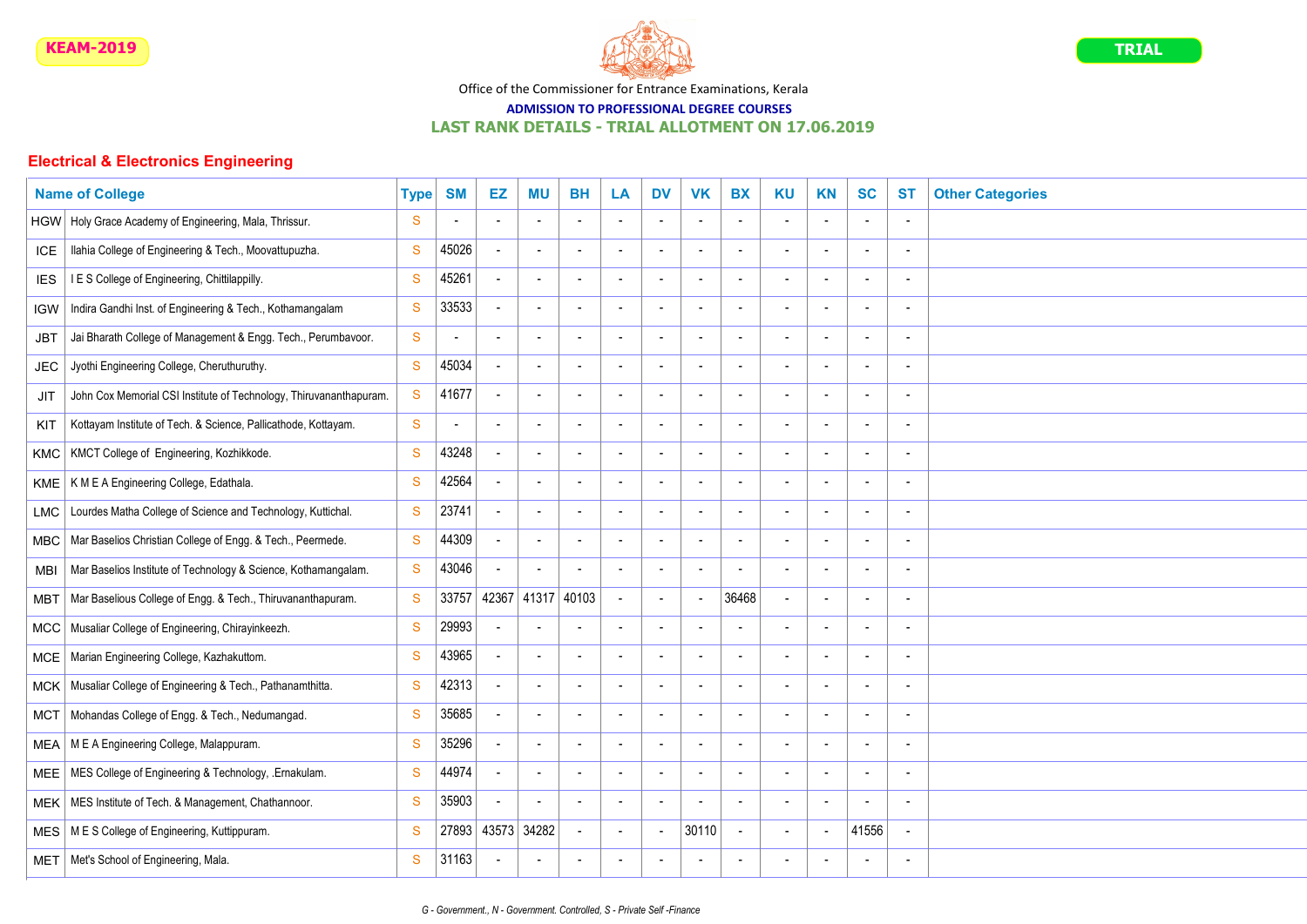

# ADMISSION TO PROFESSIONAL DEGREE COURSES

## LAST RANK DETAILS - TRIAL ALLOTMENT ON 17.06.2019

|            | <b>Name of College</b>                                           | <b>Type</b>   | <b>SM</b>                | EZ                       | ΜU                       | <b>BH</b>                | LA                       | <b>DV</b>                | <b>VK</b>                | <b>BX</b>                | <b>KU</b>      | <b>KN</b>                | <b>SC</b>                | <b>ST</b>                | <b>Other Categories</b> |
|------------|------------------------------------------------------------------|---------------|--------------------------|--------------------------|--------------------------|--------------------------|--------------------------|--------------------------|--------------------------|--------------------------|----------------|--------------------------|--------------------------|--------------------------|-------------------------|
|            | MGC   M G College of Engineering, Thiruvallom.                   | S             | 43125                    |                          | $\blacksquare$           | $\blacksquare$           | ۰                        | $\sim$                   |                          |                          |                |                          | $\sim$                   |                          |                         |
| <b>MGE</b> | MGM College of Engineering & Technology, Ernakulam               | S             | $\overline{\phantom{a}}$ |                          | $\overline{\phantom{a}}$ | $\blacksquare$           | $\overline{\phantom{a}}$ | $\sim$                   |                          | $\overline{\phantom{a}}$ |                | $\overline{\phantom{a}}$ | $\overline{a}$           |                          |                         |
| <b>MGP</b> | Saintgits College of Engineering, Kottayam                       | S             | 35182                    | 38979                    | $\sim$                   | $\sim$                   | $\sim$                   | $\sim$                   | $\overline{\phantom{a}}$ | $\sim$                   | $\overline{a}$ | $\sim$                   | 44919                    | $\sim$                   |                         |
| <b>MHP</b> | Ace College of Engineering, .Thiruvallam.                        | $\mathbf{s}$  | 45483                    |                          | $\blacksquare$           | $\blacksquare$           | $\blacksquare$           | $\blacksquare$           |                          | $\overline{\phantom{a}}$ |                | $\blacksquare$           | $\blacksquare$           |                          |                         |
| MLM        | Mangalam College of Engineering, Ettumanoor.                     | $\mathbf{s}$  | 44380                    |                          | $\sim$                   | $\blacksquare$           | $\overline{\phantom{a}}$ | $\overline{\phantom{a}}$ |                          |                          |                |                          | $\overline{a}$           |                          |                         |
| <b>MLT</b> | Malabar Institute of Technology, Anjarakandi.                    | $\mathbf S$   | 44735                    |                          | $\overline{a}$           |                          |                          | $\blacksquare$           |                          |                          |                |                          | $\overline{\phantom{a}}$ |                          |                         |
| MUS        | Muslim Association College of Engineering, Venjaramoodu.         | S             | 36195                    |                          | $\overline{a}$           |                          |                          | $\overline{a}$           |                          |                          |                |                          | $\overline{a}$           |                          |                         |
| MUT        | Muthoot Institute of Tech. & Science, Puthencurz, Ernakulam.     | <sub>S</sub>  | 26851                    | 38493                    | 38754                    | 41579                    | 27445                    | $\sim$                   | 37843                    | $\sim$                   |                | $\blacksquare$           | $\overline{\phantom{a}}$ |                          |                         |
| <b>NCE</b> | Nehru College of Engg. & Research Centre, Thiruvillwamala.       | S             | 39589                    |                          | $\blacksquare$           | $\overline{\phantom{a}}$ | $\blacksquare$           | $\blacksquare$           |                          | $\blacksquare$           |                | $\overline{\phantom{a}}$ | $\overline{\phantom{a}}$ |                          |                         |
| <b>NML</b> | North Malabar Institute of Technology, Kanhangad.                | S             | $\sim$                   | $\overline{\phantom{a}}$ | $\blacksquare$           | $\sim$                   | $\sim$                   | $\blacksquare$           |                          | $\sim$                   |                | $\blacksquare$           | $\blacksquare$           |                          |                         |
| PAA        | P A Aziz College of Engineering, Karakulam, Thiruvananthapuram   | $\mathbf S$   | $\sim$                   | $\overline{\phantom{a}}$ | $\sim$                   | $\sim$                   | $\sim$                   | $\sim$                   |                          | $\sim$                   |                | $\blacksquare$           | $\overline{\phantom{a}}$ |                          |                         |
| <b>PRC</b> | Providence College of Engineering, Chengannur.                   | $\mathbf S$   | 36866                    | $\blacksquare$           | $\blacksquare$           | $\sim$                   | $\blacksquare$           | $\sim$                   |                          | $\overline{a}$           |                | $\overline{a}$           | $\blacksquare$           |                          |                         |
| <b>PRS</b> | PRS College of Engineering & Tech., Neyyattinkara, TVPM          | S             | $\overline{\phantom{a}}$ |                          | $\blacksquare$           | $\blacksquare$           | $\overline{\phantom{a}}$ | $\blacksquare$           |                          | $\overline{\phantom{a}}$ |                | $\blacksquare$           | $\blacksquare$           | $\blacksquare$           |                         |
| <b>RCE</b> | Royal College of Engineering & Technology, Thrissur.             | S             | 42483                    |                          | $\overline{a}$           | $\sim$                   | $\blacksquare$           | $\sim$                   |                          | $\overline{a}$           |                | $\overline{\phantom{a}}$ | $\overline{\phantom{a}}$ |                          |                         |
| <b>RET</b> | Rajagiri School of Engineering and Technology, Kochi.            | ${\mathbf S}$ | 10731                    | 13780                    | 14724                    | $\sim$                   | $\sim$                   | 32117                    | $\sim$                   | 37168                    | $\sim$         | $\sim$                   | 30961                    | $\overline{\phantom{a}}$ |                         |
| <b>RIE</b> | Rajadhani Institute of Engineering & Tech., Attingal.            | S             | 24162                    |                          | $\sim$                   | $\blacksquare$           | $\overline{\phantom{a}}$ | $\overline{\phantom{a}}$ |                          |                          |                | $\overline{\phantom{a}}$ | $\blacksquare$           |                          |                         |
| <b>SBC</b> | Sree Buddha College of Engineering, Nooranadu.                   | ${\mathbf S}$ | 42058                    |                          | $\sim$                   | ۰.                       |                          | $\sim$                   |                          |                          |                |                          | $\overline{\phantom{a}}$ |                          |                         |
| <b>SBW</b> | Sree Buddha College of Engineering, Elavumthitta, Pathanamthitta | S             | 37437                    |                          | $\overline{\phantom{a}}$ |                          | $\overline{\phantom{a}}$ | $\overline{\phantom{a}}$ |                          |                          |                |                          | $\blacksquare$           |                          |                         |
| SCM        | SCMS School of Engg. & Tech., Ernakulam                          | <sub>S</sub>  | 31802                    | 45079                    | 38697                    | 31843                    | $\sim$                   | $\sim$                   |                          | $\blacksquare$           |                | $\blacksquare$           | $\overline{\phantom{a}}$ |                          |                         |
| SHM        | Shahul Hameed Memorial Engineering College, Kadakkal, Kollam     | S             |                          |                          | $\overline{\phantom{a}}$ | $\overline{\phantom{a}}$ | $\overline{\phantom{a}}$ | $\overline{\phantom{a}}$ |                          | $\blacksquare$           |                | $\overline{\phantom{a}}$ | $\overline{\phantom{a}}$ |                          |                         |
| <b>SHR</b> | Sahrdaya College of Engineering and Technology, Kodakara.        | S             | 43165                    | $\blacksquare$           | $\blacksquare$           | $\blacksquare$           | $\blacksquare$           | $\blacksquare$           |                          | $\sim$                   |                | $\blacksquare$           | $\blacksquare$           |                          |                         |
| SIT        | Sarabhai Institute of Science & Technology, Vellanad.            | $\mathbf{s}$  | 43766                    |                          | $\blacksquare$           | $\blacksquare$           | $\overline{\phantom{a}}$ | $\overline{\phantom{a}}$ |                          | $\overline{a}$           |                | $\blacksquare$           | $\overline{\phantom{a}}$ |                          |                         |
| <b>SJC</b> | St. Josephs College of Engineering and Technology, Palai.        | S             | 44780                    |                          | $\blacksquare$           | $\overline{\phantom{a}}$ | $\blacksquare$           | $\overline{\phantom{a}}$ |                          | $\blacksquare$           |                | $\blacksquare$           | $\overline{\phantom{a}}$ | $\blacksquare$           |                         |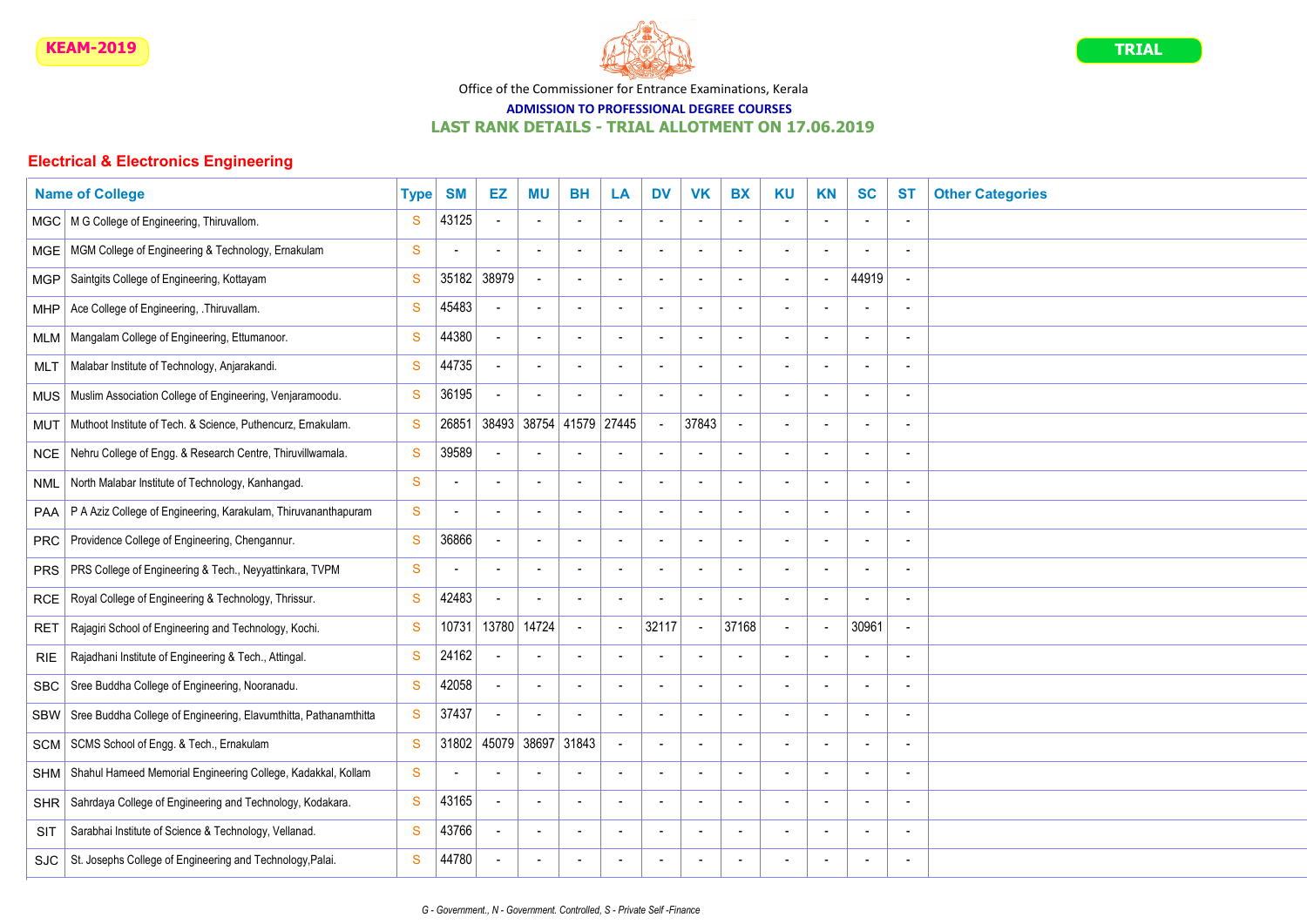

# ADMISSION TO PROFESSIONAL DEGREE COURSES

## LAST RANK DETAILS - TRIAL ALLOTMENT ON 17.06.2019

|            | <b>Name of College</b>                                          | <b>Type</b>   | <b>SM</b>      | EZ             | <b>MU</b>                | <b>BH</b>                | LA                       | <b>DV</b>                | <b>VK</b>                | <b>BX</b>                | KU                       | <b>KN</b>                | <b>SC</b>                | <b>ST</b> | <b>Other Categories</b> |
|------------|-----------------------------------------------------------------|---------------|----------------|----------------|--------------------------|--------------------------|--------------------------|--------------------------|--------------------------|--------------------------|--------------------------|--------------------------|--------------------------|-----------|-------------------------|
| <b>SNC</b> | Sree Narayana Guru College of Engg & Technology, Payyannur.     | $\mathbf{s}$  | 42258          |                |                          | $\blacksquare$           | $\overline{\phantom{a}}$ | $\blacksquare$           |                          |                          | $\blacksquare$           |                          | $\overline{\phantom{a}}$ |           |                         |
| SNG        | Sree Narayana Gurukulam College of Engineering, Kolencherry.    | $\mathbf{s}$  | 44883          |                | $\blacksquare$           | $\sim$                   | $\sim$                   | $\blacksquare$           | $\overline{a}$           | $\overline{\phantom{a}}$ | $\overline{a}$           | $\blacksquare$           | $\sim$                   |           |                         |
| SNM        | Sree Narayana Mangalam Inst. of Mgmt. & Tech., Moothakunnam.    | ${\mathbf S}$ | 36793          |                | $\blacksquare$           | $\blacksquare$           | $\overline{\phantom{a}}$ | $\sim$                   | $\sim$                   | $\overline{a}$           | $\blacksquare$           | $\overline{\phantom{a}}$ | $\overline{a}$           |           |                         |
| <b>SNP</b> | Sree Narayana Institute of Technology, Adoor                    | $\mathbf{s}$  | 41447          | $\blacksquare$ | $\sim$                   | $\blacksquare$           | $\blacksquare$           | $\blacksquare$           | $\overline{a}$           | $\overline{a}$           | $\overline{a}$           |                          | $\overline{\phantom{a}}$ |           |                         |
| SNT        | Sree Narayana Guru Institute of Science & Tech., N. Paravoor.   | S             | $\blacksquare$ |                |                          | $\blacksquare$           | $\overline{\phantom{a}}$ | $\blacksquare$           |                          | $\overline{\phantom{a}}$ | $\blacksquare$           |                          | $\blacksquare$           |           |                         |
| <b>SPT</b> | Sreepathy Institute of Management & Tech., Koottanad.           | S             | 24017          |                |                          |                          |                          | $\overline{\phantom{a}}$ |                          |                          |                          |                          | ÷,                       |           |                         |
| STC.       | St. Thomas College of Engg. & Technology, Chengannur.           | S             | 42175          |                | $\blacksquare$           | $\blacksquare$           | $\overline{\phantom{a}}$ | $\blacksquare$           | ٠                        | $\overline{\phantom{a}}$ | $\overline{a}$           |                          | $\overline{\phantom{a}}$ |           |                         |
| STI        | St. Thomas Institute of Science & Technology, Kattaikonam.      | S             | 36334          |                | $\blacksquare$           | $\blacksquare$           | $\overline{\phantom{a}}$ | $\blacksquare$           | $\overline{a}$           | $\overline{\phantom{a}}$ | $\overline{\phantom{a}}$ |                          | $\overline{\phantom{a}}$ |           |                         |
| <b>TCT</b> | Trinity College of Engg, Neruvamoodu, Thiruvananthapuram.       | S             | 33328          | $\overline{a}$ | $\sim$                   | $\sim$                   | $\sim$                   | $\blacksquare$           | $\overline{a}$           | $\overline{\phantom{a}}$ | $\sim$                   | $\blacksquare$           | $\blacksquare$           |           |                         |
| <b>TEC</b> | Travancore Engineering College, Oyoor, Kollam.                  | $\mathbf S$   | $\blacksquare$ |                | $\overline{\phantom{a}}$ | $\sim$                   | $\overline{\phantom{a}}$ | $\blacksquare$           | $\blacksquare$           | $\overline{a}$           | $\sim$                   | $\overline{\phantom{a}}$ | $\overline{\phantom{a}}$ |           |                         |
| <b>TJE</b> | Thejus Engineering College, Erumapetti, Thrissur.               | S             | 40753          |                |                          | $\blacksquare$           | $\blacksquare$           | $\blacksquare$           | $\blacksquare$           | $\overline{\phantom{a}}$ | $\overline{a}$           |                          | $\blacksquare$           |           |                         |
| <b>TKI</b> | T K M Institute of Technology, Ezhukone, Kollam.                | S             | 28134          | 40974          | 36507                    | $\sim$                   | $\overline{\phantom{a}}$ | $\sim$                   | $\sim$                   | $\overline{\phantom{a}}$ | $\sim$                   |                          | $\sim$                   |           |                         |
| TOC        | Toc H Institute of Science & Tech., Mulamthurutthy.             | S             | 44800          |                |                          | $\blacksquare$           |                          | $\blacksquare$           | $\overline{a}$           |                          | $\overline{\phantom{a}}$ |                          | $\overline{\phantom{a}}$ |           |                         |
| <b>UKP</b> | UKF College of Engineering & Tech., Parippally.                 | S             | 43929          | $\blacksquare$ | $\blacksquare$           | $\blacksquare$           | $\overline{\phantom{a}}$ | $\overline{\phantom{a}}$ | $\overline{a}$           | $\overline{a}$           | $\overline{a}$           |                          | $\overline{\phantom{a}}$ |           |                         |
| <b>UNT</b> | Universal Engineering College, Vallivattom, Thrissur.           | S             | 19462          |                |                          | $\overline{\phantom{a}}$ | $\overline{\phantom{a}}$ | $\sim$                   | L,                       | $\overline{\phantom{a}}$ | $\overline{a}$           |                          | $\sim$                   |           |                         |
| <b>VAK</b> | Vidya Academy of Science & Technology, Kilimanoor.              | S             | 32607          |                |                          | $\blacksquare$           | $\overline{\phantom{a}}$ | $\sim$                   |                          |                          | $\blacksquare$           |                          | $\blacksquare$           |           |                         |
| VAS        | Vidya Academy of Science & Technology, Thrissur.                | S             | 44006          |                | $\overline{\phantom{a}}$ | $\overline{\phantom{a}}$ | $\overline{\phantom{a}}$ | $\overline{\phantom{a}}$ | $\overline{\phantom{a}}$ |                          | $\overline{\phantom{a}}$ |                          | $\overline{\phantom{a}}$ |           |                         |
| VIT        | Vijnan Institute of Science & Technology, Piravam.              | $\mathbf{s}$  | $\overline{a}$ | ۰              | $\overline{\phantom{a}}$ | $\overline{\phantom{a}}$ | $\overline{\phantom{a}}$ | $\overline{\phantom{a}}$ | $\overline{\phantom{a}}$ | $\overline{\phantom{a}}$ | $\overline{\phantom{a}}$ |                          | $\overline{\phantom{a}}$ |           |                         |
| <b>VJC</b> | Viswajyothi College of Engg. & Technology, Vazhakulam.          | S             | 43393          | $\blacksquare$ | $\blacksquare$           | $\blacksquare$           | $\overline{\phantom{a}}$ | $\blacksquare$           | $\overline{a}$           | $\overline{a}$           | $\blacksquare$           | $\overline{\phantom{a}}$ | $\blacksquare$           |           |                         |
| <b>VKE</b> | Valia Koonambaikulathamma College of Engg. & tech., Parippally. | S             | 44213          |                |                          | $\overline{\phantom{a}}$ | $\blacksquare$           | $\sim$                   | $\overline{a}$           | $\overline{\phantom{a}}$ | $\overline{a}$           | $\overline{\phantom{a}}$ | $\sim$                   |           |                         |
| <b>VML</b> | Vimal Jyothi Engineering College, Chemperi.                     | S             | 41488          |                | 43322                    | $\sim$                   | $\overline{\phantom{a}}$ | $\blacksquare$           | ÷,                       |                          | $\overline{a}$           |                          | $\overline{\phantom{a}}$ |           |                         |
| <b>VPE</b> | Sree Vellappally Natesan College of Engg, Mavelikkara.          | S             | 31191          |                | $\overline{a}$           | $\sim$                   | $\blacksquare$           | $\sim$                   | $\sim$                   | $\overline{\phantom{a}}$ | $\overline{a}$           | $\overline{\phantom{a}}$ | $\overline{a}$           |           |                         |
| <b>VVT</b> | Veda Vyasa Institute of Technology, Ponnempadam, Malappuram.    | <sub>S</sub>  | $\blacksquare$ |                | $\overline{\phantom{a}}$ | $\blacksquare$           |                          | $\blacksquare$           | $\blacksquare$           | $\overline{\phantom{a}}$ | $\blacksquare$           |                          | $\blacksquare$           |           |                         |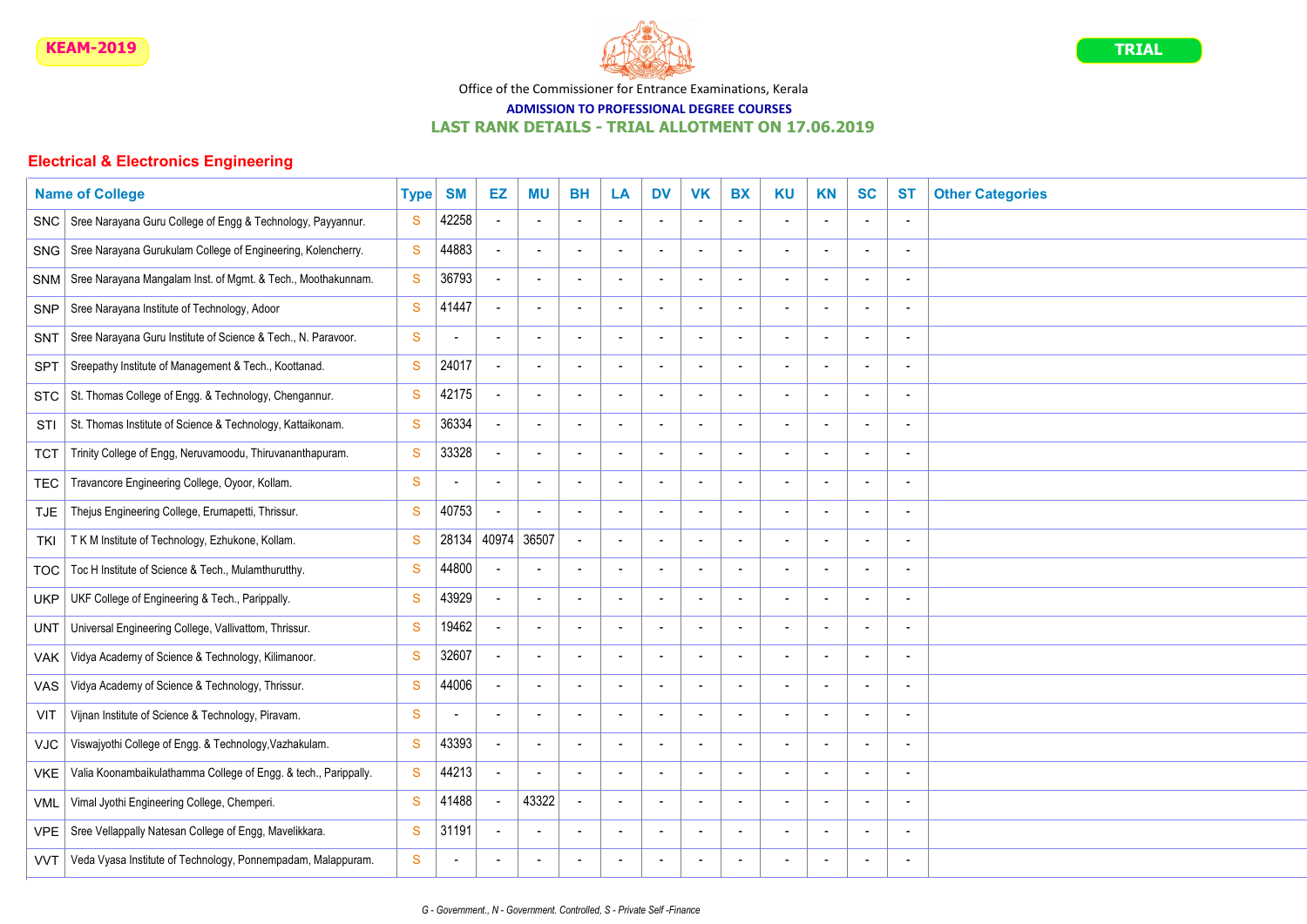

TRIAL

Office of the Commissioner for Entrance Examinations, Kerala

ADMISSION TO PROFESSIONAL DEGREE COURSES

LAST RANK DETAILS - TRIAL ALLOTMENT ON 17.06.2019

## Electrical & Electronics Engineering

| <b>Name of College</b>                                          | <b>Type</b> |       | EZ I | MU BH | LA I | <b>DV</b> | <b>VK</b> | <b>BX</b> | <b>KU</b> | <b>KN</b> | SC <sub>1</sub>          | <b>ST</b> | <b>Other Categories</b> |
|-----------------------------------------------------------------|-------------|-------|------|-------|------|-----------|-----------|-----------|-----------|-----------|--------------------------|-----------|-------------------------|
| YCE   Younus College of Engg. & Technology, Vadakkevila, Kollam |             | 41741 |      |       |      | $\sim$    |           |           |           |           | $-$                      |           |                         |
| YCK   Younus Institute of Technology, Kannanaloor, Kollam       |             | 41056 |      |       |      | $\sim$    |           |           |           |           | $\overline{\phantom{a}}$ |           |                         |

### Electronics & Instrumentation

|            | <b>Name of College</b>                                         | <b>Type</b> | <b>SM</b> | EZ | MU                            | <b>BH</b> | <b>LA</b>                | <b>DV</b>                | <b>VK</b> | <b>BX</b>                | <b>KU</b>                | <b>KN</b>                | <b>SC</b>                | <b>ST</b>                | <b>Other Categories</b> |
|------------|----------------------------------------------------------------|-------------|-----------|----|-------------------------------|-----------|--------------------------|--------------------------|-----------|--------------------------|--------------------------|--------------------------|--------------------------|--------------------------|-------------------------|
|            | CHN   College of Engineering, Chengannur, Alappuzha.           |             | 23072     |    | 24567   33924   27218   39676 |           |                          |                          | 31016     |                          | $\sim$                   |                          | 44663                    |                          | MG:44273                |
| FIT.       | Federal Institute of Science & Tech., Angamaly.                | S.          | 32071     |    | 43364 37892                   | $\sim$    | . .                      | $\sim$                   | $\sim$    | $\overline{\phantom{a}}$ | $\sim$                   | $\overline{\phantom{a}}$ |                          | $\overline{\phantom{a}}$ |                         |
|            | KME   K M E A Engineering College, Edathala.                   |             | 44367     |    | $\overline{\phantom{a}}$      | $\sim$    | . .                      | $\overline{\phantom{a}}$ | $\sim$    | $\overline{\phantom{a}}$ | $\overline{\phantom{a}}$ | $\overline{\phantom{a}}$ | $\overline{\phantom{a}}$ | -                        |                         |
| <b>SIT</b> | Sarabhai Institute of Science & Technology, Vellanad.          |             | 44258     |    | $\overline{\phantom{a}}$      | $\sim$    | $\overline{\phantom{a}}$ | $\sim$                   | $\sim$    | $\sim$                   | $\sim$                   | $\overline{\phantom{a}}$ | $\sim$                   | $\sim$                   |                         |
|            | SJC   St. Josephs College of Engineering and Technology, Palai |             | 45439     |    | $\overline{\phantom{a}}$      | $\sim$    | $\overline{\phantom{a}}$ | $\sim$                   | $\sim$    | $\sim$                   | $\sim$                   | $\overline{\phantom{a}}$ | $\sim$                   | $\sim$                   |                         |

## Food Engineering & Technology

|     | <b>Name of College</b>                                  | om   |      | <b>MU</b> | <b>BH</b> | <b>LA</b> | <b>DV</b> | <b>VK</b> | <b>BX</b> | <b>KU</b> | <b>KN</b> | <b>SC</b> | r Categories |
|-----|---------------------------------------------------------|------|------|-----------|-----------|-----------|-----------|-----------|-----------|-----------|-----------|-----------|--------------|
| KCT | Kelappaji College of-Agrl. Engg. & Technology, Tavanur. | 6862 | 8435 | 7596      |           |           |           |           |           |           | 19133     | 22793     |              |

## Safety & Fire Engineering

| <b>Name of College</b>                                           | Type | <b>SM</b> | EZ 1 |                                                   | MU BH LA | DV    | VK BX | <b>KU</b> | <b>KN</b> |       | <b>SC   ST   Other Categories</b> |
|------------------------------------------------------------------|------|-----------|------|---------------------------------------------------|----------|-------|-------|-----------|-----------|-------|-----------------------------------|
| EKC   Eranad Knowledgecity Technical Campus, Cherukulam, Manjerl |      |           |      | $\vert$ 36285 $\vert$ 42329 $\vert$ 37045 $\vert$ | 44728    |       |       |           |           | 44482 |                                   |
| TOC   Toc H Institute of Science & Tech., Mulamthurutthy.        |      |           |      | 35006   43584   35457   42044                     |          | 37803 |       |           |           | 42404 |                                   |

## Food Technology

|       | <b>Name of College</b>                                             |   | <b>Type SM</b> |                |                                       |       |        | EZ MU BH LA DV VK BX KU                               |       | KN SC ST Other Categories |
|-------|--------------------------------------------------------------------|---|----------------|----------------|---------------------------------------|-------|--------|-------------------------------------------------------|-------|---------------------------|
| CFT I | College of Food Technolgy, Thumburmuzhy                            |   | 6945           | 8052 7012 7917 |                                       | 16987 | $\sim$ | $\sim$                                                | 26964 |                           |
|       | COU School of Ocean Engg. & Underwater Tech., KUFOS, Panangad      | G | 7798           |                | 9292 8890 10110                       |       |        | 15459   10088   14405   31105   32113   23514   36621 |       |                           |
|       | AJC   Amal Jyothi College of Engineering, Koovapally, Kanjirapally |   |                |                | 19597   20605   20825   22889   24406 |       |        | $\sim$ $-$                                            | 38792 |                           |

G - Government., N - Government. Controlled, S - Private Self -Finance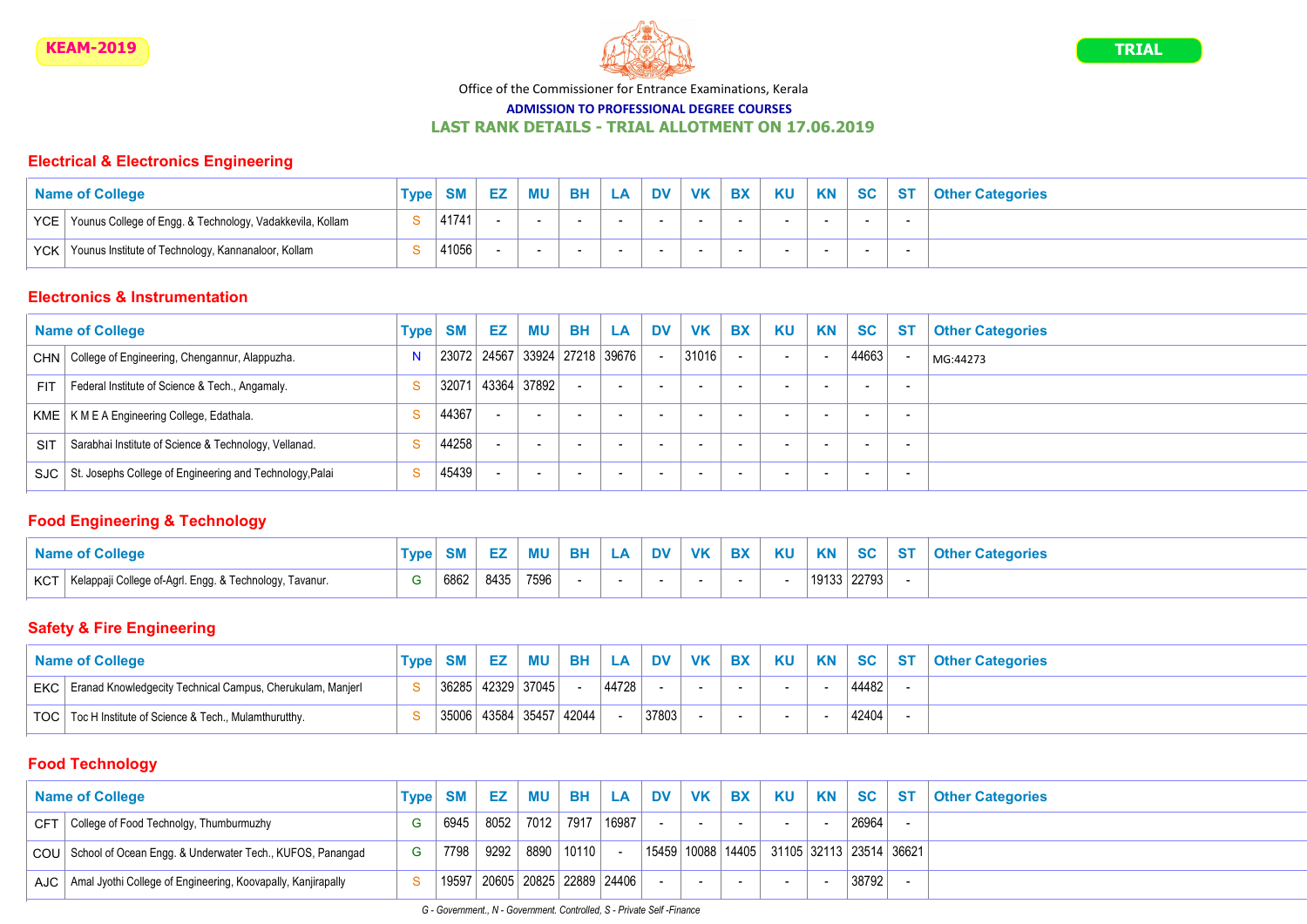

#### ADMISSION TO PROFESSIONAL DEGREE COURSES

#### LAST RANK DETAILS - TRIAL ALLOTMENT ON 17.06.2019

### Food Technology

|     | <b>Name of College</b>                           | <b>Type</b> | <b>SM</b> | EZ   MU   BH                  |  |             |       |  |       | LA DV VK BX KU KN SC ST Other Categories |
|-----|--------------------------------------------------|-------------|-----------|-------------------------------|--|-------------|-------|--|-------|------------------------------------------|
|     | MGP   Saintgits College of Engineering, Kottayam |             | 18143⊺    | 18982 18846                   |  | 42026 25599 |       |  | 35851 |                                          |
| TKI | TK M Institute of Technology, Ezhukone, Kollam.  |             | 13117     | 16166   13351   14293   20333 |  |             | 23678 |  | 37133 |                                          |

## Instrumentation & Control Engg.

| <b>Name of College</b>                                             | <b>Type</b> |       |  |                                       |        |       |  |       | EZ   MU   BH   LA   DV   VK   BX   KU   KN   SC   ST   Other Categories |
|--------------------------------------------------------------------|-------------|-------|--|---------------------------------------|--------|-------|--|-------|-------------------------------------------------------------------------|
| NSS   N S S College of Engineering, Palakkad.                      |             | 8991  |  | 10184   12001   10458   37547   39661 |        | 13222 |  | 37171 |                                                                         |
| SNM   Sree Narayana Mangalam Inst. of Mgmt. & Tech., Moothakunnam. |             | 44324 |  |                                       | $\sim$ |       |  |       |                                                                         |

## Industrial Engineering

| <b>Name of College</b>                            | <b>Type</b> |      |      | ΜU   | <b>BH</b> | $\mathbf{A}$       | <b>DV</b> |      | VK BX | <b>KU</b> | <b>KN</b> | <b>SC</b>         | <b>ST</b> | <b>Other Categories</b> |
|---------------------------------------------------|-------------|------|------|------|-----------|--------------------|-----------|------|-------|-----------|-----------|-------------------|-----------|-------------------------|
| TVE   College of Engineering, Thiruvananthapuram. |             | 4056 | 5477 | 5558 | 7065      | $\sim$   5353 $^+$ | 9255      | 7815 |       |           |           | 22610 28348 33392 |           | CC:14                   |

## Information Technology

|            | <b>Name of College</b>                            | <b>Type</b> | <b>SM</b> | EZ                                    | ΜU                                  | <b>BH</b>                             | LA.  | <b>DV</b>                | <b>VK</b>                | <b>BX</b>                                     | <b>KU</b>                | <b>KN</b>   | <b>SC</b>                | <b>ST</b>                | <b>Other Categories</b>             |
|------------|---------------------------------------------------|-------------|-----------|---------------------------------------|-------------------------------------|---------------------------------------|------|--------------------------|--------------------------|-----------------------------------------------|--------------------------|-------------|--------------------------|--------------------------|-------------------------------------|
| IDK        | Engineering College, Idukki                       | G           | 8770      | 13718                                 | 14059                               | 16795   28310   29334   13495   19802 |      |                          |                          |                                               | $\blacksquare$           |             | 39830                    |                          | XS:8887 PI:40 PT:33                 |
| <b>PKD</b> | Govt. Engineering College, Sreekrishnapuram.      | G.          | 8503      | 10428                                 |                                     |                                       |      |                          |                          | 10212   13682   25766   33820   12729   32686 |                          |             |                          |                          | 36058 36676 34591 21345 CC:49 PT:36 |
| <b>TRV</b> | Govt. Engineering College, Barton Hills, TVM      | G           | 5136      | 6801                                  | 7059                                | 5693                                  | 5268 | 35481                    |                          | 13467 5266                                    | $\sim$                   |             | 37285                    |                          | CC:12 SD:20768 PT:51                |
|            | KSD   LBS College of Engineering, Kasaragod.      | -N          | 30574     |                                       | 32673 32922 31160 44206             |                                       |      |                          |                          |                                               | $\sim$                   | 41577 45064 |                          |                          | MG:44293                            |
| LBT        | LBS Institute of Tech. for Women, Poojapura, TVPM |             | 17838     |                                       | 20881 25972 23444 23582             |                                       |      |                          | 36491                    |                                               | $\overline{\phantom{a}}$ |             |                          |                          | MG:45372                            |
|            | PRN   College of Engineering Perumon.             | N           | 23613     |                                       | 23773   26610   27765   37854       |                                       |      |                          | 29496                    |                                               | $\overline{\phantom{0}}$ |             |                          |                          |                                     |
| TKR        | College of Engineering, Thrikarippur, Kasaragod.  | N           |           | 29375 31742 32908                     |                                     | $\overline{\phantom{a}}$              |      | $\overline{\phantom{0}}$ |                          |                                               | $\overline{\phantom{a}}$ |             | $\overline{\phantom{0}}$ | $\overline{\phantom{a}}$ |                                     |
| <b>TLY</b> | College of Engineering, Thalassery, Kannur.       |             | 24179     |                                       | 26588 27085 27362 41511 41369 30976 |                                       |      |                          |                          |                                               | $\sim$                   | 41927 45557 |                          |                          | MG:45304                            |
| <b>UCK</b> | University College of Engineering, Kariavattom.   |             |           | 21422   21963   27077   27680   36464 |                                     |                                       |      | $\sim$                   | $\overline{\phantom{a}}$ | 22915                                         | $\blacksquare$           |             | 39922                    |                          | MG:43603                            |
| VDA        | College of Engineering, Vadakara, Kozhikode.      | N           | 24368     | 26005 29087                           |                                     | $\overline{\phantom{a}}$              |      | $\overline{\phantom{a}}$ |                          |                                               | $\overline{\phantom{0}}$ |             | 44237                    |                          | MG:44704                            |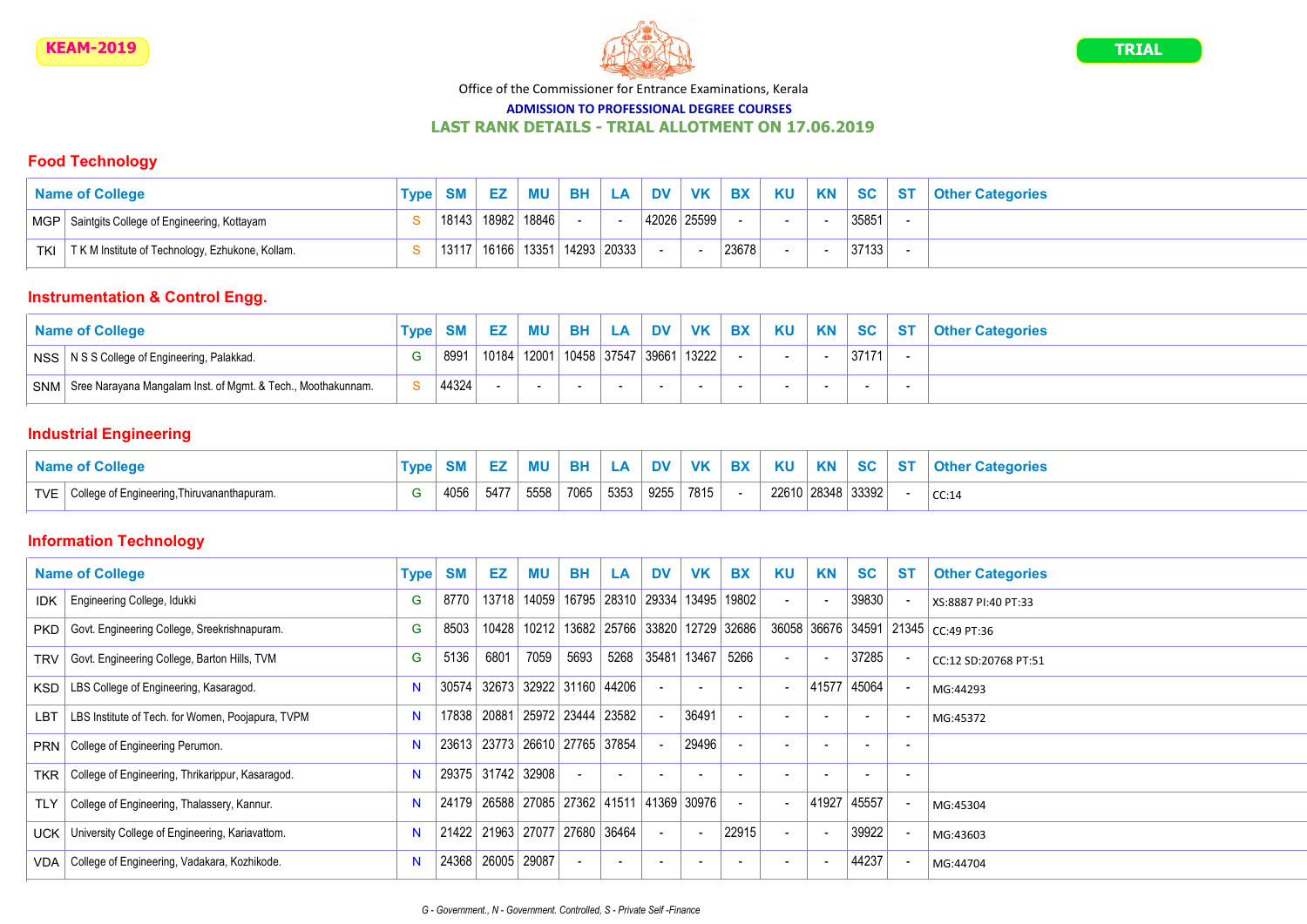

TRIAL

Office of the Commissioner for Entrance Examinations, Kerala

# ADMISSION TO PROFESSIONAL DEGREE COURSES

## LAST RANK DETAILS - TRIAL ALLOTMENT ON 17.06.2019

## Information Technology

|                  | <b>Name of College</b>                                             | <b>Type</b>  | <b>SM</b> | EZ    | ΜU          | <b>BH</b>                | LA                       | <b>DV</b>                | <b>VK</b>                | <b>BX</b>                | KU                       | <b>KN</b>                | <b>SC</b>                | <b>ST</b>                | <b>Other Categories</b> |
|------------------|--------------------------------------------------------------------|--------------|-----------|-------|-------------|--------------------------|--------------------------|--------------------------|--------------------------|--------------------------|--------------------------|--------------------------|--------------------------|--------------------------|-------------------------|
| AJC              | Amal Jyothi College of Engineering, Koovapally, Kanjirapally       | <sub>S</sub> | 30282     | 31664 | 45266 31872 |                          |                          | $\sim$                   | 35259                    |                          | $\blacksquare$           |                          |                          | $\overline{\phantom{a}}$ |                         |
|                  | GWE   K R Gouri Amma College of Engineering, Thuravoor, Cherthala. | <sub>S</sub> | 22223     |       |             | $\overline{\phantom{a}}$ |                          | $\overline{\phantom{0}}$ | $\sim$                   | $\overline{\phantom{a}}$ | $\overline{\phantom{a}}$ | $\overline{\phantom{a}}$ | $\overline{\phantom{a}}$ | $\overline{\phantom{a}}$ |                         |
|                  | KMC   KMCT College of Engineering, NIT Campus, Kozhikkode          | <sub>S</sub> | 43108     |       |             |                          |                          |                          | $\sim$                   | $\overline{\phantom{a}}$ | $\overline{\phantom{a}}$ |                          |                          | $\overline{\phantom{a}}$ |                         |
| MEA              | M E A Engineering College, Malappuram.                             | <sub>S</sub> | 42138     |       |             | $\overline{\phantom{a}}$ |                          |                          | $\sim$                   |                          | $\overline{a}$           |                          |                          | $\overline{\phantom{a}}$ |                         |
| MES <sup>1</sup> | M E S College of Engineering, Kuttippuram.                         | <sub>S</sub> | 34614     |       | 34823       |                          |                          |                          | $\sim$                   | $\overline{\phantom{a}}$ | $\overline{\phantom{a}}$ |                          |                          | $\overline{\phantom{a}}$ |                         |
| <b>RET</b>       | Rajagiri School of Engineering and Technology, Kochi.              | <sub>S</sub> | 14021     | 22252 | 18087       | 16542                    |                          | 126751                   | 26428                    |                          | $\overline{\phantom{a}}$ |                          | 33964                    |                          |                         |
| TOC              | Toc H Institute of Science & Tech., Mulamthurutthy.                | <sub>S</sub> | 35589     |       | 37840       |                          |                          |                          | $\overline{\phantom{a}}$ |                          | $\overline{\phantom{a}}$ |                          |                          | $\overline{\phantom{a}}$ |                         |
| VJC              | Viswajyothi College of Engg. & Technology, Vazhakulam.             | -S           | 27969     |       | 30782 44773 | $\overline{\phantom{0}}$ | $\overline{\phantom{0}}$ | $\overline{\phantom{a}}$ | $\sim$                   | $\overline{\phantom{a}}$ | $\overline{\phantom{a}}$ | $\overline{\phantom{a}}$ | $\overline{\phantom{a}}$ | $\overline{\phantom{a}}$ |                         |

#### Mechanical (Automobile)

|            | <b>Name of College</b>                                             | <b>Type</b> | <b>SM</b> | EZ   MU   BH                  |        | LA DV |                          |        | VK BX KU |                          | KN SC ST | <b>Other Categories</b> |
|------------|--------------------------------------------------------------------|-------------|-----------|-------------------------------|--------|-------|--------------------------|--------|----------|--------------------------|----------|-------------------------|
|            | SCT SCT College of Engineering, Pappanamcode, TVPM                 |             | 10207     | 11228   18849   14853   21429 |        |       |                          |        | 19424    |                          | 37438    | MG:26583                |
|            | AJC   Amal Jyothi College of Engineering, Koovapally, Kanjirapally |             | 39747     | 43346 43131                   |        |       |                          | $\sim$ |          | $\overline{\phantom{a}}$ | 41957    |                         |
| <b>SNP</b> | Sree Narayana Institute of Technology, Theppupara, Adoor           |             | 45524     |                               | $\sim$ |       | $\overline{\phantom{0}}$ | $\sim$ |          | $\overline{\phantom{a}}$ |          |                         |

|     | <b>Name of College</b>                           | <b>Type</b> | <b>SM</b> | EZ.  | ΜU                                                    | <b>BH</b> | <b>LA</b> | <b>DV</b>                    | <b>VK</b> | <b>BX</b>  | <b>KU</b>                | KN | <b>SC</b> | -ST<br><b>Other Categories</b>                       |
|-----|--------------------------------------------------|-------------|-----------|------|-------------------------------------------------------|-----------|-----------|------------------------------|-----------|------------|--------------------------|----|-----------|------------------------------------------------------|
| IDK | Engineering College, Idukki                      | G.          | 3638      |      | 12724   12616   13732   19382   29751   19053   20104 |           |           |                              |           |            |                          |    |           | 32436   14966   35603   42035                        |
| KKE | Govt. Engineering College, Kozhikkode.           | G.          | 5270      | 7807 | 7819                                                  | 7871      |           | 12005 18928                  | 9087      |            | $\overline{\phantom{a}}$ |    |           | 33835 42369                                          |
|     | KNR Govt. College of Engineering, Kannur.        | G.          | 5163      | 7311 | 7138                                                  | 6804      |           | 10093   13862   9643   28807 |           |            |                          |    |           | 40837   14867   34573   45356   <sub>SD:10849</sub>  |
| KTE | Govt. Rajiv Gandhi Institute of Tech., Kottayam. | G.          | 3569      | 4025 | 4417                                                  | 7080      | 8557      | 7200                         |           | 7400 8096  |                          |    |           | 24086 45289                                          |
|     | MAC   M A College of Engineering, Kothamangalam. | G.          | 3887      | 4544 | 5374                                                  | 5432      |           | 8562 20630                   | 6070      |            | 30963                    |    |           | 7767 $\,$   31787   30372 $\,$ CC:16 SD:7163 XS:4321 |
|     | NSS   N S S College of Engineering, Palakkad.    | G.          | 5064      | 5730 | 5921                                                  | 7304      | 12737     | 18514                        |           | 5809 27160 |                          |    |           | 34169 28501 34391 16999 SD:12618 XS:6219             |
| PKD | Govt. Engineering College, Sreekrishnapuram.     | G.          | 5169      | 9781 | 9882                                                  | 9667      |           | 13899 30193 11872 33189      |           |            |                          |    |           | 35948 33677 45105                                    |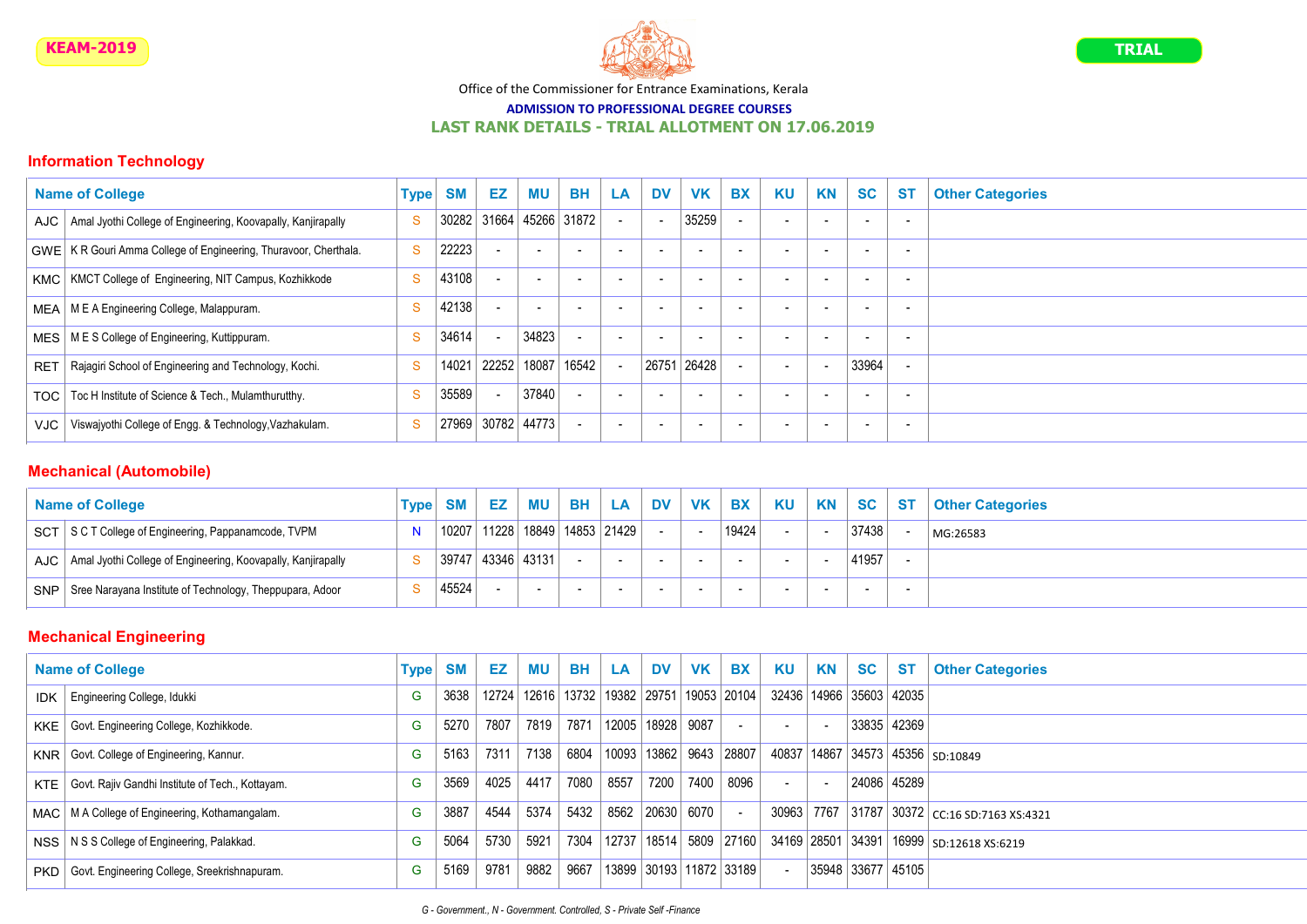

#### ADMISSION TO PROFESSIONAL DEGREE COURSES

#### LAST RANK DETAILS - TRIAL ALLOTMENT ON 17.06.2019

|            | <b>Name of College</b>                                           | <b>Type</b>  | <b>SM</b>      | EZ          | ΜU     | <b>BH</b>                | LA                | <b>DV</b>                | <b>VK</b>                | <b>BX</b>   | <b>KU</b>                | <b>KN</b>      | <b>SC</b>                | <b>ST</b>         | <b>Other Categories</b> |
|------------|------------------------------------------------------------------|--------------|----------------|-------------|--------|--------------------------|-------------------|--------------------------|--------------------------|-------------|--------------------------|----------------|--------------------------|-------------------|-------------------------|
| TCR        | Govt. Engineering College, Thrissur.                             | G            | 1899           | 2451        | 1987   | 2091                     | 4263              | 7864                     | 4262                     | 9340        | 9332                     | 5312           | 18644                    | $ 45514 _{PT:15}$ |                         |
| TKM        | T K M College of Engineering, Kollam.                            | G            | 1459           | 1835        | 1721   | 1963                     | 4506              | 12361                    | 1625                     | 7281        | 15303                    | 5692           | 15465                    | $ 45587 _{CC:1}$  |                         |
| TRV        | Govt. Engineering College, Barton Hills, TVM                     | G            | 2970           | 3215        | 4178   | 4045                     | 7435              | 15907                    | 4898                     | 4593        |                          |                | 23286                    | 38780             |                         |
| TVE        | College of Engineering, Thiruvananthapuram.                      | G            | 566            | 795         | 695    | 852                      | 1761              | 1686                     | 834                      |             | 8920                     | 3803           | 8193                     | 34231             | PD:2694 RP:3541         |
| WYD.       | Govt. Engineering College, Mananthavady.                         | G            | $\overline{a}$ | 12422       | 12223  | 14281                    | 35321             | 35057                    | 18889 33727              |             |                          | 12129 36809    | 36732                    |                   |                         |
| ADR        | College of Engineering, Adoor                                    | N            | 13349          | 16290       | 18751  |                          | 19668 36511       | 36935                    | 15564 35920              |             |                          |                | 37325                    |                   | MG:45247                |
| <b>CEM</b> | College of Engineering, Muttathara.                              | N            | 23998          | 26507       | 27114  | 27226 35164              |                   | 32167 28073              |                          |             |                          |                | 45016                    |                   | 43862 MG:45508          |
| KSD.       | LBS College of Engineering, Kasaragod.                           | N            | 22162          | 24706       | 25856  |                          | 25699 45052 40942 |                          | 23506                    |             |                          |                | 44363                    |                   | MG:45148 XS:25516       |
| <b>MNR</b> | College of Engineering, Munnar.                                  | N            | 23497          | 24562 24660 |        |                          |                   |                          | 42643 27256 42657        |             |                          |                | 45051                    |                   | MG:44620                |
| <b>PEC</b> | College of Engineering, Pathanapuram.                            | N            | 21247          | 24198       | 25278  | 24446                    | 35666             | $\sim$                   |                          |             |                          |                | 44498                    |                   | MG:44894                |
| PRN        | College of Engineering Perumon.                                  | N            | 13039          | 15783       | 16502  | 18414                    | 18165             | $\mathbb{Z}^2$           |                          | 14801 41802 |                          |                | 42873                    |                   | MG:36145                |
| <b>PRP</b> | College of Engineering & Management, Punnapra.                   | N            | 19833          | 20316       | 25124  | $\sim$                   |                   | 36194                    | 25004                    |             | $\overline{\phantom{a}}$ |                | 42974                    |                   | MG:45491                |
| <b>SCT</b> | S C T College of Engineering, Pappanamcode, TVPM                 | N            | 5721           | 7187        | 6745   | 6368                     | 16604             | $\overline{a}$           |                          |             |                          |                | 35150                    |                   | MG:11902                |
| TLY        | College of Engineering, Thalassery, Kannur.                      | N            | 17577          | 19800       | 20165  |                          | 20049 38005 25123 |                          | 19181                    |             |                          |                | 39335                    |                   | MG:39380                |
| AAE        | Al-Azhar College of Engineering & Technology, Thodupuzha.        | $\mathbf{s}$ | 45049          |             |        |                          |                   | $\overline{a}$           |                          |             |                          |                | $\overline{\phantom{a}}$ |                   |                         |
| AAP        | Al-Ameen College of Engineering, Pattambi.                       | S            | 44772          |             |        |                          |                   | $\overline{a}$           |                          |             |                          |                | $\overline{a}$           |                   |                         |
| AIK        | Albertian Institute of Science and Technology, Kalamassery.      | S            | 39996          |             |        | $\overline{a}$           | 40882             | $\overline{\phantom{a}}$ |                          |             |                          |                | $\overline{\phantom{a}}$ |                   |                         |
| <b>AJC</b> | Amal Jyothi College of Engineering, Koovapally, Kanjirapally     | S            | 32411          | 40577       | 40560  | 32415                    |                   | $\mathbf{r}$             | $\blacksquare$           | 40476       | $\sim$                   | $\blacksquare$ | 44151                    | 44497             |                         |
| AME        | Ammini College of Engineering, Mankara, Palakkad.                | S            | 41446          |             |        | $\overline{\phantom{a}}$ |                   | $\blacksquare$           |                          |             |                          |                | $\overline{a}$           |                   |                         |
| ASI        | Adi Sankara Institute of Engg. & Tech., Kalady, Ernakulam.       | S            | 33918          | 43359       | 44178  | 38266                    | 37146             | 35095                    | 34878                    |             |                          |                | 45559                    |                   |                         |
| ATP        | Ahalia School of Engineering & Technology, Pudussery, Palakkad.  | S            | 44838          |             |        | ÷,                       |                   | $\overline{a}$           |                          |             |                          |                | $\blacksquare$           |                   |                         |
| AWH        | AWH Engineering College, Kozhikkode                              | S            | 44512          | 44625       | $\sim$ | $\sim$                   |                   | $\overline{a}$           | $\overline{\phantom{a}}$ |             |                          |                | 45346                    |                   |                         |
| AXE I      | Axis College of Engineering & Technology, Murikkingal, Thrissur. | S            | 40817          |             |        | $\sim$                   |                   | $\blacksquare$           | $\overline{\phantom{a}}$ |             |                          |                | $\blacksquare$           |                   |                         |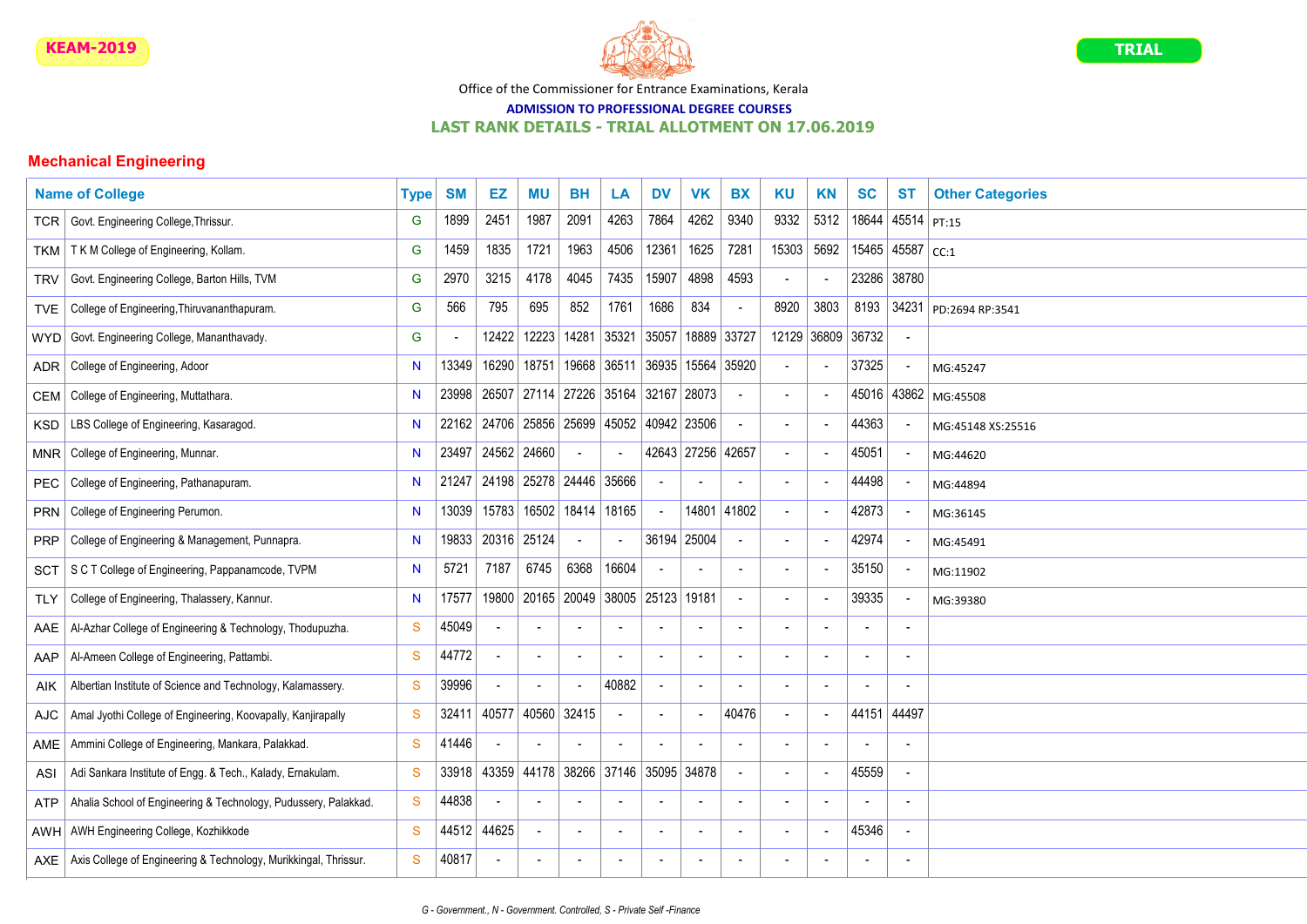

## ADMISSION TO PROFESSIONAL DEGREE COURSES

## LAST RANK DETAILS - TRIAL ALLOTMENT ON 17.06.2019

|            | <b>Name of College</b>                                             | <b>Type</b>   | <b>SM</b>      | EZ             | <b>MU</b>                | <b>BH</b>                | LA                       | <b>DV</b>                | <b>VK</b>                | <b>BX</b>                | KU                       | <b>KN</b>                | <b>SC</b>                | <b>ST</b> | <b>Other Categories</b> |
|------------|--------------------------------------------------------------------|---------------|----------------|----------------|--------------------------|--------------------------|--------------------------|--------------------------|--------------------------|--------------------------|--------------------------|--------------------------|--------------------------|-----------|-------------------------|
| <b>BJK</b> | Bishop Jerome Institute, Kollam.                                   | S             | 42057          |                | 43118                    | $\sim$                   | 45222                    | $\overline{a}$           | L,                       |                          | $\overline{a}$           |                          | $\blacksquare$           |           |                         |
| BMC        | Baselios Mathew II College of Engg., Sasthamcotta, Kollam.         | S             | 43550          |                | 45007                    | $\sim$                   |                          | $\sim$                   | $\overline{a}$           | $\overline{\phantom{a}}$ | $\overline{a}$           | $\blacksquare$           | $\sim$                   |           |                         |
| CCE        | Christ College of Engineering, Irinjalakuda.                       | S             | 21863          | 29046          |                          | 40932 30111              |                          | $\overline{\phantom{a}}$ | $\sim$                   | $\overline{\phantom{a}}$ | $\sim$                   | $\overline{\phantom{a}}$ | ÷,                       |           |                         |
| CCV        | Cochin College of Engg. and Technology, Valanchery, Malappuram.    | $\mathbf{s}$  | 40702          |                | $\sim$                   | $\sim$                   |                          | $\sim$                   | $\sim$                   | $\blacksquare$           | $\sim$                   |                          | $\sim$                   |           |                         |
| CEN        | College of Engineering and Technology, Payyannur, Kannur.          | ${\mathbf S}$ | 45056          |                |                          | $\blacksquare$           | $\overline{\phantom{a}}$ | $\overline{\phantom{a}}$ |                          | $\overline{\phantom{a}}$ | $\overline{\phantom{a}}$ |                          | $\overline{\phantom{a}}$ |           |                         |
| <b>CKC</b> | Christ Knowledge City, Kuzhoor, EKM                                | S             | $\blacksquare$ |                |                          |                          |                          | $\overline{\phantom{a}}$ |                          |                          |                          |                          | $\blacksquare$           |           |                         |
| CMA        | Carmel College of Engg. & Technology, Punnapra, Alappuzha.         | S             | 45552          |                | $\sim$                   | $\overline{\phantom{a}}$ | $\overline{\phantom{a}}$ | $\blacksquare$           |                          |                          | $\blacksquare$           |                          | $\blacksquare$           |           |                         |
| <b>DMC</b> | M Dasan Memmorial Co-op. Inst. of Engg. & Inf. Tech., Koyilandy.   | S             | 43742          |                | $\blacksquare$           | $\overline{\phantom{a}}$ | $\overline{\phantom{a}}$ | $\blacksquare$           | $\blacksquare$           |                          | $\overline{\phantom{a}}$ |                          | $\overline{\phantom{a}}$ |           |                         |
| ECE        | Sree Ernakulathappan College of Engg. & Mgmnt., Mukundapuram.      | S             | $\overline{a}$ |                | $\blacksquare$           | $\blacksquare$           | $\overline{\phantom{a}}$ | $\blacksquare$           | $\blacksquare$           | $\blacksquare$           | $\blacksquare$           |                          | $\blacksquare$           |           |                         |
| <b>EKC</b> | Eranad Knowledgecity Technical Campus, Cherukulam, Manjerl         | S             | 43599          |                | $\overline{a}$           | $\blacksquare$           | $\blacksquare$           | $\sim$                   | L,                       | $\overline{\phantom{a}}$ | $\overline{a}$           | $\overline{\phantom{a}}$ | $\sim$                   |           |                         |
| <b>FIT</b> | Federal Institute of Science & Tech., Angamaly.                    | S             | 15629          | 19979          | 16939                    | 21266 24941              |                          | $\mathbf{r}$             | 25354                    |                          | $\overline{a}$           |                          | 45288                    |           |                         |
| <b>GIT</b> | Gurudeva Institute of Science & Technology, Puthuppally.           | S             | 39069          |                |                          | $\blacksquare$           | $\blacksquare$           | $\blacksquare$           | ÷,                       | $\overline{\phantom{a}}$ | $\overline{a}$           |                          | $\blacksquare$           |           |                         |
| <b>HCE</b> | Heera College of Engineering & Technology, Nedumangad.             | S             | 44708          |                | $\overline{\phantom{a}}$ | $\blacksquare$           | $\overline{\phantom{a}}$ | $\blacksquare$           | $\overline{a}$           | $\overline{a}$           | $\overline{a}$           |                          | $\blacksquare$           |           |                         |
| HGW        | Holy Grace Academy of Engineering, Mala, Thrissur.                 | S             | 45093          | $\blacksquare$ | $\blacksquare$           | $\blacksquare$           | $\overline{\phantom{a}}$ | $\blacksquare$           | $\blacksquare$           | $\overline{\phantom{a}}$ | $\blacksquare$           | $\overline{\phantom{a}}$ | $\blacksquare$           |           |                         |
| <b>ICE</b> | Ilahia College of Engineering & Tech., Moovattupuzha.              | S             | 42038          |                |                          | $\blacksquare$           |                          | $\blacksquare$           |                          | $\overline{\phantom{a}}$ | $\blacksquare$           |                          | $\overline{a}$           |           |                         |
| <b>IES</b> | I E S College of Engineering, Chittilappilly.                      | S             | 42040          |                |                          | $\blacksquare$           | $\overline{a}$           | $\blacksquare$           |                          | $\overline{a}$           | $\overline{\phantom{a}}$ |                          | $\blacksquare$           |           |                         |
| ILE        | ILM College of Engineering, Perumbavoor, Ernakulam.                | S             | 34327          |                |                          | $\overline{\phantom{a}}$ |                          | $\overline{\phantom{a}}$ |                          |                          |                          |                          | $\overline{\phantom{a}}$ |           |                         |
| <b>JBT</b> | Jai Bharath College of Management & Engg. Tech., Perumbavoor.      | S             | 43452          |                | $\blacksquare$           | $\blacksquare$           | $\overline{\phantom{a}}$ | $\blacksquare$           | $\blacksquare$           | $\overline{\phantom{a}}$ | $\overline{a}$           |                          | $\blacksquare$           |           |                         |
| <b>JCE</b> | Jawaharlal College of Engineering & Technology, Ottappalam.        | S             | 44721          |                | $\overline{\phantom{a}}$ | $\overline{\phantom{a}}$ |                          | $\overline{\phantom{a}}$ | $\overline{\phantom{a}}$ |                          | $\overline{\phantom{a}}$ |                          | $\overline{\phantom{a}}$ |           |                         |
| <b>JEC</b> | Jyothi Engineering College, Cheruthuruthy.                         | S             | 44233          |                | $\blacksquare$           | $\blacksquare$           | $\overline{\phantom{a}}$ | $\blacksquare$           | $\overline{a}$           | $\overline{a}$           | $\sim$                   | $\overline{\phantom{a}}$ | $\blacksquare$           |           |                         |
| <b>JIT</b> | John Cox Memorial CSI Institute of Technology, Thiruvananthapuram. | ${\mathbf S}$ | 44657          |                | $\sim$                   | $\blacksquare$           | $\overline{\phantom{a}}$ | $\blacksquare$           | $\overline{a}$           | $\overline{\phantom{a}}$ | $\overline{a}$           | $\overline{\phantom{a}}$ | $\blacksquare$           |           |                         |
| KIT        | Kottayam Institute of Tech. & Science, Pallicathode, Kottayam.     | S             | 43282          |                | $\sim$                   | $\overline{\phantom{a}}$ | $\blacksquare$           | $\sim$                   | $\overline{a}$           | $\overline{\phantom{a}}$ | $\overline{a}$           |                          | $\blacksquare$           |           |                         |
| KMC.       | KMCT College of Engineering, Kozhikkode.                           | S             | 36878          |                | $\overline{a}$           | $\sim$                   | $\overline{\phantom{a}}$ | $\blacksquare$           | $\blacksquare$           | $\overline{\phantom{a}}$ | $\blacksquare$           |                          | $\blacksquare$           |           |                         |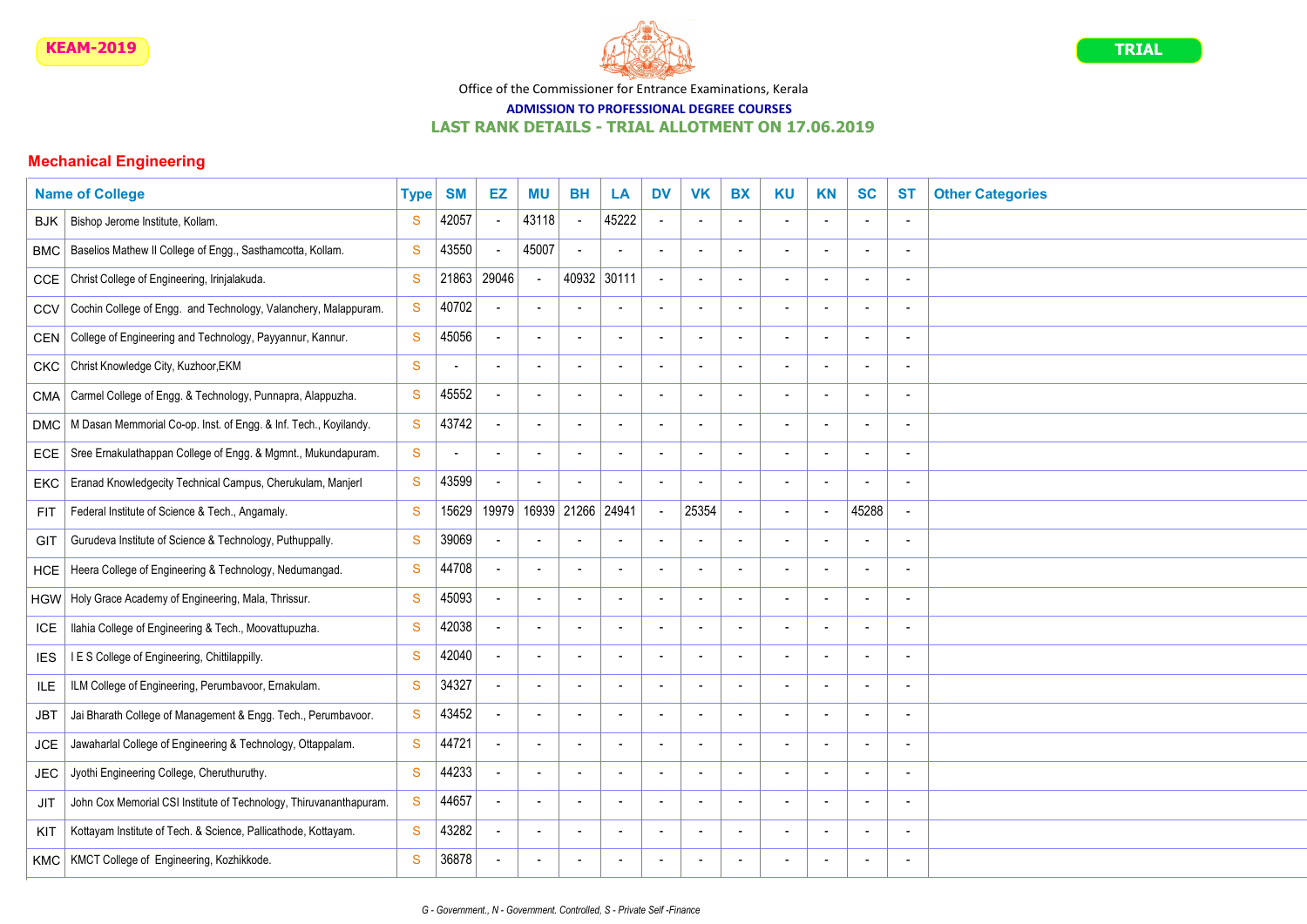

# ADMISSION TO PROFESSIONAL DEGREE COURSES

## LAST RANK DETAILS - TRIAL ALLOTMENT ON 17.06.2019

|            | <b>Name of College</b>                                         | <b>Type</b>  | <b>SM</b>      | EZ             | <b>MU</b>                | <b>BH</b>                | LA                       | <b>DV</b>                    | <b>VK</b>                | <b>BX</b>                | <b>KU</b>                | <b>KN</b>                | <b>SC</b>                | <b>ST</b>                | <b>Other Categories</b> |
|------------|----------------------------------------------------------------|--------------|----------------|----------------|--------------------------|--------------------------|--------------------------|------------------------------|--------------------------|--------------------------|--------------------------|--------------------------|--------------------------|--------------------------|-------------------------|
|            | KME   KMEA Engineering College, Edathala.                      | S            | 42860          |                |                          | $\sim$                   | $\overline{\phantom{a}}$ | $\sim$                       |                          |                          | $\overline{a}$           |                          | $\overline{a}$           |                          |                         |
| <b>LMC</b> | Lourdes Matha College of Science and Technology, Kuttichal.    | S            | 44729          |                | $\overline{\phantom{a}}$ | $\sim$                   | $\overline{\phantom{a}}$ | $\blacksquare$               | $\blacksquare$           | $\overline{a}$           | $\overline{a}$           | $\overline{a}$           | $\overline{\phantom{a}}$ |                          |                         |
| MBC.       | Mar Baselios Christian College of Engg. & Tech., Peermede.     | S            | 44426          |                | $\blacksquare$           | $\overline{\phantom{a}}$ | $\overline{\phantom{a}}$ | $\blacksquare$               | $\blacksquare$           | $\overline{\phantom{a}}$ | $\overline{a}$           | $\overline{\phantom{a}}$ | $\overline{\phantom{a}}$ |                          |                         |
| <b>MBI</b> | Mar Baselios Institute of Technology & Science, Kothamangalam. | S            | 45269          |                | $\overline{\phantom{a}}$ | $\sim$                   | $\overline{\phantom{a}}$ | $\blacksquare$               | $\blacksquare$           | $\overline{\phantom{a}}$ | $\blacksquare$           |                          | $\overline{\phantom{a}}$ |                          |                         |
| MBT        | Mar Baselious College of Engg. & Tech., Thiruvananthapuram.    | <sub>S</sub> | 21295          | 27386          | 33061                    |                          | 28315 39511              | 27107                        | 26173 36318              |                          | $\overline{a}$           |                          | 45591                    | $\overline{\phantom{a}}$ |                         |
| <b>MCC</b> | Musaliar College of Engineering, Chirayinkeezh.                | S            | 30394          |                |                          |                          |                          | ۰                            |                          |                          | $\overline{\phantom{a}}$ |                          | $\overline{\phantom{a}}$ |                          |                         |
| MCE        | Marian Engineering College, Kazhakuttom.                       | <sub>S</sub> | 37385          | 41832          | 45450                    |                          | 40704 45154              | 39085                        | 39972                    |                          | $\overline{a}$           |                          | 43667                    |                          |                         |
| MCK        | Musaliar College of Engineering & Tech., Pathanamthitta.       | S            | 44195          |                |                          | $\overline{\phantom{a}}$ |                          | $\qquad \qquad \blacksquare$ | $\overline{\phantom{a}}$ |                          | $\overline{\phantom{a}}$ |                          | $\overline{\phantom{a}}$ |                          |                         |
| MCT        | Mohandas College of Engg. & Tech., Nedumangad.                 | S            | 45345          |                | $\blacksquare$           | $\sim$                   | $\overline{\phantom{a}}$ | $\overline{\phantom{a}}$     | $\overline{\phantom{a}}$ | $\overline{\phantom{a}}$ | $\overline{a}$           | $\overline{\phantom{a}}$ | $\overline{\phantom{a}}$ |                          |                         |
| MEA        | M E A Engineering College, Malappuram.                         | S            | 44983          |                | $\blacksquare$           | $\sim$                   | $\overline{\phantom{a}}$ | $\blacksquare$               | $\overline{\phantom{a}}$ | $\overline{\phantom{a}}$ | $\overline{a}$           |                          | $\overline{\phantom{a}}$ |                          |                         |
| MEC        | Malabar College of Engineering & Tech., Wadakancherry.         | S            | $\blacksquare$ | $\blacksquare$ | $\overline{\phantom{a}}$ | $\sim$                   | $\overline{\phantom{a}}$ | $\blacksquare$               | $\blacksquare$           | $\overline{\phantom{a}}$ | $\overline{a}$           | $\overline{\phantom{a}}$ | $\overline{\phantom{a}}$ |                          |                         |
| <b>MEE</b> | MES College of Engineering & Technology, Ernakulam.            | S            | 43202          | $\overline{a}$ | $\blacksquare$           | $\sim$                   | $\blacksquare$           | $\blacksquare$               | $\blacksquare$           | $\overline{\phantom{a}}$ | $\blacksquare$           |                          | $\blacksquare$           |                          |                         |
| MEK        | MES Institute of Tech. & Management, Chathannoor.              | S            | 45448          |                |                          | $\overline{\phantom{a}}$ | $\overline{\phantom{a}}$ | $\overline{a}$               |                          |                          |                          |                          | ٠                        |                          |                         |
| <b>MES</b> | M E S College of Engineering, Kuttippuram.                     | S            | 27759          | 30853 30009    |                          | $\sim$                   | $\overline{\phantom{a}}$ | 44102 43395                  |                          |                          | $\overline{a}$           |                          | 41049                    |                          |                         |
| MET        | Met's School of Engineering, Mala.                             | <sub>S</sub> | 35318          |                |                          | $\sim$                   | $\overline{\phantom{a}}$ | $\blacksquare$               |                          |                          | $\overline{\phantom{a}}$ |                          | $\blacksquare$           |                          |                         |
| <b>MGE</b> | MGM College of Engineering & Technology, Ernakulam             | S            | 33308          |                |                          | $\blacksquare$           | $\overline{\phantom{a}}$ | $\overline{a}$               | $\sim$                   |                          | $\overline{a}$           |                          | $\blacksquare$           |                          |                         |
| <b>MGP</b> | Saintgits College of Engineering, Kottayam                     | <sub>S</sub> | 29666          | 42459          | 45535                    | 32058                    |                          | 33422                        | $\overline{a}$           | 32493                    | $\sim$                   |                          | 44682                    |                          |                         |
| <b>MHP</b> | Ace College of Engineering, .Thiruvallam.                      | S            | 44750          |                |                          | $\overline{\phantom{a}}$ | $\overline{\phantom{a}}$ | $\overline{\phantom{a}}$     | $\overline{\phantom{a}}$ | $\overline{\phantom{a}}$ | $\overline{a}$           |                          | $\overline{\phantom{a}}$ |                          |                         |
| MLM        | Mangalam College of Engineering, Ettumanoor.                   | S            | 45592          |                | $\blacksquare$           | $\sim$                   | $\overline{\phantom{a}}$ | $\blacksquare$               | $\overline{a}$           | $\overline{\phantom{a}}$ | $\overline{a}$           | $\overline{\phantom{a}}$ | $\overline{\phantom{a}}$ |                          |                         |
| MLT        | Malabar Institute of Technology, Anjarakandi.                  | S            | 44183          | $\blacksquare$ | $\blacksquare$           | $\sim$                   | $\overline{\phantom{a}}$ | $\overline{\phantom{a}}$     | $\blacksquare$           | $\overline{\phantom{a}}$ | $\blacksquare$           |                          | $\overline{\phantom{a}}$ |                          |                         |
| MUS        | Muslim Association College of Engineering, Venjaramoodu.       | <sub>S</sub> | 45224          |                |                          | $\sim$                   |                          | $\blacksquare$               |                          | $\overline{\phantom{a}}$ | $\blacksquare$           |                          | $\overline{a}$           |                          |                         |
| MUT        | Muthoot Institute of Tech. & Science, Puthencurz, Ernakulam.   | S            | 19698          | 21024          | 25458                    | $\overline{a}$           | 23139                    | 43552                        |                          |                          |                          |                          | 39933                    |                          |                         |
| MZC        | Mount Zion College of Engg., Pathanamthitta.                   | S            | 29242          |                |                          | $\overline{\phantom{a}}$ |                          |                              | $\overline{a}$           |                          |                          |                          | $\overline{\phantom{a}}$ |                          |                         |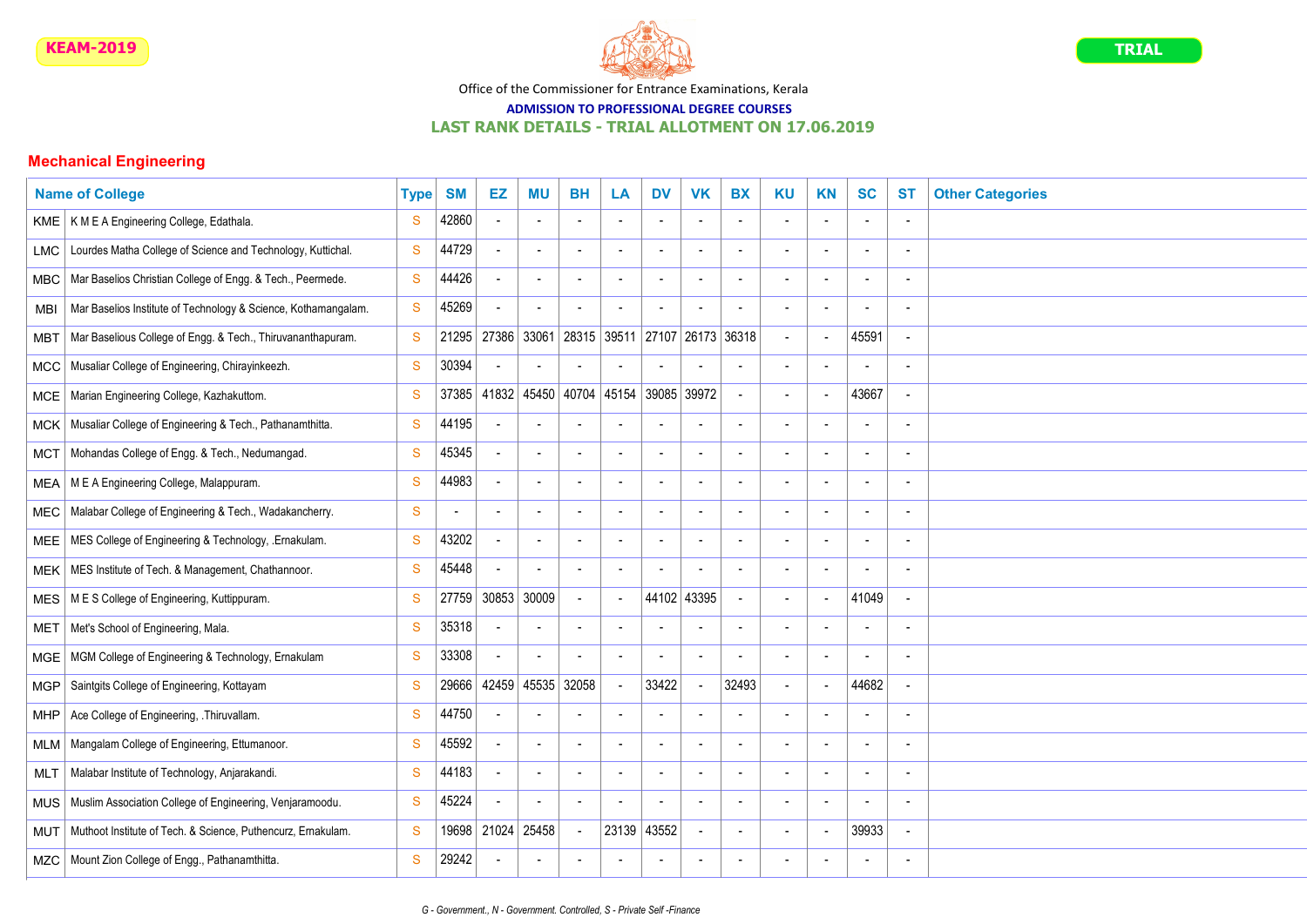

## ADMISSION TO PROFESSIONAL DEGREE COURSES

## LAST RANK DETAILS - TRIAL ALLOTMENT ON 17.06.2019

|            | <b>Name of College</b>                                           | <b>Type</b>  | <b>SM</b>      | EZ                       | <b>MU</b>                | <b>BH</b>                | LA                       | <b>DV</b>                | <b>VK</b>                | <b>BX</b>                | <b>KU</b>                | <b>KN</b>                | <b>SC</b>                | <b>ST</b>                | <b>Other Categories</b> |
|------------|------------------------------------------------------------------|--------------|----------------|--------------------------|--------------------------|--------------------------|--------------------------|--------------------------|--------------------------|--------------------------|--------------------------|--------------------------|--------------------------|--------------------------|-------------------------|
| <b>MZW</b> | Mount Zion Institute of Science & Tehnology, Chengannur          | S            | $\blacksquare$ |                          |                          | $\blacksquare$           | $\blacksquare$           | $\sim$                   | L.                       |                          | $\blacksquare$           |                          | $\blacksquare$           |                          |                         |
| <b>NCE</b> | Nehru College of Engg. & Research Centre, Thiruvillwamala.       | S            | 44438          |                          |                          | $\blacksquare$           | $\overline{\phantom{a}}$ | $\blacksquare$           | ÷,                       | $\overline{\phantom{a}}$ | $\overline{a}$           |                          | $\blacksquare$           |                          |                         |
| <b>NIE</b> | Nirmala College of Engineering, Chalakudy.                       | S            | 33274          |                          | $\blacksquare$           | $\blacksquare$           | $\overline{\phantom{a}}$ | $\blacksquare$           | $\overline{\phantom{a}}$ | $\overline{\phantom{a}}$ | $\blacksquare$           |                          | $\overline{\phantom{a}}$ |                          |                         |
| NML        | North Malabar Institute of Technology, Kanhangad.                | S            | $\blacksquare$ | $\overline{\phantom{a}}$ | $\overline{\phantom{a}}$ | $\blacksquare$           | $\overline{\phantom{a}}$ | $\blacksquare$           | $\overline{a}$           | $\overline{\phantom{a}}$ | $\overline{\phantom{a}}$ |                          | $\overline{\phantom{a}}$ |                          |                         |
| <b>PAA</b> | P A Aziz College of Engineering, Karakulam, Thiruvananthapuram   | <sub>S</sub> | $\blacksquare$ |                          |                          | $\blacksquare$           | $\blacksquare$           | $\blacksquare$           |                          | $\overline{\phantom{a}}$ | $\blacksquare$           |                          | $\overline{a}$           |                          |                         |
| PRC        | Providence College of Engineering, Chengannur.                   | S            | 45540          |                          |                          | $\overline{a}$           | $\overline{\phantom{a}}$ | $\sim$                   |                          |                          |                          |                          | $\blacksquare$           |                          |                         |
| <b>PRS</b> | PRS College of Engineering & Tech., Neyyattinkara.               | S            | $\blacksquare$ |                          |                          | $\blacksquare$           |                          | $\blacksquare$           |                          |                          | $\blacksquare$           |                          | $\blacksquare$           |                          |                         |
| <b>RCE</b> | Royal College of Engineering & Technology, Thrissur.             | S            | 38920          |                          |                          | $\blacksquare$           |                          | $\blacksquare$           |                          |                          | $\blacksquare$           |                          | $\overline{a}$           |                          |                         |
| <b>RET</b> | Rajagiri School of Engineering and Technology, Kochi.            | S            | 10024          | 16007                    | 14567                    |                          | 11970 13505              | 29714                    | 34901                    | 42946                    | $\blacksquare$           |                          | 43303                    | 45318                    |                         |
| <b>RIE</b> | Rajadhani Institute of Engineering & Tech., Attingal.            | S            | 45577          | $\blacksquare$           |                          | $\overline{\phantom{a}}$ | $\overline{\phantom{a}}$ | $\overline{\phantom{a}}$ | $\blacksquare$           | $\overline{\phantom{a}}$ | $\overline{\phantom{a}}$ | $\overline{\phantom{a}}$ | $\overline{\phantom{a}}$ |                          |                         |
| <b>SBC</b> | Sree Buddha College of Engineering, Nooranadu.                   | S            | 41374          | 43318                    | 44837                    | 44918                    |                          | $\sim$                   | $\overline{a}$           | $\overline{\phantom{a}}$ | $\overline{a}$           |                          | 44661                    |                          |                         |
| <b>SBW</b> | Sree Buddha College of Engineering, Elavumthitta, Pathanamthitta | S            | 45140          |                          |                          | $\overline{\phantom{a}}$ |                          | $\overline{\phantom{a}}$ | ÷,                       |                          | $\overline{a}$           |                          | $\overline{\phantom{a}}$ |                          |                         |
| <b>SCM</b> | SCMS School of Engg. & Tech., Ernakulam                          | S            | 31169          | 37202                    | 38047                    | 40076 39025              |                          | $\overline{\phantom{a}}$ | $\sim$                   | $\blacksquare$           | $\sim$                   | $\blacksquare$           | 34461                    |                          |                         |
| <b>SGT</b> | Sadguru Swamy Nithyananda Insti. of Tech., Karsaragod            | S            | 44185          | $\blacksquare$           | $\overline{\phantom{a}}$ | $\blacksquare$           | $\overline{\phantom{a}}$ | $\blacksquare$           | $\blacksquare$           | $\overline{\phantom{a}}$ | $\blacksquare$           | $\overline{\phantom{a}}$ | $\blacksquare$           | $\overline{\phantom{a}}$ |                         |
| <b>SHM</b> | Shahul Hameed Memorial Engineering College, Kadakkal, Kollam     | S            | 44927          |                          | $\blacksquare$           | $\blacksquare$           |                          | $\blacksquare$           | $\overline{a}$           |                          | $\overline{a}$           |                          | $\overline{\phantom{a}}$ |                          |                         |
| SIT        | Sarabhai Institute of Science & Technology, Vellanad.            | $\mathbf{s}$ | 39219          |                          | $\sim$                   | $\sim$                   |                          | $\sim$                   | L.                       | $\overline{\phantom{a}}$ | $\overline{a}$           | ٠.                       | $\sim$                   |                          |                         |
| <b>SJC</b> | St. Josephs College of Engineering and Technology, Palai.        | S            | 34738          | 41996                    | $\sim$                   | $\overline{a}$           | 36020                    | $\sim$                   | L.                       |                          |                          |                          | $\blacksquare$           |                          |                         |
| <b>SNC</b> | Sree Narayana Guru College of Engg & Technology, Payyannur.      | S            | 45433          |                          | $\overline{\phantom{a}}$ | $\overline{\phantom{a}}$ |                          | $\blacksquare$           | $\overline{a}$           | $\overline{\phantom{a}}$ | $\overline{a}$           |                          | $\overline{\phantom{a}}$ |                          |                         |
| <b>SNG</b> | Sree Narayana Gurukulam College of Engineering, Kolencherry.     | S            | 45368          |                          | $\overline{\phantom{a}}$ | $\overline{\phantom{a}}$ |                          | $\overline{\phantom{a}}$ | $\overline{\phantom{a}}$ |                          | $\overline{\phantom{a}}$ |                          | $\overline{\phantom{a}}$ |                          |                         |
| SNM        | Sree Narayana Mangalam Inst. of Mgmt. & Tech., Moothakunnam.     | S            | 42653          | $\blacksquare$           | $\blacksquare$           | $\blacksquare$           | $\overline{\phantom{a}}$ | $\blacksquare$           | $\overline{a}$           | $\overline{\phantom{a}}$ | $\sim$                   | $\overline{\phantom{a}}$ | $\blacksquare$           |                          |                         |
| <b>SNP</b> | Sree Narayana Institute of Technology, Adoor                     | S            | 43232          |                          | $\sim$                   | $\blacksquare$           | $\overline{\phantom{a}}$ | $\blacksquare$           | $\blacksquare$           | $\overline{\phantom{a}}$ | $\overline{a}$           |                          | $\overline{\phantom{a}}$ |                          |                         |
| <b>SNT</b> | Sree Narayana Guru Institute of Science & Tech., N. Paravoor.    | S            | 43114          |                          | $\sim$                   | $\overline{\phantom{a}}$ | $\blacksquare$           | $\sim$                   | $\overline{a}$           | $\overline{\phantom{a}}$ | $\overline{a}$           |                          | $\blacksquare$           |                          |                         |
| <b>SPT</b> | Sreepathy Institute of Management & Tech., Koottanad.            | S            | 37603          |                          | $\sim$                   | $\sim$                   |                          | $\blacksquare$           | $\blacksquare$           | <b>-</b>                 | $\blacksquare$           |                          | ٠                        |                          |                         |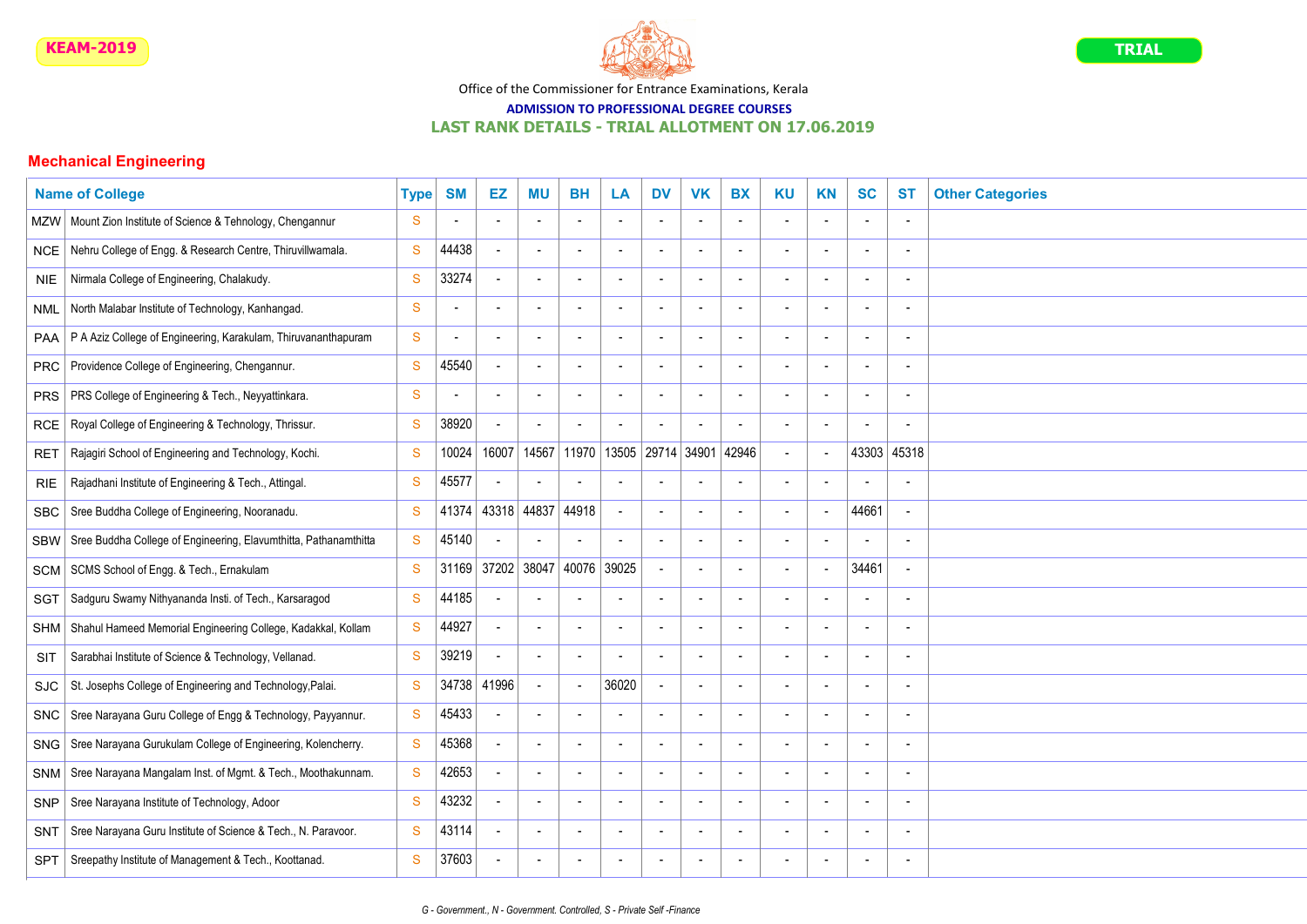

## ADMISSION TO PROFESSIONAL DEGREE COURSES

### LAST RANK DETAILS - TRIAL ALLOTMENT ON 17.06.2019

## Mechanical Engineering

|            | <b>Name of College</b>                                          | <b>Type</b>  | <b>SM</b>                | EZ             | MU                       | <b>BH</b>                | LA                       | <b>DV</b>                | <b>VK</b>                | <b>BX</b>                | <b>KU</b>                | <b>KN</b>                | <b>SC</b>                | <b>ST</b>                | <b>Other Categories</b> |
|------------|-----------------------------------------------------------------|--------------|--------------------------|----------------|--------------------------|--------------------------|--------------------------|--------------------------|--------------------------|--------------------------|--------------------------|--------------------------|--------------------------|--------------------------|-------------------------|
| STC        | St. Thomas College of Engg. & Technology, Chengannur.           | S            | 44214                    |                |                          |                          |                          |                          |                          |                          |                          |                          | $\blacksquare$           |                          |                         |
| STI        | St. Thomas Institute of Science & Technology, Kattaikonam.      | <sub>S</sub> | 33240                    |                | $\blacksquare$           | $\overline{\phantom{a}}$ | $\overline{\phantom{a}}$ | $\blacksquare$           | $\overline{\phantom{a}}$ | $\overline{\phantom{a}}$ | $\overline{\phantom{a}}$ |                          | $\overline{\phantom{a}}$ |                          |                         |
| <b>STM</b> | St. Thomas College of Engineering & Technology, Kannur.         | S            | 40493                    |                | $\blacksquare$           | $\sim$                   | $\overline{\phantom{a}}$ | $\sim$                   | $\blacksquare$           | $\overline{\phantom{a}}$ | $\blacksquare$           | $\overline{\phantom{a}}$ | $\blacksquare$           | $\overline{\phantom{a}}$ |                         |
| <b>TCE</b> | Toms College of Engg. for Startups, Mattakara, Kottayam.        | S            | 29107                    |                |                          | $\overline{a}$           |                          | $\overline{a}$           |                          |                          |                          |                          | $\overline{a}$           |                          |                         |
| <b>TCT</b> | Trinity College of Engg, Neruvamoodu, Thiruvananthapuram.       | <sub>S</sub> | 40373                    |                | $\sim$                   | $\sim$                   | $\blacksquare$           | $\sim$                   | $\overline{a}$           | $\overline{\phantom{a}}$ | $\overline{a}$           | $\overline{\phantom{a}}$ | $\blacksquare$           |                          |                         |
| <b>TEC</b> | Travancore Engineering College, Oyoor, Kollam.                  | S            | $\blacksquare$           |                |                          | $\overline{\phantom{a}}$ | $\overline{\phantom{a}}$ | $\blacksquare$           |                          |                          | $\blacksquare$           |                          | $\overline{\phantom{a}}$ |                          |                         |
| TJE        | Thejus Engineering College, Erumapetti, Thrissur.               | S            | 44579                    |                |                          | $\overline{\phantom{a}}$ | $\overline{\phantom{a}}$ | $\overline{\phantom{a}}$ | $\overline{\phantom{a}}$ | $\overline{\phantom{a}}$ | $\overline{\phantom{a}}$ |                          | $\overline{\phantom{a}}$ |                          |                         |
| <b>TKI</b> | T K M Institute of Technology, Ezhukone, Kollam.                | S            | 31097                    | 40183          | 31875                    | 31817                    |                          | $\sim$                   | $\blacksquare$           | $\overline{\phantom{a}}$ | $\overline{a}$           | 32546                    | $\sim$                   | $\overline{\phantom{a}}$ | XS:41972                |
| <b>TOC</b> | Toc H Institute of Science & Tech., Mulamthurutthy.             | S            | 45343                    |                |                          | $\overline{\phantom{a}}$ | $\overline{\phantom{a}}$ | $\overline{\phantom{a}}$ |                          |                          |                          |                          | $\overline{\phantom{a}}$ |                          |                         |
| <b>UKP</b> | UKF College of Engineering & Tech., Parippally.                 | <sub>S</sub> | 37938                    |                | $\blacksquare$           | $\sim$                   | $\overline{\phantom{a}}$ | $\blacksquare$           | $\blacksquare$           | $\overline{\phantom{a}}$ | $\overline{a}$           | $\overline{\phantom{a}}$ | $\overline{\phantom{a}}$ |                          |                         |
| <b>UNT</b> | Universal Engineering College, Vallivattom, Thrissur.           | S            | 41461                    | $\blacksquare$ | $\blacksquare$           | $\overline{\phantom{a}}$ |                          | $\blacksquare$           |                          |                          | $\blacksquare$           |                          | $\overline{\phantom{a}}$ |                          |                         |
| <b>VAK</b> | Vidya Academy of Science & Technology, Kilimanoor.              | S            | 45116                    |                | $\overline{\phantom{a}}$ | $\overline{\phantom{a}}$ | $\overline{\phantom{a}}$ | $\blacksquare$           | $\blacksquare$           | $\overline{\phantom{a}}$ | $\blacksquare$           |                          | $\overline{\phantom{a}}$ |                          |                         |
| <b>VAS</b> | Vidya Academy of Science & Technology, Thrissur.                | <sub>S</sub> | 36968                    | 43457          |                          | 43739                    |                          | 43353                    | $\blacksquare$           | $\overline{\phantom{a}}$ | $\blacksquare$           | $\overline{\phantom{a}}$ | 45218                    |                          |                         |
| VIT        | Vijnan Institute of Science & Technology, Piravam.              | <sub>S</sub> | 44328                    |                |                          |                          |                          | $\overline{\phantom{a}}$ | ٠                        | $\overline{\phantom{a}}$ |                          |                          | $\overline{\phantom{a}}$ |                          |                         |
| <b>VJC</b> | Viswajyothi College of Engg. & Technology, Vazhakulam.          | S            | 35349                    |                | 37750                    | 43418                    |                          | $\sim$                   | $\blacksquare$           | $\overline{\phantom{a}}$ | $\overline{a}$           | $\overline{\phantom{a}}$ | $\overline{\phantom{a}}$ |                          |                         |
| <b>VKE</b> | Valia Koonambaikulathamma College of Engg. & tech., Parippally. | S            | 45024                    |                |                          |                          | $\overline{\phantom{a}}$ | $\overline{a}$           |                          |                          | $\blacksquare$           |                          | $\overline{\phantom{a}}$ |                          |                         |
| <b>VML</b> | Vimal Jyothi Engineering College, Chemperi.                     | S            | 40483                    | 45444          |                          | 43138                    | $\sim$                   | $\sim$                   | 41922                    |                          | $\overline{a}$           | 41192                    | $\overline{\phantom{a}}$ |                          |                         |
| <b>VPE</b> | Sree Vellappally Natesan College of Engg, Mavelikkara.          | S            | 45308                    |                |                          | $\overline{\phantom{a}}$ | $\overline{\phantom{a}}$ | $\overline{\phantom{a}}$ | $\overline{\phantom{a}}$ | $\overline{\phantom{a}}$ | $\overline{a}$           |                          | $\overline{\phantom{a}}$ |                          |                         |
| <b>VVT</b> | Veda Vyasa Institute of Technology, Ponnempadam, Malappuram.    | S            | $\overline{\phantom{a}}$ |                |                          | $\overline{\phantom{a}}$ | $\overline{\phantom{a}}$ | $\blacksquare$           | ٠                        | $\overline{\phantom{a}}$ | $\overline{\phantom{a}}$ |                          | $\overline{\phantom{a}}$ |                          |                         |
| <b>YCE</b> | Younus College of Engg. & Technology, Vadakkevila, Kollam       | S            | 41643                    | $\blacksquare$ | $\overline{\phantom{a}}$ | $\overline{\phantom{a}}$ | $\overline{\phantom{a}}$ | $\overline{\phantom{a}}$ | $\blacksquare$           | $\overline{\phantom{a}}$ | $\sim$                   | $\overline{\phantom{a}}$ | $\overline{\phantom{a}}$ |                          |                         |
| YCK        | Younus Institute of Technology, Kannanaloor, Kollam             | S            | 38861                    |                | $\overline{\phantom{a}}$ | $\overline{\phantom{a}}$ | $\overline{\phantom{a}}$ | $\blacksquare$           | $\overline{\phantom{a}}$ | $\overline{\phantom{a}}$ | $\overline{\phantom{a}}$ |                          | $\overline{\phantom{a}}$ | $\overline{\phantom{a}}$ |                         |

## Metallurgical and Materials Engineering

**Name of College** 

|  |  |  |  |  |  |  | $ Type SM EZ MU BH LA DV VK BX  KU KN SC ST Other Categories$ |
|--|--|--|--|--|--|--|---------------------------------------------------------------|
|  |  |  |  |  |  |  |                                                               |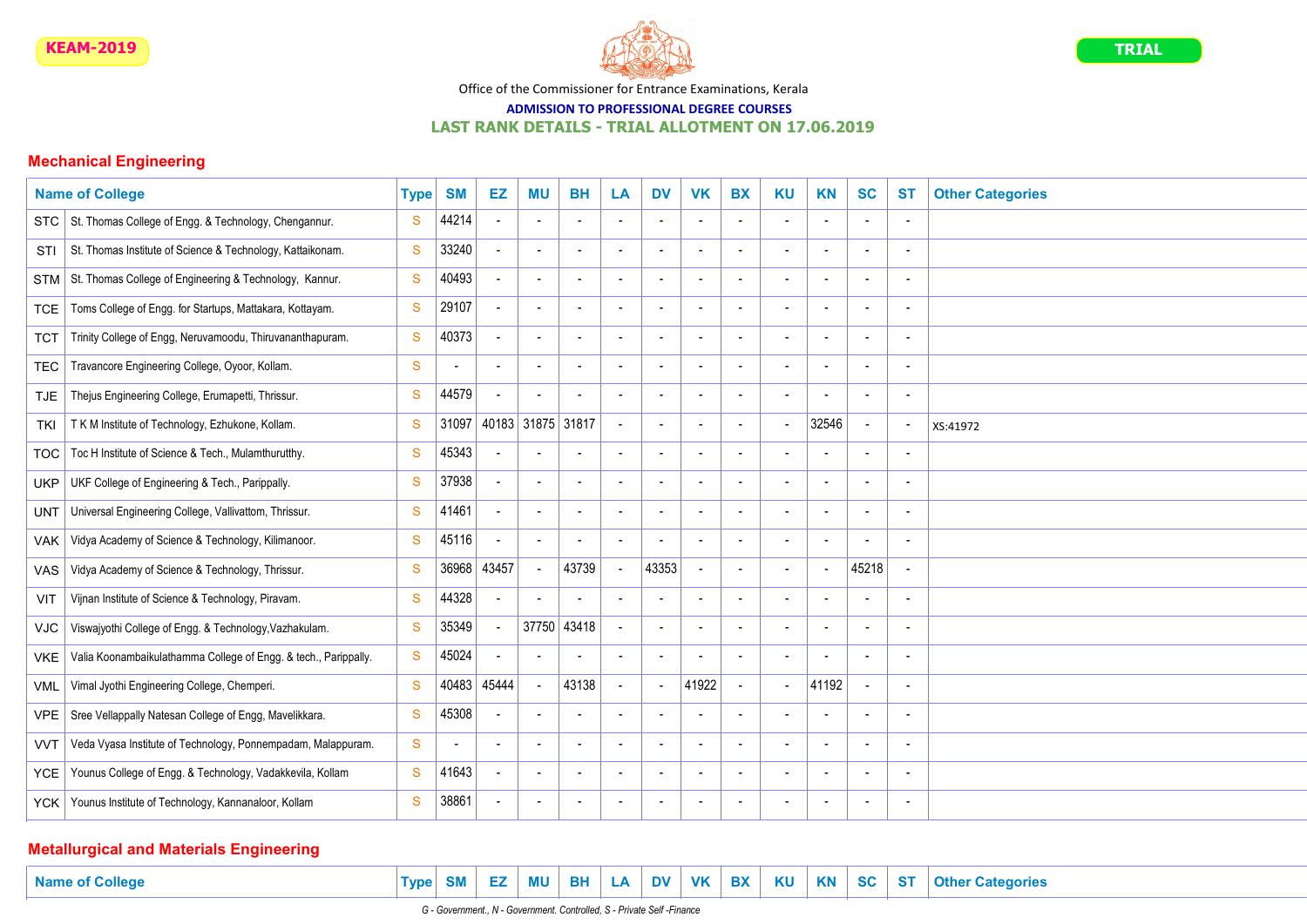

#### ADMISSION TO PROFESSIONAL DEGREE COURSES

#### LAST RANK DETAILS - TRIAL ALLOTMENT ON 17.06.2019

## Metallurgical and Materials Engineering

|     | wiicur                                                       | וווט  | <b>C</b> | <b>MU</b> | <b>BH</b> | IΑ | <b>DV</b> | <b>VK</b> | <b>BX</b> | <b>KU</b> | <b>KN</b> | $\sim$<br>ືວບ | оı | <b>Other</b><br>ਾ Categories । |
|-----|--------------------------------------------------------------|-------|----------|-----------|-----------|----|-----------|-----------|-----------|-----------|-----------|---------------|----|--------------------------------|
| AJC | Amal Jyothi College of Engineering, Koovapally, Kanjirapally | 33558 |          | 36348     |           |    |           |           |           |           |           | 44989         |    |                                |

## Mechanical (Prodn. Engg.)

|            | <b>Name of College</b>                                 | Type SM |       | EZ                                            | <b>MU BH</b>                       |        | LA DV  | VK     | <b>BX</b> | KU             | KN                       | SC <sub>1</sub> | <b>ST</b> | <b>Other Categories</b> |
|------------|--------------------------------------------------------|---------|-------|-----------------------------------------------|------------------------------------|--------|--------|--------|-----------|----------------|--------------------------|-----------------|-----------|-------------------------|
| <b>TKM</b> | T K M College of Engineering, Kollam.                  |         | 6099  | 7713                                          | 6869   10453   7272   12976   9954 |        |        |        |           | $\overline{a}$ |                          | 39877           |           | PI:13                   |
|            | SCT S C T College of Engineering, Pappanamcode, TVPM   |         | 14079 | 17945   16356   16509   24967   35645   18329 |                                    |        |        |        |           | $\sim$         |                          | 43953           |           | MG:33471                |
| VPE        | Sree Vellappally Natesan College of Engg, Mavelikkara. |         | 43264 |                                               |                                    | $\sim$ | $\sim$ | $\sim$ |           | $\sim$         | $\overline{\phantom{a}}$ | $\sim$          | $\sim$    |                         |

## Mechatronics Engineering

|            | <b>Name of College</b>                                           | <b>Type</b> | <b>SM</b> | EZ | <b>MU</b>                | <b>BH</b> | <b>LA</b>                | <b>DV</b>                | <b>VK</b>                | <b>BX</b> | <b>KU</b> | <b>KN</b>                | <b>SC</b>                | <b>ST</b> | <b>Other Categories</b> |
|------------|------------------------------------------------------------------|-------------|-----------|----|--------------------------|-----------|--------------------------|--------------------------|--------------------------|-----------|-----------|--------------------------|--------------------------|-----------|-------------------------|
| CCV        | Cochin College of Engg. and Technology, Valanchery, Malappuram.  |             |           |    | 37066 44003 38523        |           |                          | $\overline{\phantom{a}}$ | $\sim$                   | $\sim$    | $\sim$    |                          | 44250                    |           |                         |
| JEC        | Jyothi Engineering College, Cheruthuruthy.                       |             |           |    | 38839 44301 44603        |           |                          | $\overline{\phantom{a}}$ | $\overline{\phantom{a}}$ |           | $\sim$    | $\overline{\phantom{a}}$ | $\overline{\phantom{a}}$ | -         |                         |
|            | MEC   Malabar College of Engineering & Tech., Wadakancherry.     | S.          | 44938     |    | $\overline{\phantom{0}}$ | $\sim$    |                          | $\overline{\phantom{a}}$ | $\sim$                   |           | $\sim$    |                          | $\overline{\phantom{0}}$ | . .       |                         |
|            | NCE   Nehru College of Engg. & Research Centre, Thiruvillwamala. | S           | 40856     |    | 45430                    |           |                          | $\overline{\phantom{a}}$ | $\sim$                   |           | $\sim$    |                          | 43199                    |           |                         |
| <b>NIE</b> | Nirmala College of Engineering, Chalakudy.                       |             | 34003     |    | $\sim$                   | $\sim$    | $\overline{\phantom{a}}$ | $\overline{\phantom{a}}$ | $\sim$                   |           | $\sim$    | $\sim$                   | $\overline{\phantom{a}}$ | . .       |                         |

## Production Engineering

| <b>Name of College</b>                   | <b>Type</b> | SM   | <b>MU BH</b> | <b>LA</b>                               | <b>DV</b> | VK BX | KU | <b>KN</b> | SC <sub>1</sub> | ST                | <b>Other Categories</b> |
|------------------------------------------|-------------|------|--------------|-----------------------------------------|-----------|-------|----|-----------|-----------------|-------------------|-------------------------|
| TCR Govt. Engineering College, Thrissur. |             | 7223 |              | 8949   9108   9111  24047  12088  10732 |           |       |    |           | 29311           | $ 40433 _{CC:17}$ |                         |

## Polymer Engg.

| <b>Name of College</b>                               | <b>Type</b> |       | EZ   MU   BH |  | LA DV VK | BX KU |  | KN SC     |  |
|------------------------------------------------------|-------------|-------|--------------|--|----------|-------|--|-----------|--|
| UCE   University College of Engineering, Thodupuzha. |             | 19586 |              |  |          |       |  | $14270 +$ |  |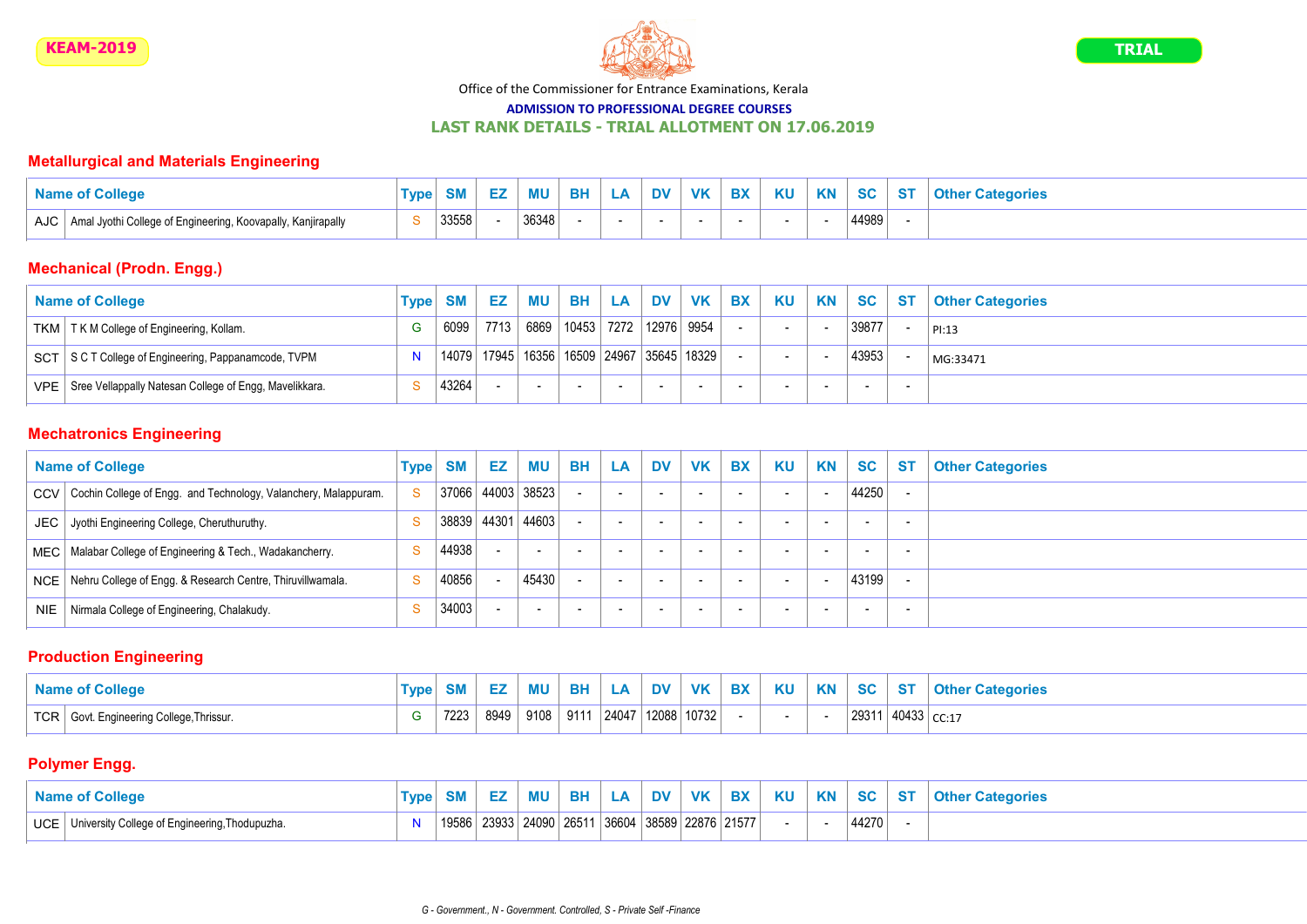

#### ADMISSION TO PROFESSIONAL DEGREE COURSES

#### LAST RANK DETAILS - TRIAL ALLOTMENT ON 17.06.2019

#### Robotic & Automation

| <b>Name of College</b>                                    | <b>Type</b> | <b>SM</b> |                       | EZ   MU   BH |  | LA   DV   VK   BX   KU                        |  |  | KN SC ST | <b>Other Categories</b> |
|-----------------------------------------------------------|-------------|-----------|-----------------------|--------------|--|-----------------------------------------------|--|--|----------|-------------------------|
| MGP   Saintgits College of Engineering, Kottayam          |             | 18267     |                       |              |  | 22739   19286   18797   36136   43160   27023 |  |  | 39973    |                         |
| TOC   Toc H Institute of Science & Tech., Mulamthurutthy. |             |           | 25901   36135   29412 |              |  | 38189 42359 30729                             |  |  | 45028    |                         |

## Naval Arch. & Ship Building

| <b>Name of College</b>                                           | <b>T</b> vpe |  |                                                       |  |        |        |       | EZ   MU   BH   LA   DV   VK   BX   KU   KN   SC   ST   Other Categories |
|------------------------------------------------------------------|--------------|--|-------------------------------------------------------|--|--------|--------|-------|-------------------------------------------------------------------------|
| CKC   Christ Knowledge City, Kuzhoor, EKM                        |              |  | 20492   23751   30535   38042   26937                 |  | $\sim$ |        | 41779 |                                                                         |
| SNG Sree Narayana Gurukulam College of Engineering, Kolencherry. |              |  | 26310   31083   30231   29441   31495   27963   29769 |  |        | $\sim$ | 41209 |                                                                         |

### **Architecture**

|            | <b>Name of College</b>                                           | <b>Type</b>  | <b>SM</b> | EZ   | <b>MU</b> | <b>BH</b>                | LA   | <b>DV</b>                | <b>VK</b>                | <b>BX</b>      | <b>KU</b>                | <b>KN</b> | <b>SC</b>                | <b>ST</b>                | <b>Other Categories</b> |
|------------|------------------------------------------------------------------|--------------|-----------|------|-----------|--------------------------|------|--------------------------|--------------------------|----------------|--------------------------|-----------|--------------------------|--------------------------|-------------------------|
| KTE I      | Govt. Rajiv Gandhi Institute of Tech., Kottayam.                 | G            | 147       | 269  | 244       | 324                      | 696  | 458                      | 239                      |                | $\overline{\phantom{a}}$ |           | 1596                     |                          |                         |
| TCR I      | Govt. Engineering College, Thrissur.                             | G            | 144       | 165  | 186       | 159                      | 406  | 302                      |                          | 884            | 2390                     | 1550      | 1478                     |                          |                         |
|            | TKM   TKM College of Engineering, Kollam.                        | G            | 107       | 182  | 156       | 177                      | 462  | 132                      | 185                      |                | $\overline{\phantom{a}}$ |           | 1472                     | 1743                     |                         |
| TVE        | College of Engineering, Thiruvananthapuram.                      | G            | 29        | 57   | 32        | 47                       | 91   | $\overline{\phantom{a}}$ | $\blacksquare$           | 469            | 2777                     | 188       | 291                      |                          |                         |
| <b>ALR</b> | Alsalama Institute of Architecture, Perinthalmanna               | S            | 951       | 1224 | 992       | $\blacksquare$           |      | 1314                     | 1421                     | $\blacksquare$ | $\blacksquare$           |           | 3773                     |                          |                         |
| <b>ASR</b> | Asian School of Architecture and Design Innovations, Vyttila.    | S            | 957       | 1141 | 1115      | 1311                     | 2047 | $\blacksquare$           | $\overline{\phantom{a}}$ |                | $\overline{\phantom{a}}$ |           | 3884                     |                          |                         |
| AVR        | Avani Institute of Design, Kozhikkode.                           | S            | 288       | 289  | 290       | 577                      | 1057 | 2049                     | 403                      |                | $\overline{\phantom{a}}$ |           | 2470                     |                          |                         |
| <b>BJR</b> | Bishop Jerome Institute School of Architecture, Kollam           | S            | 764       | 793  | 1020      | $\overline{\phantom{a}}$ |      | $\overline{\phantom{a}}$ | $\overline{\phantom{a}}$ |                | $\overline{\phantom{a}}$ |           | ٠                        |                          |                         |
| <b>CEN</b> | College of Engineering and Technology, Payyannur, Kannur.        | <sub>S</sub> | 1091      | 1695 | 1131      | 1275                     | 2593 | $\blacksquare$           | $\blacksquare$           |                | $\overline{\phantom{a}}$ |           | 3680                     |                          |                         |
|            | DCR   DC School of Architecture and Design, Pullikkanam.         | S            | 766       | 887  | 779       | $\overline{\phantom{a}}$ |      | $\overline{\phantom{0}}$ |                          |                | $\overline{\phantom{a}}$ |           | 2052                     |                          |                         |
| <b>DGR</b> | Devaki Amma's Guruvayurappan College of Architecture, Chelambra. | S            | 683       | 703  | 688       | 789                      | 2133 | $\sim$                   | 1146                     |                | $\overline{\phantom{a}}$ |           | 1746                     |                          |                         |
| <b>GIR</b> | Global Institute of Architecture, Pathiripala, Palakkad.         | S            | 1243      | 1375 | 1272      | 1464                     | 1955 | $\blacksquare$           |                          |                |                          |           |                          |                          |                         |
| <b>HCA</b> | Holy Crescent College of Architecture, Vazhakulam.               | S            | 1220      | 1351 | 1286      | $\overline{\phantom{a}}$ |      | $\overline{\phantom{a}}$ | $\blacksquare$           |                | 3392                     | 3713      | $\overline{\phantom{a}}$ | $\overline{\phantom{a}}$ |                         |
| <b>IER</b> | IES College of Architecture. Chittilappilly.                     | S            | 824       | 835  | 877       | 1622                     | 2328 | $\blacksquare$           | 1086                     |                | $\overline{\phantom{a}}$ |           | 3056                     |                          |                         |